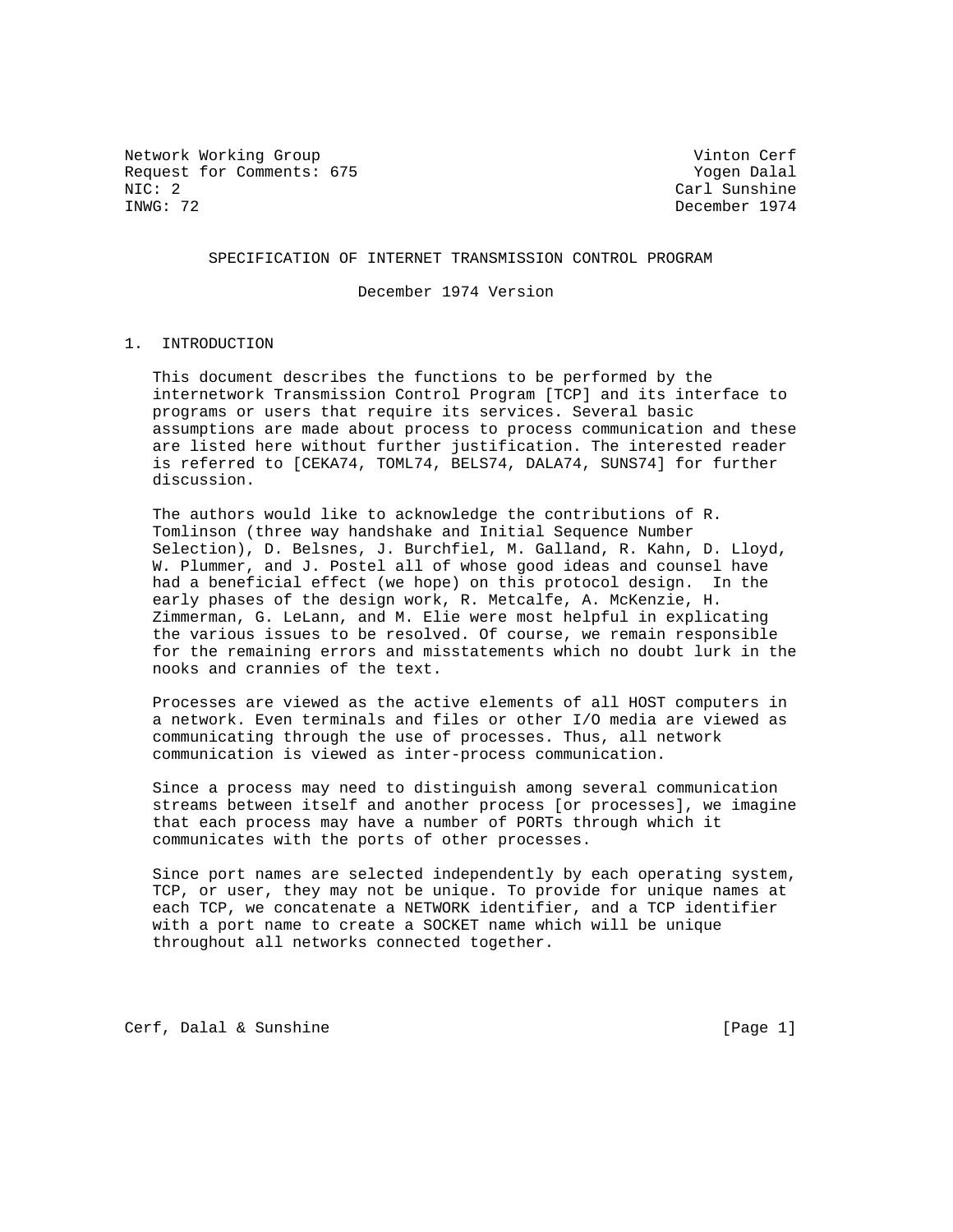A pair of sockets form a CONNECTION which can be used to carry data in either direction [i.e. full duplex]. The connection is uniquely identified by the <local socket, foreign socket> address pair, and the same local socket can participate in multiple connections to different foreign sockets [see Section 2.2].

 Processes exchange finite length LETTERS as a way of communicating; thus, letter boundaries are significant. However, the length of a letter may be such that it must be broken into FRAGMENTS before it can be transmitted to its destination. We assume that the fragments will normally be reassembled into a letter before being passed to the receiving process. Throughout this document, it is legitimate to assume that a fragment contains all or a part of a letter, but that a fragment never contains parts of more than one letter.

 We specifically assume that fragments are transmitted from Host to Host through means of a PACKET SWITCHING NETWORK [PSN] [ROWE70, POUZ73]. This assumption is probably unnecessary, since a circuit switched network could also be used, but for concreteness, we explicitly assume that the hosts are connected to one or more PACKET SWITCHES [PS] of a PSN [HEKA7O, POUZ74, SCWI71].

 Processes make use of the TCP by handing it letters. The TCP breaks these into fragments, if necessary, and then embeds each fragment in an INTERNETWORK PACKET. Each internetwork packet is in turn embedded in a LOCAL PACKET suitable for transmission from the host to one of its serving PS. The packet switches may perform further formatting or other operations to achieve the delivery of the local packet to the destination Host.

 The term LOCAL PACKET is used generically here to mean the formatted bit string exchanged between a host and a packet switch. The format of bit strings exchanged between the packet switches in a PSN will generally not be of concern to us. If an internetwork packet is destined for a TCP in a foreign PSN, the packet is routed to a GATEWAY which connects the origin PSN with an intermediate or the destination PSN. Routing of internetwork packets to the GATEWAY may be the responsibility of the source TCP or the local PSN, depending upon the PSN Implementation.

 One model of TCP operation is to imagine that there is a basic GATEWAY associated with each TCP which provides an interface to the local network. This basic GATEWAY performs routing and packet reformatting or embedding, and may also implement congestion and error control between the TCP and GATEWAYS at or intermediate to the destination TCP.

Cerf, Dalal & Sunshine [Page 2]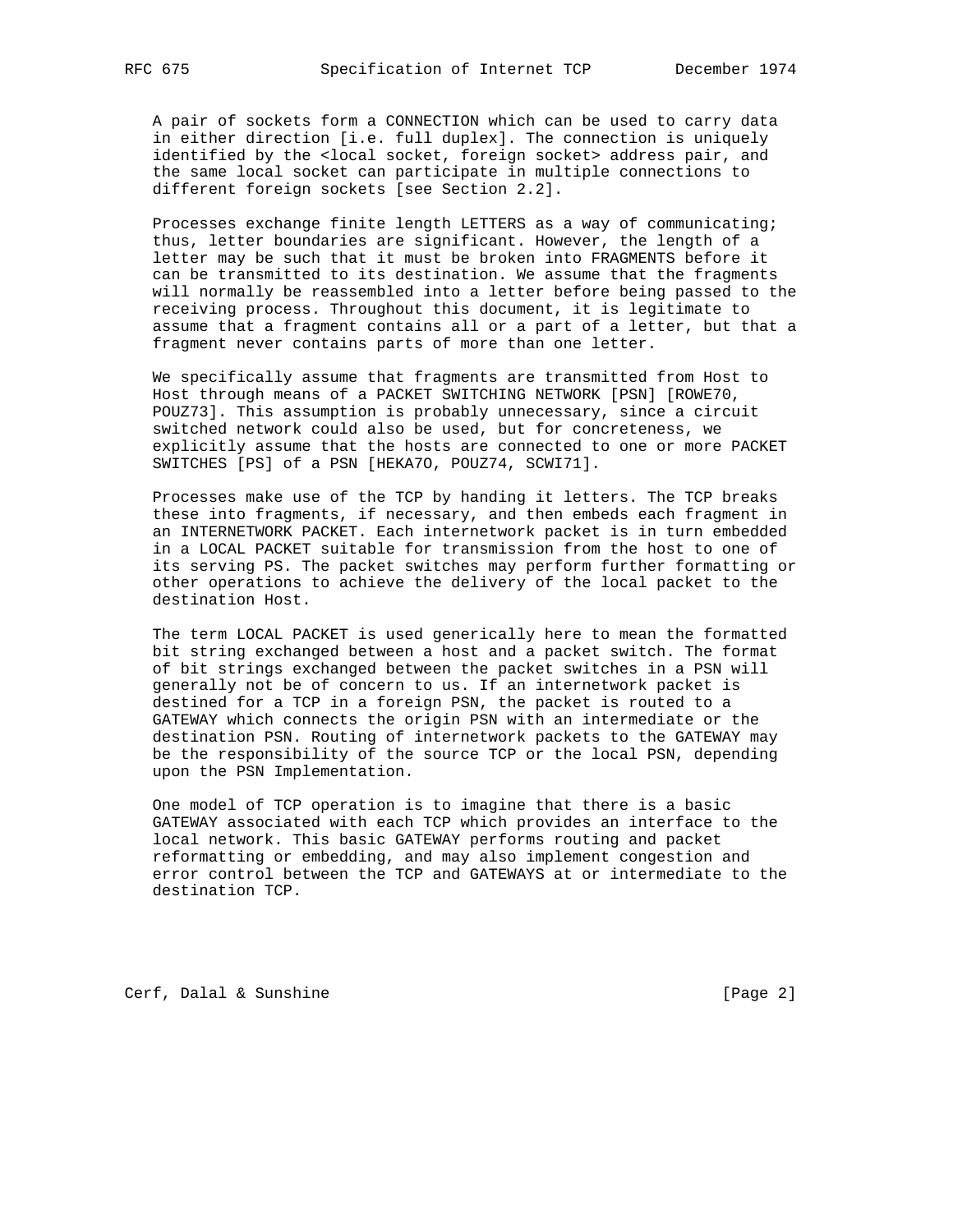At a GATEWAY between networks, the internetwork packet is unwrapped from its local packet format and examined to determine through which network the internetwork packet should travel next. The internetwork packet is then wrapped in a local packet format suitable to the next network and passed on to a new packet switch.

 A GATEWAY is permitted to break up the fragment carried by an internetwork packet into smaller fragments if this is necessary for transmission through the next network. To do this, the GATEWAY produces a set of internetwork packets, each carrying a new fragment. The packet format is designed so that the destination TCP may treat fragments created by the source TCP or by intermediate GATEWAYS nearly identically.

 The TCP is responsible for regulating the flow of internetwork packets to and from the processes it serves, as a way of preventing its host from becoming saturated or overloaded with traffic. The TCP is also responsible for retransmitting unacknowledged packets, and for detecting duplicates. A consequence of this error detection/retransmission scheme is that the order of letters received on a given connection is also maintained [CEKA74, SUNS74]. To perform these functions, the TCP opens and closes connections between ports as described in Section 4.3. The TCP performs retransmission, duplicate detection, sequencing, and flow control on all communication among the processes it serves.

- 2. The TCP INTERFACE to the USER
- 2.1 The TCP as a POST OFFICE

 The TCP acts in many ways like a postal service since it provides a way for processes to exchange letters with each other. It sometimes happens that a process may offer some service, but not know in advance what its correspondents' addresses are. The analogy can be drawn with a mail order house which opens a post office box which can accept mail from any source. Unlike the post box, however, once a letter from a particular correspondent arrives, a port becomes specific to the correspondent until the owner of the port declares otherwise.

 In addition to acting like a postal service, the TCP insures end-to end acknowledgment, error correction, duplicate detection, sequencing, and flow control.

Cerf, Dalal & Sunshine [Page 3]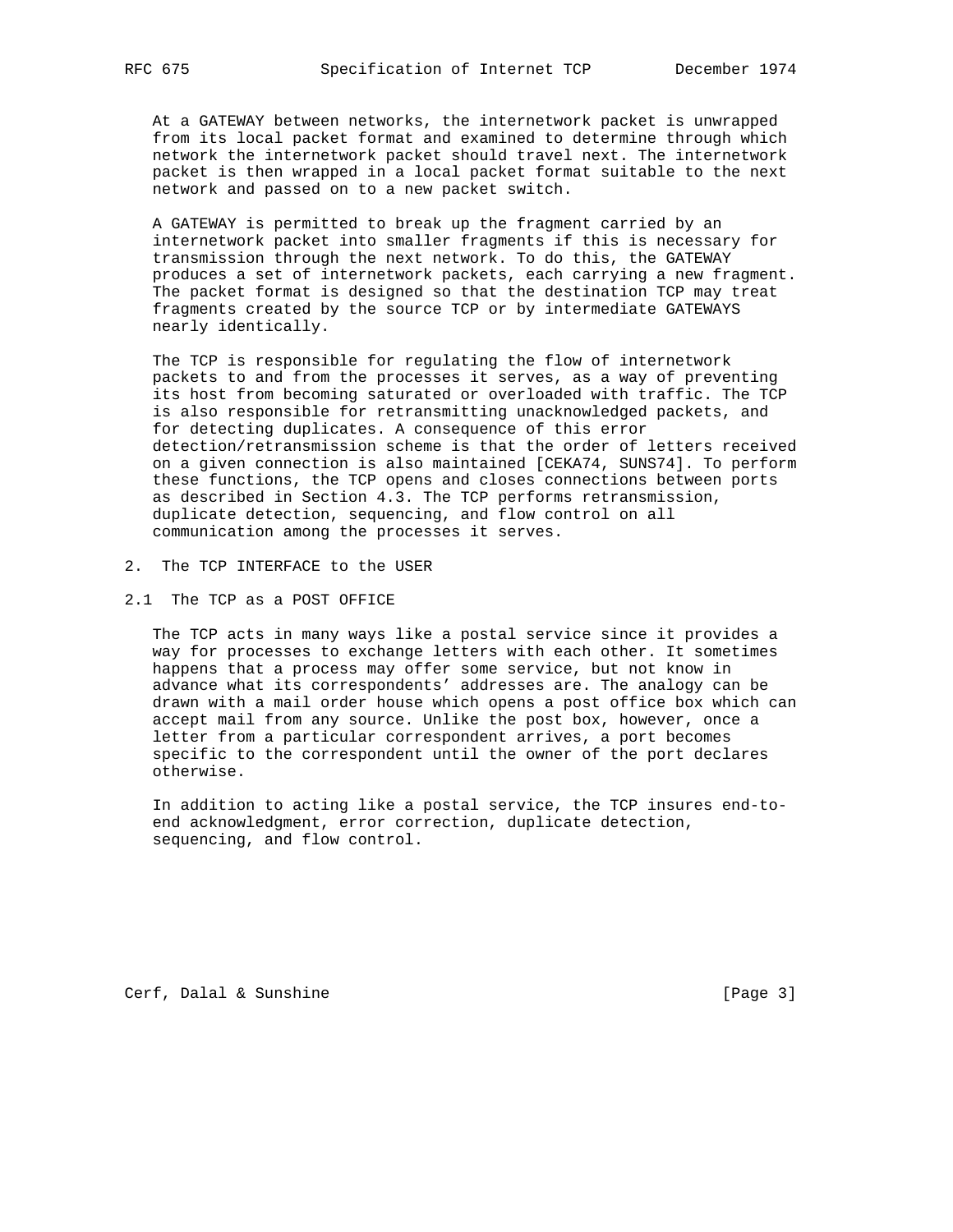#### 2.2 Sockets and Addressing

 We have borrowed the term SOCKET from the ARPANET terminology [CACR70, MCKE73]. In general, a socket is the concatenation of a NETWORK identifier, TCP identifier, and PORT identifier. A CONNECTION is fully specified by the pair of SOCKETS at each end since the same local socket may participate in many connections to different foreign sockets.

 Once the connections is specified in the OPEN command [see section 2.3.2], the TCP supplies a [short] Local Connection Name by which the user refers to the connection in subsequent commands. In particular this facilitates using connections with initially unspecified foreign sockets.

 TCP's are free to associate ports with processes however they choose. However, several basic concepts seem necessary in an implementation. There must be well known sockets [WKS] which the TCP associates only with the "appropriate" processes by some means. We envision that processes may "own" sockets, and that processes can only initiate connections on the sockets they own [means for implementing ownership is a local issue, but we envision a Request Port user call, or a method of uniquely allocating a group of ports to a given process, e.g. by associating the high order bits of a port name with a given process.]

 Once initiated, a connection may be passed to another process that does not own the local socket [e.g. from logger to service process]. Strictly speaking this is a reconnection issue which might be more elegantly handled by a general reconnection protocol as discussed in section 3.3. To simplify passing a connection within a single TCP, such "invisible" switches may be allowed as in TENEX systems.

 Of course, each connection is associated with exactly one process, and any attempt to reference that connection by another process will be signaled as an error by the TCP. This prevents stealing data from or inserting data into another process' data stream.

 A connection is initiated by the rendezvous of an arriving internetwork packet and a waiting Transmission Control Block [TCB] created by a user OPEN, SEND, INTERPUPT, or RECEIVE call [see section 2.3]. The matching of local and foreign socket identifiers determines when a successful connection has been initiated. The connection becomes established when sequence numbers have been synchronized in both directions as described in section 4.3.2.

Cerf, Dalal & Sunshine [Page 4]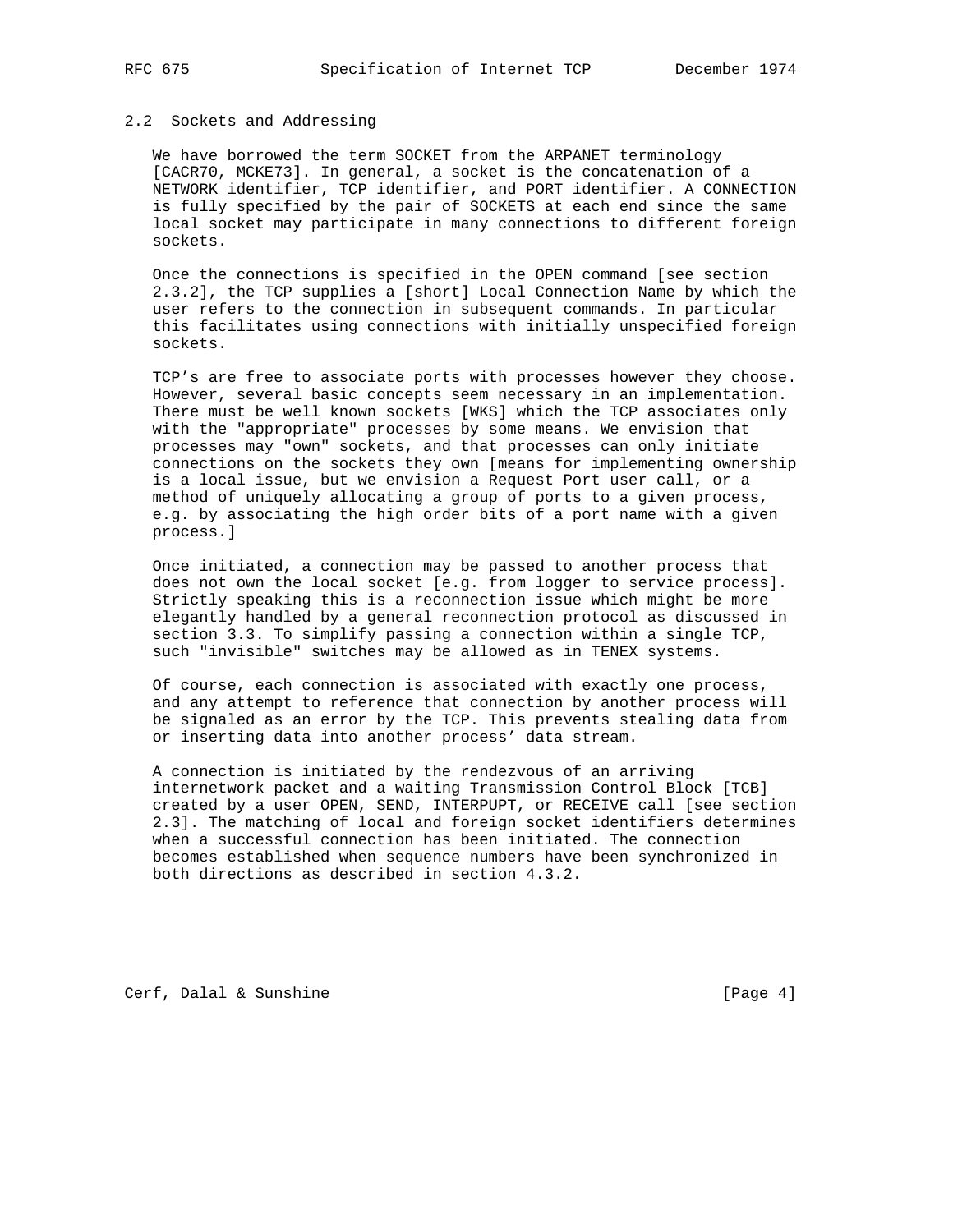It is possible to specify a socket only partially by setting the PORT identifier to zero or setting both the TCP and PORT identifiers to zero. A socket of all zero is called UNSPECIFIED. The purpose behind unspecified sockets is to provide a sort of "general delivery" facility [useful for logger type processes with well known sockets].

 There are bounds on the degree of unspecificity of socket identifiers. TCB's must have fully specified local sockets, although the foreign socket may be fully or partly unspecified. Arriving packets must have fully specified sockets.

We employ the following notation:

x.y.z = fully specified socket with x=net, y=TCP, z=port

x.y.u = as above, but unspecified port

x.u.u = as above, but unspecified TCP and port

u.u.u = completely unspecified

with respect to implementation, u = 0 [zero]

 We illustrate the principles of matching by giving all cases of incoming packets which match with existing TCB's. Generally, both the local (foreign) socket of the TCB and the foreign (local) socket of the packet must match.

|     | TCB local | TCB foreign | Packet local | Packet foreign |
|-----|-----------|-------------|--------------|----------------|
| (a) | a.b.c     | e.f.q       | e.f.q        | a.b.c          |
| (b) | a.b.c     | e.f.u       | e.f.q        | a.b.c          |
| (c) | a.b.c     | e.u.u       | e.f.q        | a.b.c          |
| (d) | a.b.c     | u.u.u       | e.f.q        | a.b.c          |

 There are no other legal combinations of socket identifiers which match. Case (d) is typical of the ARPANET well known socket idea in which the well known socket (a.b.c) LISTENS for a connection from any (u.u.u) socket. Cases (b) and (c) can be used to restrict matching to a particular TCP or net.

Cerf, Dalal & Sunshine [Page 5]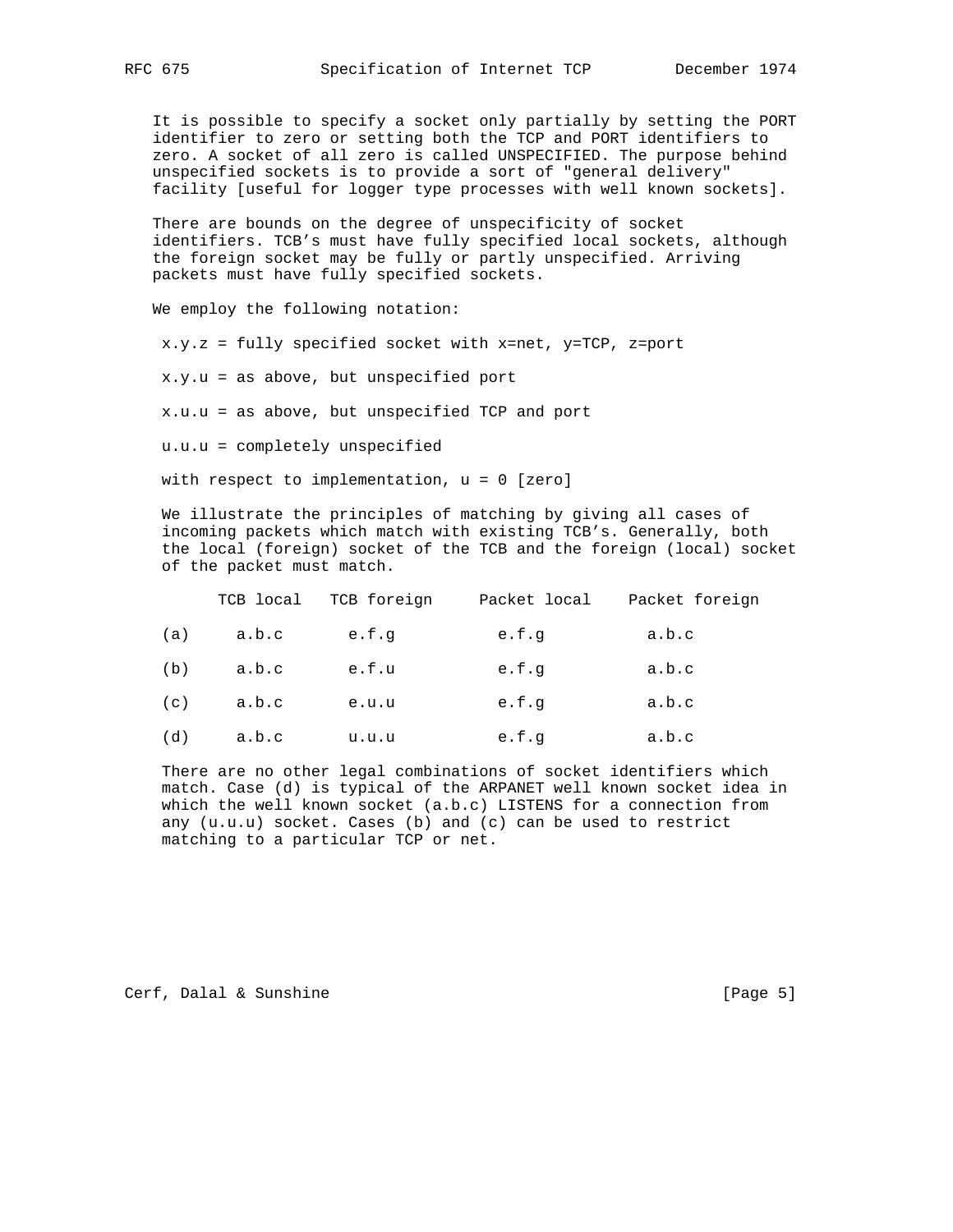## 2.3 TCP USER CALLS

#### 2.3.1 A Note on Style

 The following sections functionally define the USER/TCP interface. The notation used is similar to most procedure or function calls in high level languages, but this usage is not meant to rule out trap type service calls [e.g. SVC's, UUO's, EMT's,...].

 The user calls described below specify the basic functions the TCP will perform to support interprocess communication. Individual implementations should define their own exact format, and may provide combinations or subsets of the basic functions in single calls. In particular, some implementations may wish to automatically OPEN a connection on the first SEND, RECEIVE, or INTERRUPT issued by the user for a given connection.

 In providing interprocess communication facilities, the TCP must not only accept commands, but also return information to the processes it serves. This communication consists of:

- (a) general information about a connection [interrupts, remote close, binding of unspecified foreign socket].
- (b) replies to specific user commands indicating success or various types of failure.

 Although the means for signaling user processes and the exact format of replies will vary from one implementation to another, it would promote common understanding and testing if a common set of codes were adopted. Such a set of Event Codes is described in section 2.4.

 With respect to error messages, references to "local" and "foreign" are ambiguous unless it is known whether these refer to the world as seen by the sender or receiver of the error message. The authors attempted several different approaches and finally settled on the convention that these references would be as seen by the receiver of the message.

#### 2.3.2 OPEN CONNECTION

Format: OPEN(local port, foreign socket [, timeout])

 We assume that the local TCP is aware of the identity of the processes it serves and will check the authority of the process to use the connection specified. Depending upon the implementation of the TCP, the source network and TCP identifiers will either be supplied by the TCP or by the processes that serve it [e.g. the

Cerf, Dalal & Sunshine [Page 6]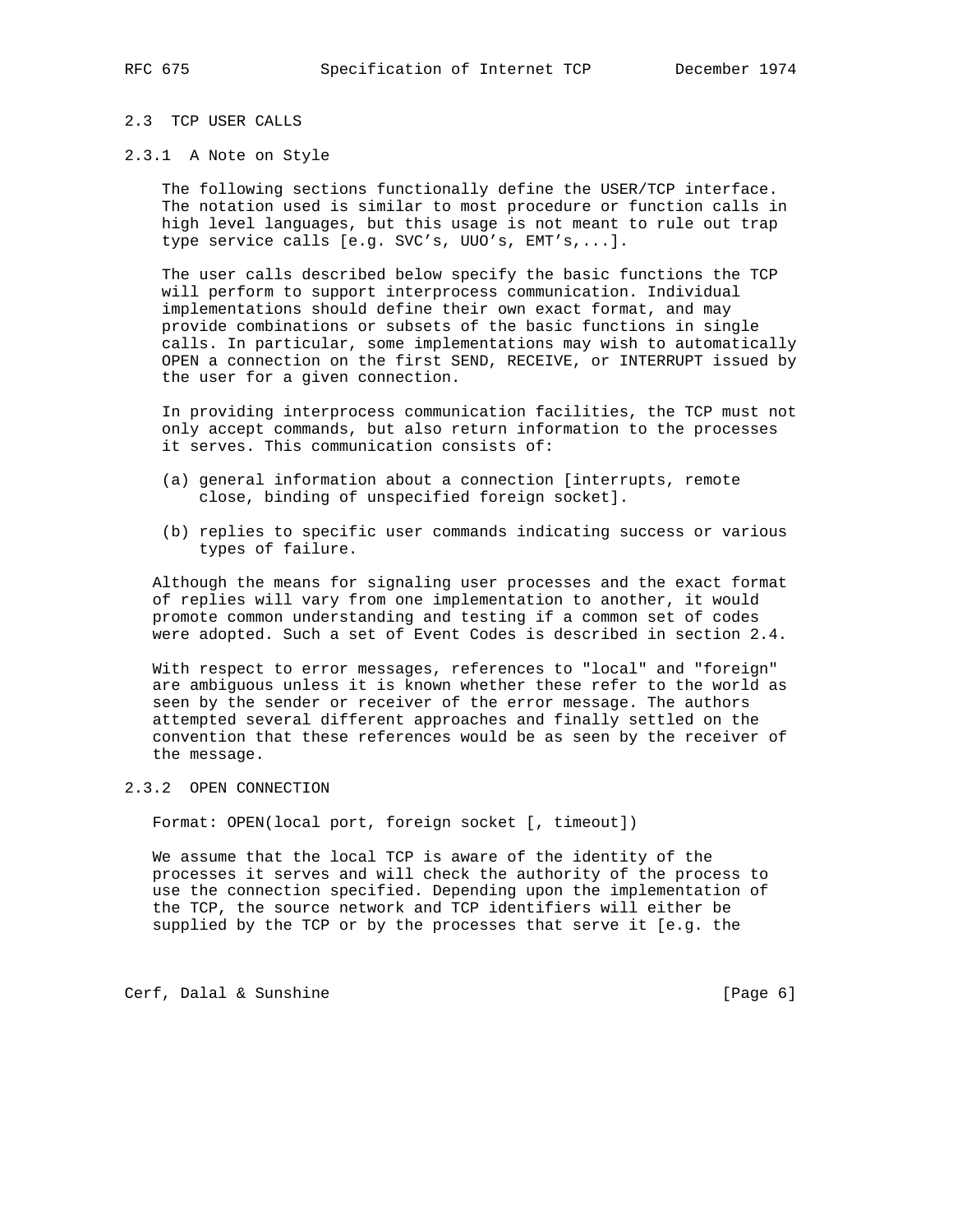program which interfaces the TCP to its packet switch or the packet switch itself]. These considerations are the result of concern about security, to the extent that no TCP be able to masquerade as another one, and so on. Similarly, no process can masquerade as another without the collusion of the TCP.

 If no foreign socket is specified [i.e. the foreign socket parameter is 0 or not present], then this constitutes a LISTENING local socket which can accept communication from any foreign socket. Provision is also made for partial specification of foreign sockets as described in section 2.2.

 If the specified connection is already OPEN, an error is returned, otherwise a full-duplex transmission control block [TCB] is created and partially filled in with data from the OPEN command parameters. The TCB format is described in more detail in section 4.2.2.

 No network traffic is generated by the OPEN command. The first SEND or INTERRUPT by the local user or the foreign user will cause the TCP to synchronize the connection.

 The timeout, if present, permits the caller to set up a timeout for all letters transmitted on the connection. If a letter is not successfully transmitted within the timeout period, the user is notified and may ignore the condition [TCP will continue trying to transmit] or direct the TCP to close the connection. The present global default is 30 seconds, and connections which are set up without specifying another timeout will retransmit every letter for at least 30 seconds before notifying the user. The retransmission rate may vary, and is the responsibility of the TCP and not the user. Most likely, it will be related to the measured time for responses to return from letters sent.

 Depending on the TCP implementation, either a local connection name will be returned to the user by the TCP, or the user will specify this local connection name (in which case another parameter is needed in the call). The local connection name can then be used as a short hand term for the connection defined by the <local socket, foreign socket> pair.

 Responses from the TCP which may occur as a result of this call are detailed in section 2.4.

2.3.3 SEND LETTER

 Format: SEND(local connection name, buffer address, byte count, EOL flag [, timeout])

Cerf, Dalal & Sunshine [Page 7]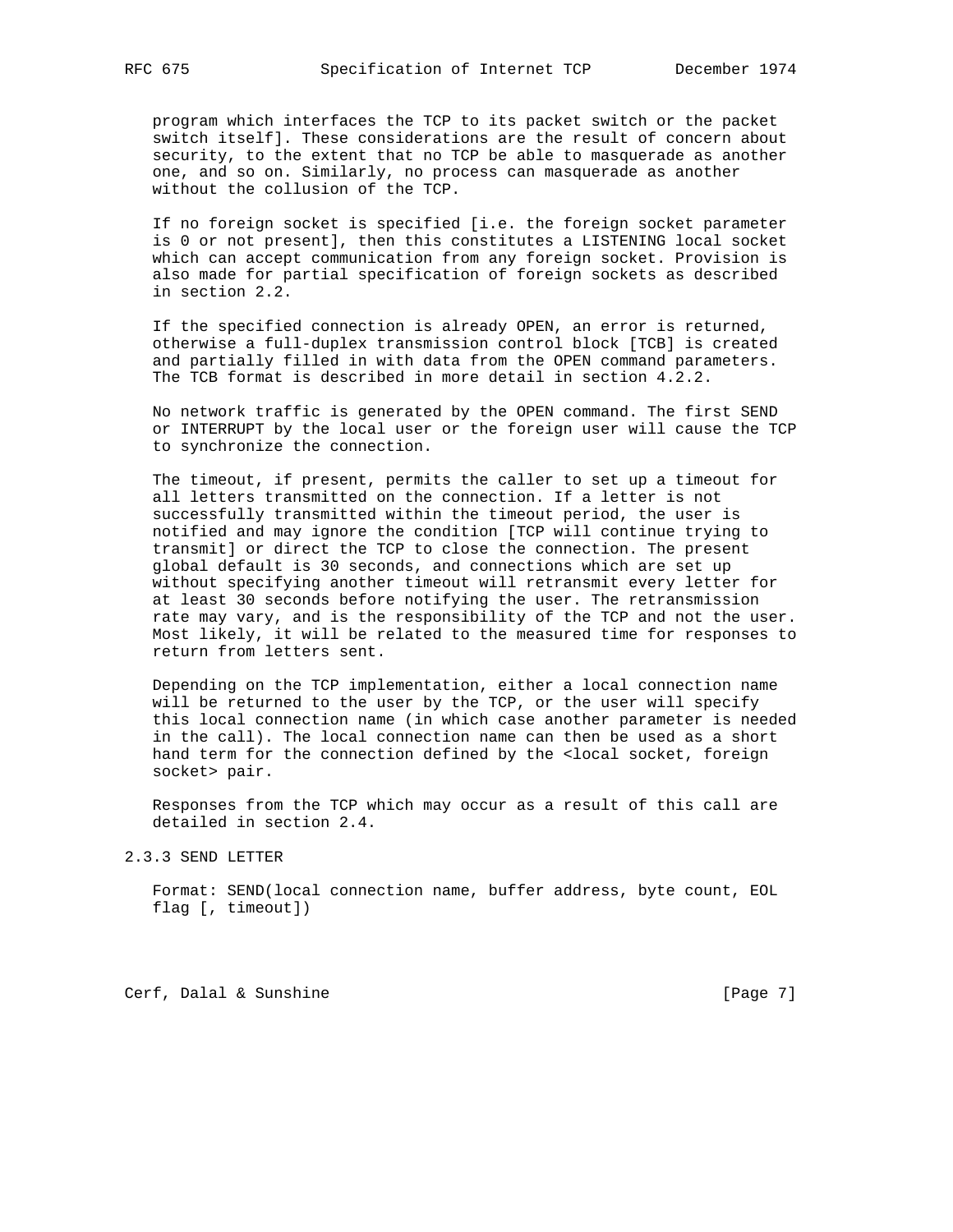This call causes the data contained in the indicated user buffer to be sent on the indicated connection. If the connection has not been opened, the SEND is considered an error. Some implementations may allow users to SEND first, in which case an automatic OPEN would be done. If the calling process is not authorized to use this connection, an error is returned.

 If the EOL flag is set, the data is the End Of a Letter, and the EOL bit will be set in the last packet created from the buffer. If the EOL f1ag is not set, subsequent SEND's will appear as part of the same letter. This extended letter facility should be used sparingly because some TCP's may delay processing packets until an entire letter is received.

 If no foreign socket was specified in the OPEN, but the connection is established [e.g. because a listening connection has become specific due to a foreign letter arriving for the local port] then the designated letter is sent to the implied foreign socket. In general, users who make use of OPEN with an unspecified foreign socket can make use of SEND without ever explicitly knowing the foreign socket address.

 However, if a SEND is attempted before the foreign socket becomes specified, an error will be returned. Users can use the STATUS call to determine the status of the connection. In some implementations the TCP may notify the user when an unspecified socket is bound.

 If the timeout is specified, then the current default timeout for this connection is changed to the new one. This can affect not only all letters sent including and after this one, but also those which have not yet been sent, since the timeout is kept in the TCB and not associated with each letter sent. Of course, a time is maintained for each internetwork packet formed so as to determine how long each of these has been on the retransmission queue.

 In the simplest implementation, SEND would not return control to the sending process until either the transmission was complete or the timeout had been exceeded. This simple method is highly subject to deadlocks and is not recommended. [For example both sides of the connection try to do SEND's before doing any RECEIVE's.] A more sophisticated implementation would return immediately to allow the process to run concurrently with network I/O, and, furthermore, to allow multiple SENDs to be in progress concurrently. Multiple SENDs are served in first come, first served order, so the TCP will queue those it cannot service immediately.

Cerf, Dalal & Sunshine [Page 8]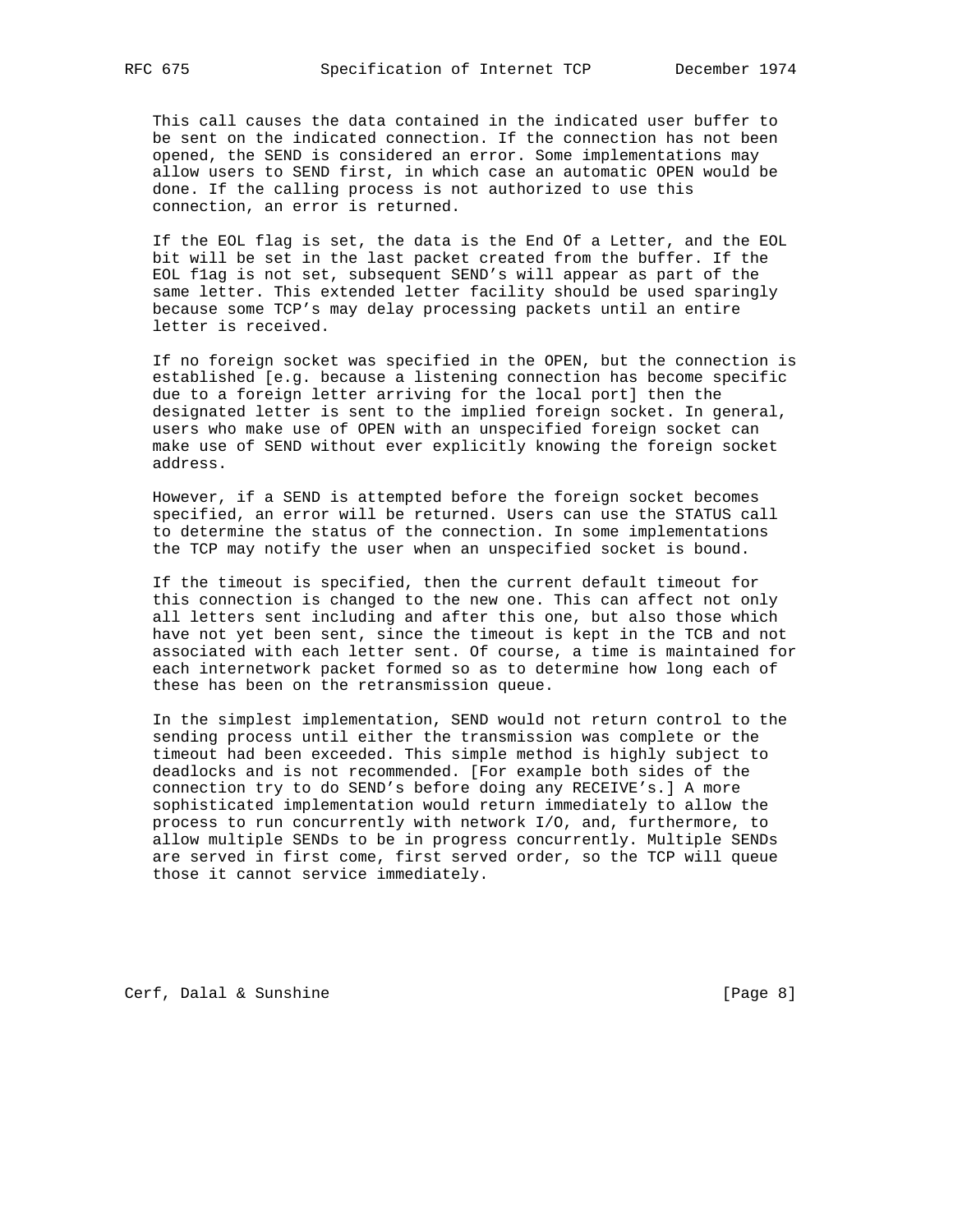NOTA BENE: In order for the process to distinguish among error or success indications for different letters, the buffer address should be returned along with the coded response to the SEND request. We will offer an example event code format in section 2.4, showing the information which should be returned to the calling process.

 The semantics of the INTERRUPT call are described later, but this call can have an effect on letters which have been given to the TCP but not yet sent. In particular, all such letters are flushed by the source TCP. Thus one of the responses to a SEND may be "flushed due to interrupt."

 Responses from the TCP which may occur as a result of this call are detailed in section 2.4.

## 2.3.4 RECEIVE LETTER

Format: RECEIVE(local connection name, buffer address, byte count)

 This command allocates a receiving buffer associated with the specified connection. If no OPEN precedes this command or the calling process is not authorized to use this connection, an error is returned.

 In the simplest implementation, control would not return to the calling program until either a letter was received, or some error occurred, but this scheme is highly subject to deadlocks [see section 2.3.3]. A more sophisticated implementation would permit several RECEIVE's to be outstanding at once, These would be filled as letters arrive. This strategy permits increased throughput, at the cost of a more elaborate scheme [possibly asynchronous] to notify the calling program that a letter has been received.

 If insufficient buffer space is given to reassemble a complete letter, an indication that the buffer holds a partial letter will be given; the buffer will be filled with as much data as it can hold.

 The remaining parts of a partly delivered letter will be placed in buffers as they are made available via successive RECEIVES. If a number of RECEIVES are outstanding, they may be filled with parts of a single long letter or with at most one letter each. The event codes associated with each RECEIVE will indicate what is contained in the buffer.

 To distinguish among several outstanding RECEIVES, and to take care of the case that a letter is smaller than the buffer supplied, the event code is accompanied by both a buffer pointer and a byte count indicating the actual length of the letter received.

Cerf, Dalal & Sunshine [Page 9]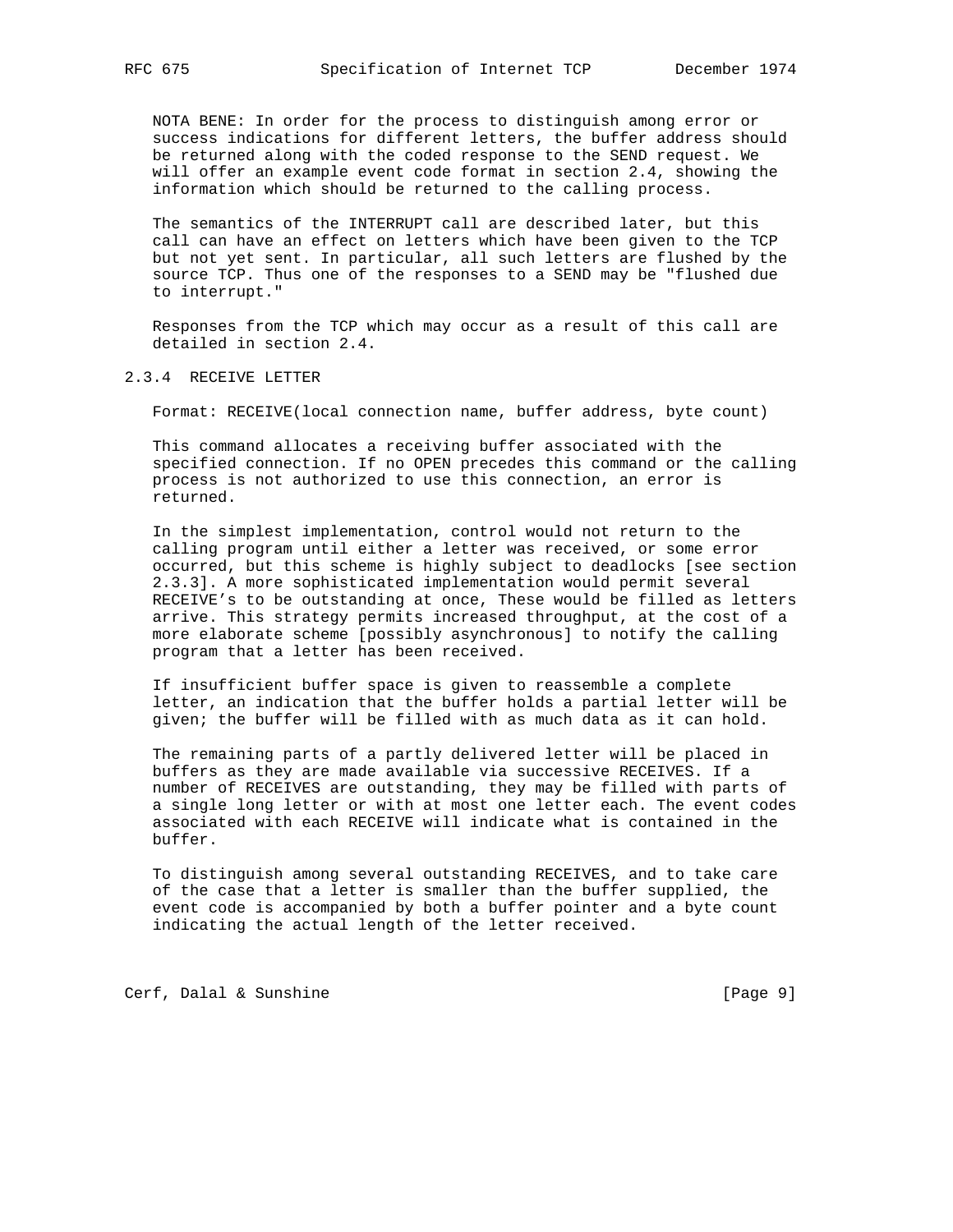The semantics of the INTERRUPT system call are discussed later, but this call can have an effect on outstanding RECEIVES. When the TCP receives an INTERRUPT, it will flush all data currently queued up awaiting receipt by the receiving process. If no data is waiting, but several buffers have been made available by anticipatory RECEIVE commands, these buffers are returned to the process with an error indicating that any data that might have been placed in those buffers has been flushed. This enables the receiving process to synchronize its RECEIVES with the interrupt. That is, the process can distinguish between RECEIVES issued before the receipt of the INTERRUPT and these issued afterwards.

 Responses from the TCP which may occur as a result of this call are detailed in section 2.4.

#### 2.3.5 CLOSE CONNECTION

Format: CLOSE(local connection name)

 This command causes the connection specified to be closed. If the connection is not open or the calling process is not authorized to use this connection, an error is returned. Any unfilled receive buffers or pending send buffers will be returned to the user with event codes indicating they were aborted due to the CLOSE. Users should wait for event codes for each SEND before closing the connection if they wish to be certain that all letters were successfully delivered.

 The user may CLOSE the connection at any time on his own initiative, or in response to various prompts from the TCP [remote close executed, transmission timeout exceeded, destination inaccessible].

 Because closing a connection requires communication with the foreign TCP, connections may remain in the closing state for a short time. Attempts to reopen the connection before the TCP replies to the CLOSE command will result in errors.

 Responses from the TCP which may occur as a result of this call are detailed in section 2.4.

# 2.3.6 INTERRUPT

Format: INTERRUPT(local connection name)

 A special control signal is sent to the destination indicating an interrupt condition. This facility can be used to simulate "break" signals from terminals or error or completion codes from I/O devices, for example. The semantics of this signal to the receiving process

Cerf, Dalal & Sunshine [Page 10]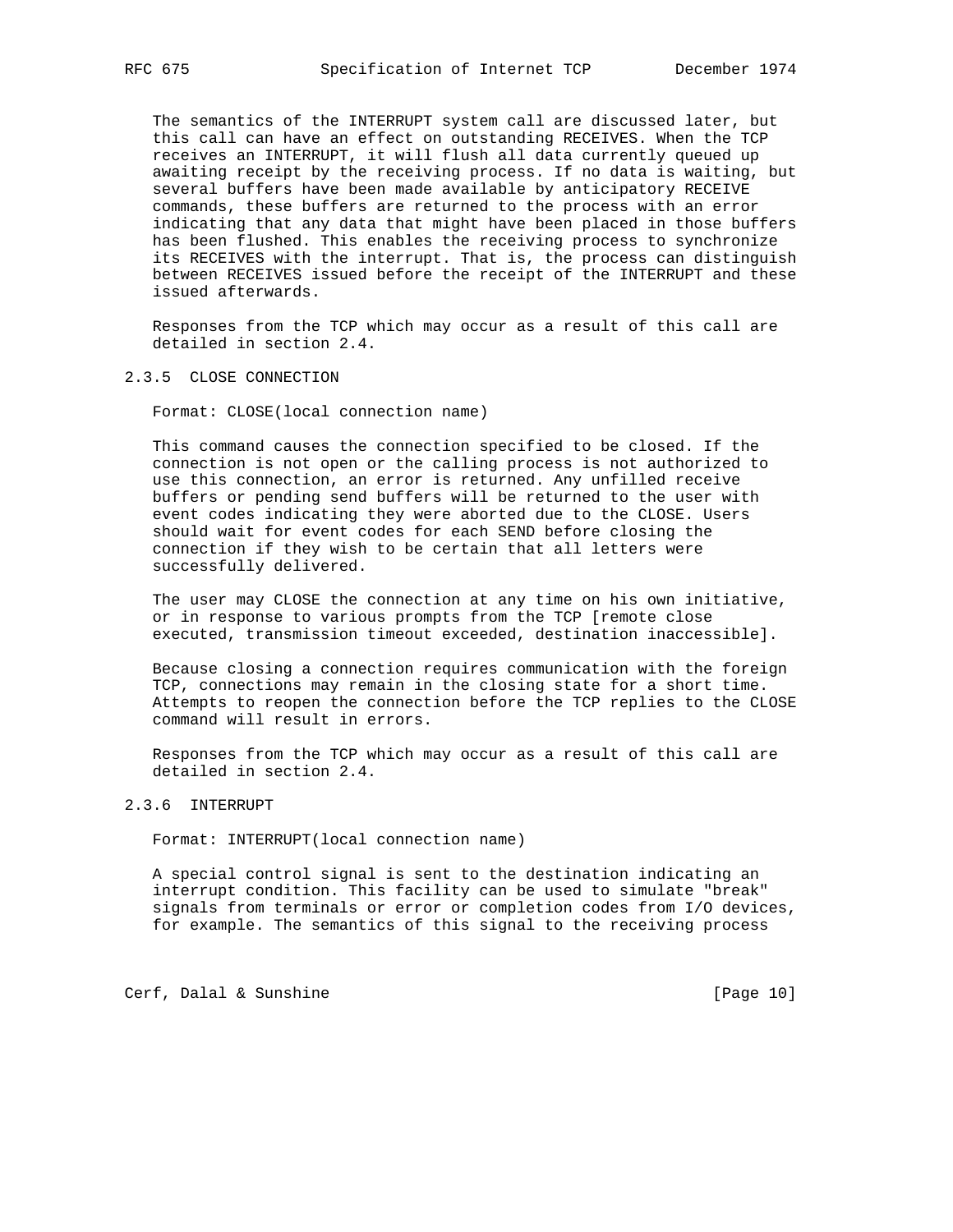are unspecified. The receiving TCP will signal the interrupt to the receiving process immediately upon receipt, and will also flush any outstanding letters waiting to be delivered. Since it is possib1e to tell where in the letter stream this command was invoked, it is possible for the receiving TCP to flush only preceding data. The sending TCP will flush any letters pending transmission, returning a special error code to indicate the flush.

 If the connection is not open or the calling process is not authorized to use this connection, an error is returned.

 Responses from the TCP which may occur as a result of this call are detailed in section 2.4.

2.3.7 STATUS

Format: STATUS(local connection name)

 This command returns a data block containing the following information:

 local socket, foreign socket, local connection name, receive window, send window, connection state, number of letters awaiting acknowledgment, number of letters pending receipt [including partial ones], default transmission timeout

 Depending on the state of the connection, some of this information may not be available or meaningful. If the calling process is not authorized to use this connection, an error is returned. This prevents unauthorized processes from gaining information about a connection.

 Responses from the TCP which may occur as a result of this call are detailed in section 2.4.

## 2.4 TCP TO USER MESSAGES

2.4.1 TYPE CODES

 All messages include a type code which identifies the type of user call to which the message applies. Types are:

- 0 General message, does not apply to a particular user call
- 1 Applies to OPEN
- 2 Applies to CLOSE

Cerf, Dalal & Sunshine [Page 11]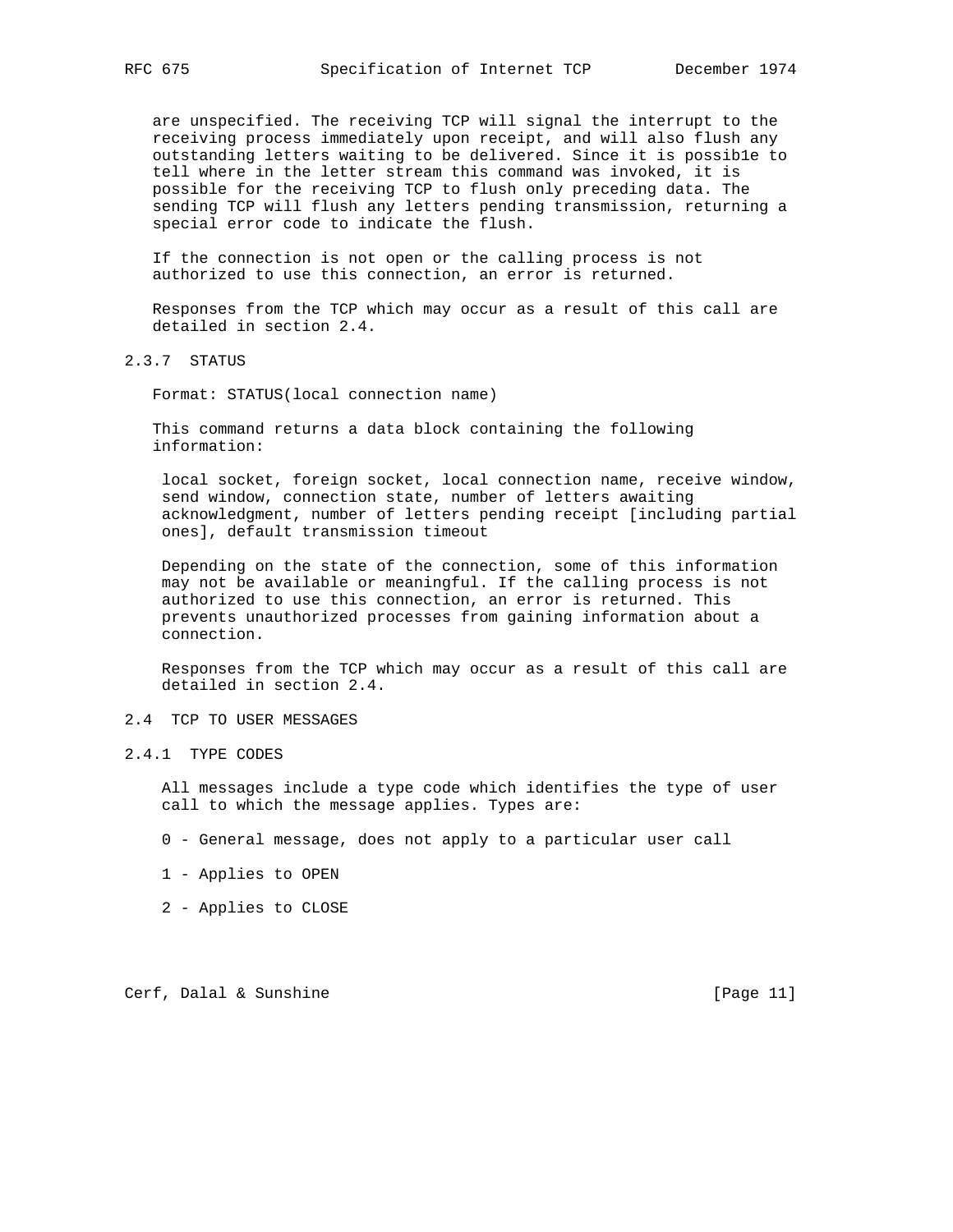3 - Applies to INTERRUPT

- 10 Applies to SEND
- 20 Applies to RECEIVE
- 30 Applies to STATUS

#### 2.4.2 MESSAGE FORMAT [notional]

All messages include the following three fields:

Type code

Local connection name

Event code

```
 For message types 0-3 [General, Open, Close, Interrupt] only these
three fields are necessary.
```
For message type 10 [Send] one additional field is necessary:

Buffer address

For message type 20 [Receive] three additional fields are necessary:

Buffer address

Byte count

End-of-letter flag

For message type 30 [status] additional data might include;

Local socket, foreign socket

Send window [measures buffer space at foreign TCP]

Receive window [measures buffer space at local TCP]

Connection state [see section 4.3.6]

Number of letters awaiting acknowledgment

Number of letters awaiting receipt

Retransmission timeout

Cerf, Dalal & Sunshine [Page 12]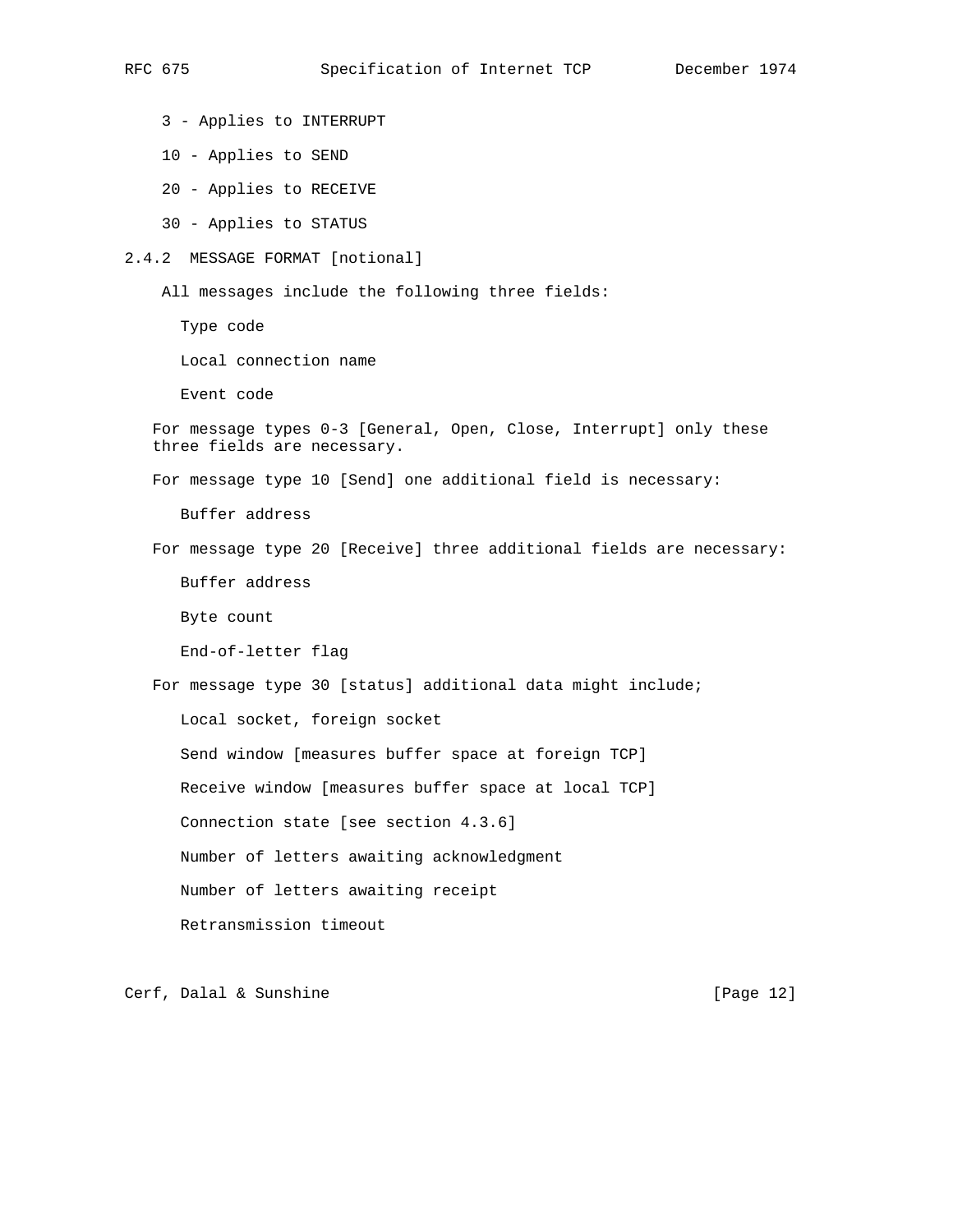2.4.3 EVENT CODES

 The event code specifies the particular event that the TCP wishes to communicate to the user.

 In addition to the event code, three flags may be useful to classify the event into major categories and facilitate event processing by the user:

E flag: set if event is an error

 L/F flag: indicates whether event was generated by Local TCP, or Foreign TCP or network

 P/T flag: indicates whether the event is Permanent or Temporary [retry may succeed]

 Events are encoded into 8 bits with the high order bits set to indicate the state of the E, L/F, and P/T flags, respectively.

 Events specified so far are listed below with their codes and flag settings. A \* means a flag does not apply or can take both values for this event. Additional events may be defined in the course of experimentation.

- 0 0\*\* general success
- 1 ELP connection illegal for this process
- 2 OF\* unspecified foreign socket has become bound
- 3 ELP connection not open
- 4 ELT no room for TCB
- 5 ELT foreign socket unspecified

 6 ELP connection already open EFP unacceptable SYN [or SYN/ACK] arrived at foreign TCP. Note: This is not a misprint, the local meaning is different from foreign.

- 7 EFP connection does not exist at foreign TCP
- 8 EFT foreign TCP inaccessible [may have subcases]
- 9 ELT retransmission timeout

Cerf, Dalal & Sunshine [Page 13]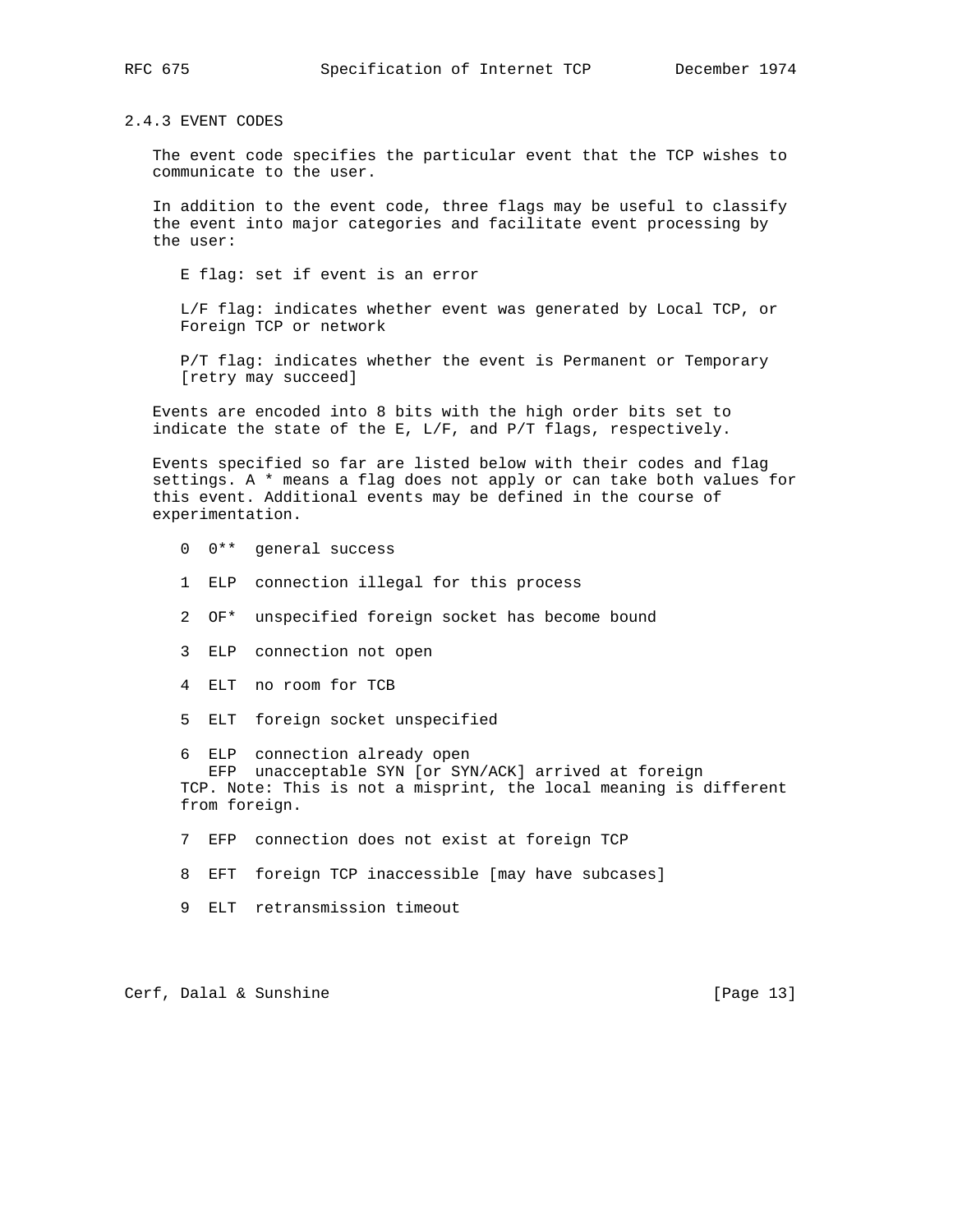10 E\*P buffer flushed due to interrupt 11 OF\* interrupt to user 12 \*\*P connection closing 13 E\*\* general error 14 E\*P connection reset Possible events for each message type are as follows: Type 0[general]: 2,11,12,14 Type 1[open]: 0,1,4,6,13 Type 2[close]: 0,1,3,13 Type 3[interrupt]: 0,1,3,5,7,8,9,12,13 Type 10[send]: 0,1,3,5,7,8,9,10,11,12,13 Type 20[receive]: 0,1,3,10,12,13 Type 30[status]: 0,1,13

 Note that events 6(foreign), 7, 8 are generated at the foreign TCP or in the network[s], and these same codes are used in the error field of the internet packet [see section 4.2.1].

- 3. HIGHER LEVEL PROTOCOLS
- 3.1 INTRODUCTION

 It is envisioned that the TCP will be able to support higher level protocols efficiently. It should be easy to interface existing ARPANET protocols like TELNET and FTP to the TCP.

3.2 WELL KNOWN SOCKETS

 At some point, a set of well known 24 bit port numbers must be picked. The type of service associated with the well known ports might include:

- (a) Logger
- (b) FTP (File transfer protocol)

Cerf, Dalal & Sunshine [Page 14]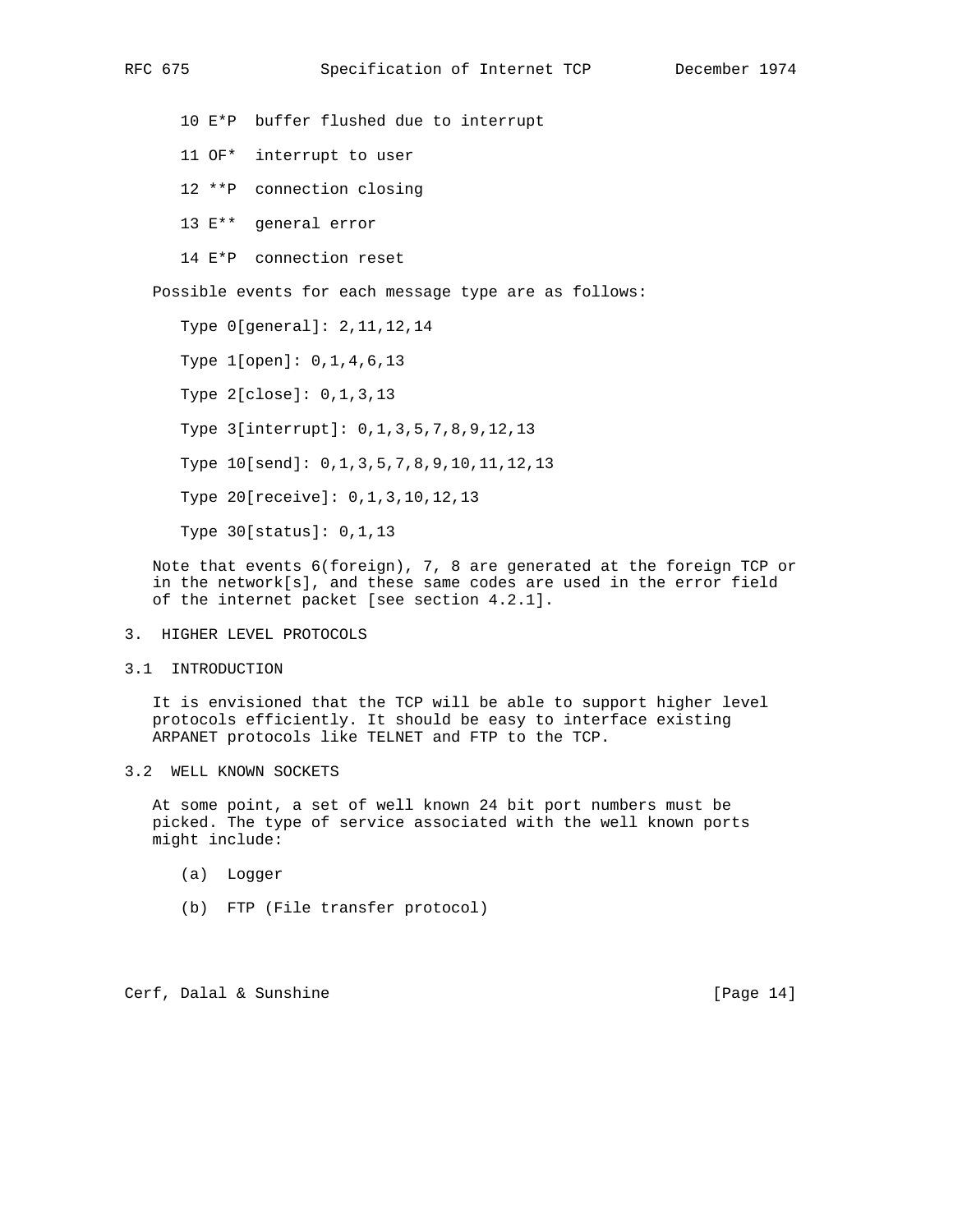- (c) RJE (Remote job entry)
- (d) Host status
- (e) TTY Test
- (f) HELP descriptive, interactive system documentation

 WE RESERVE WELL KNOWN SOCKET 0 (24 bits of 0) for global messages destined for a particular TCP but not related to any particular connection. We imagine that this socket would be used for unusual TCP synchronization (e.g. RESET ALL) or for testing purposes (e.g. sending letters to TRASHCAN or ECHO). This does not conflict with the usage that if a socket is 0, it is unspecified, since no user can SEND, CLOSE, or INTERRUPT on socket 0.

3.3 RECONNECTION PROTOCOL (RCP)

 Port identifiers fall into two categories: permanent and transient. For example, a Logger process is generally assigned a port identifier that is fixed and well known. Transient processes will in general have ID's which are dynamically assigned.

 In the distributed processing environment of the network, two processes that don't have well known port identifiers may often wish to communicate. This can be achieved with the help of a well known process using a reconnection protocol. Such a protocol is briefly outlined using the communication facilities provided by the TCP. It essentially provides a mechanism by which port identifiers are exchanged in order to establish a connection between a pair of sockets.

 Such a protoco1 can be used to achieve the dynamic establishment of new connections in order to have multiple processes solving a problem cooperatively, or to provide a user process access to a server process via a logger, when the logger's end of the connection can not be invisibly passed to the server process.

 A paper on this subject by R. Schantz [SCHA74] discusses some of the issues associated with reconnection, and some of the ideas contained therein went into the design of the protocol outlined below.

 In the ARPANET, a protocol was implemented which would allow a process to connect to a well known socket, thus making an implicit request for service, and then be switched to another socket so that the well known socket could be freed for use by others. Since sockets

Cerf, Dalal & Sunshine [Page 15]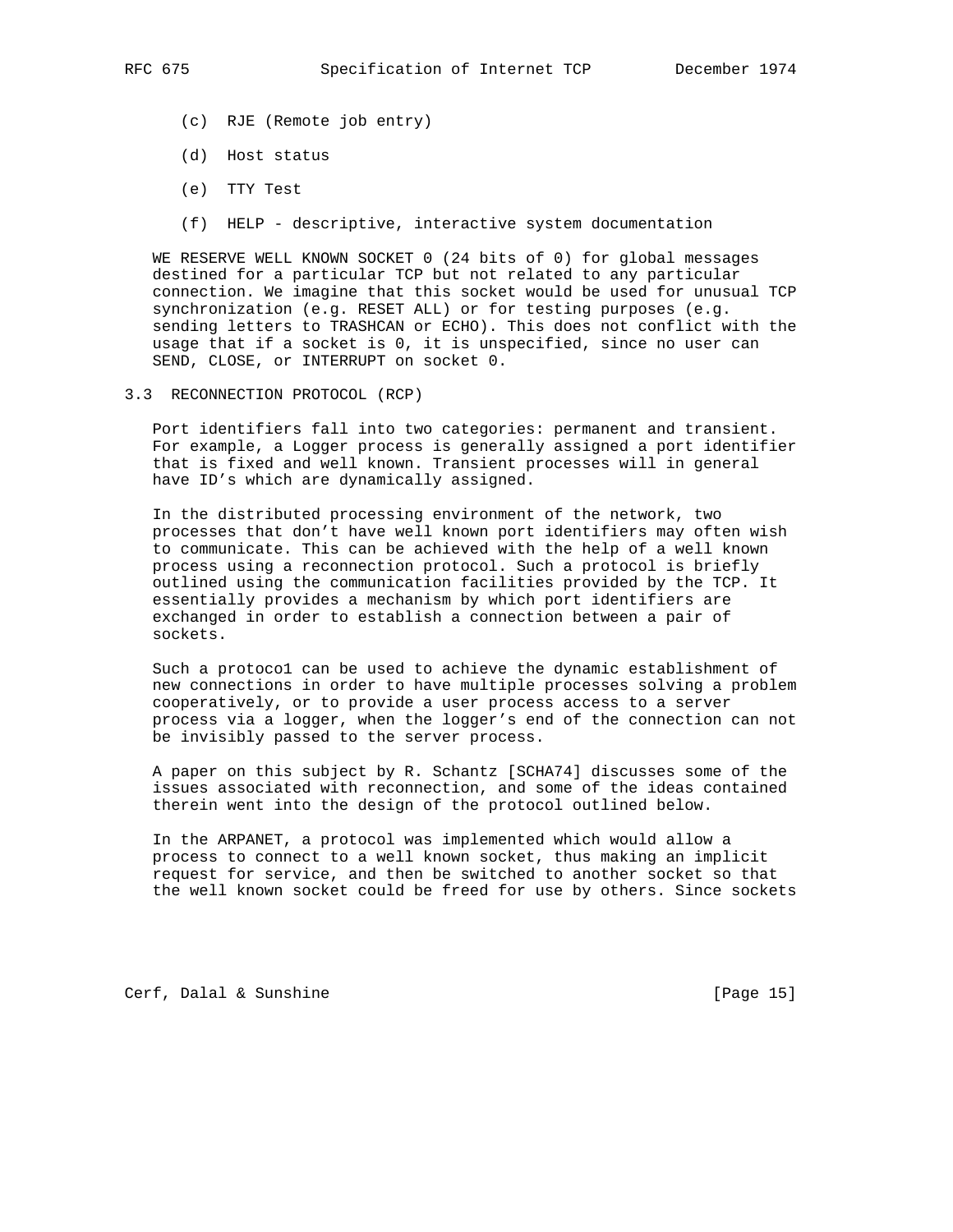in our TCP are permitted to have connections with more than one foreign socket, this facility may not be explicitly needed (i.e. connections <A,B> and <A,C> are distinguishable).

 However. the well known socket may be in one network and the actual service socket(s) may be in another network (or at least in another TCP). Thus, the invisible switching of a connection from one port to another within a TCP may not be sufficient as an "Initial Connection Protocol". We imagine that a process wishes to use socket N1.T1.Q to access well known socket N2.T2.P. However, the process associated with socket N2.T2.P will actually start up a new process somewhere which will use N3.T3.S as its server socket. The  $N(i)$  and  $T(i)$  may be distinct or the same. The user will send to N2.T2.P the relevant user information such as user name, password, and account. The server will start up the server process and send to N1.T1.Q the actual service socket ldentifler: N3.T3.S. The connection (N1.TI.Q,N2.T2.P) can then be closed, and the user can do a RECEIVE on (N1.T1.Q,N3.T3.S). The serving process can SEND on (N3.T3.S,N1.T1.Q). There are many variations on this scheme, some involving the user process doing a RECEIVE on a different socket (e.g.  $(N1.T1.X,U.U.U)$ ) with the server doing SEND on (N3.T3.S,N1.T1.X). Without showing all the detail of synchronization of sequence numbers and the like, we can illustrate the exchange as shown below.

USER SERVER

1. RECEIVE(N2.T2.P,U.U.U)

1. SEND (N1.T1.Q,N2.T2.P)==>

 $\leq$  = = 2. SEND(N2.T2.P, N1.T1.Q)

With "N3.T3.S" as data

2. RECEIVE(N1.T1.Q,N2.T2.P)

3. CLOSE(N1.T1.Q,N2.T2.P)==>

 $\langle := 3. \text{CLOSE}(N2.T2.P,N1.T1.Q)$ 

4. RECEIVE(N1.T1.Q,N3.T3.S)

 $\leq = 4$ . SEND(N3.T3.S, N1.T1.Q)

 At this point, a connection is open between N1.T1.Q and N3.T3.S. A variation might be to have the user do an extra RECEIVE on (N1.T1.X,U.U.U) and have the data "N1.T1.X" be sent in the first user SEND. Then, the server can start up the real serving process and do a

Cerf, Dalal & Sunshine [Page 16]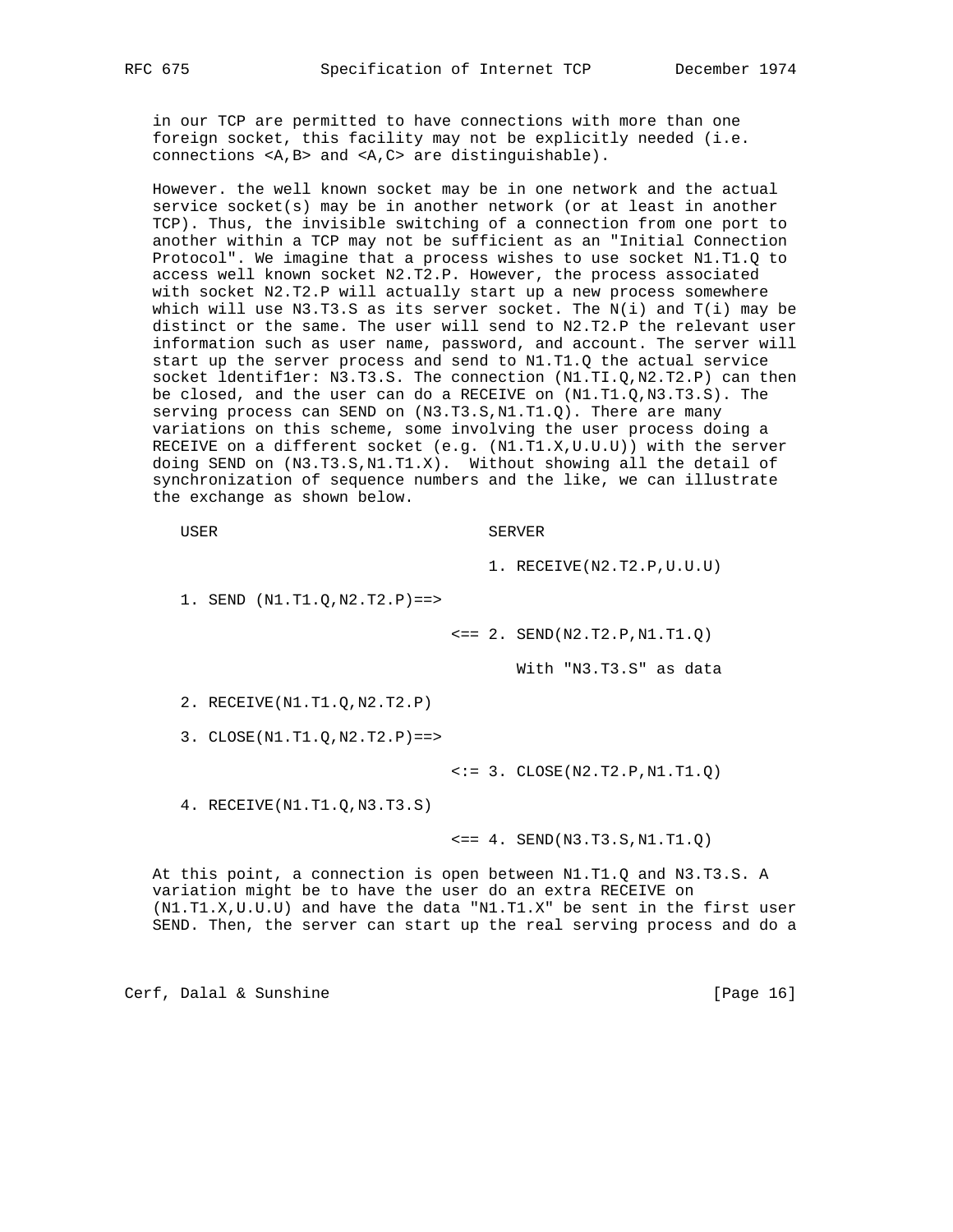SEND on (N3.T3.S,N1.T1.X) without having to send the "N3.T3.S" data to the user. Or perhaps both server and receiver exchange this data, to assure security of the ultimate connection (i.e. some wild process might try to connect to N1.T1.X if it is merely RECEIVING on foreign socket U.U.U.).

 We do not propose any specific reconnection protocol here, but leave this to further deliberation, since it is really a user level protocol issue.

## 4. TCP IMPLEMENTATION

## 4.1 INTRODUCTION

 Conceptually, the TCP is made up of several processes. Some of these deal with USER/TCP commands, and others with packets arriving from the network. The TCP also has an internal measurement facility which can be activated remotely.

 Any particular TCP could be viewed in a number of ways. It could be implemented as an independent process, servicing many user processes. It could be viewed as a set of re-entrant library routines which share a common interface to the local PSN, and common buffer storage. It could even be viewed as a set of processes, some handling the user, some the input of packets from the net, and some the output of packets to the net.

4.2 TCP DATA STRUCTURES

#### 4.2.1 INTERNETWORK PACKET FONMAT

8 bits: Internet information

2 bits: Reserved for local PSN use

2 bits: Header format (11 in binary)

4 bits: Protocol version number

8 bits: Header length in octets (32 is the current value)

16 bits: Length of text in octets

32 bits: Packet sequence number

 32 bits: Acknowledgment number (i.e. sequence number of next octet expected).

Cerf, Dalal & Sunshine [Page 17]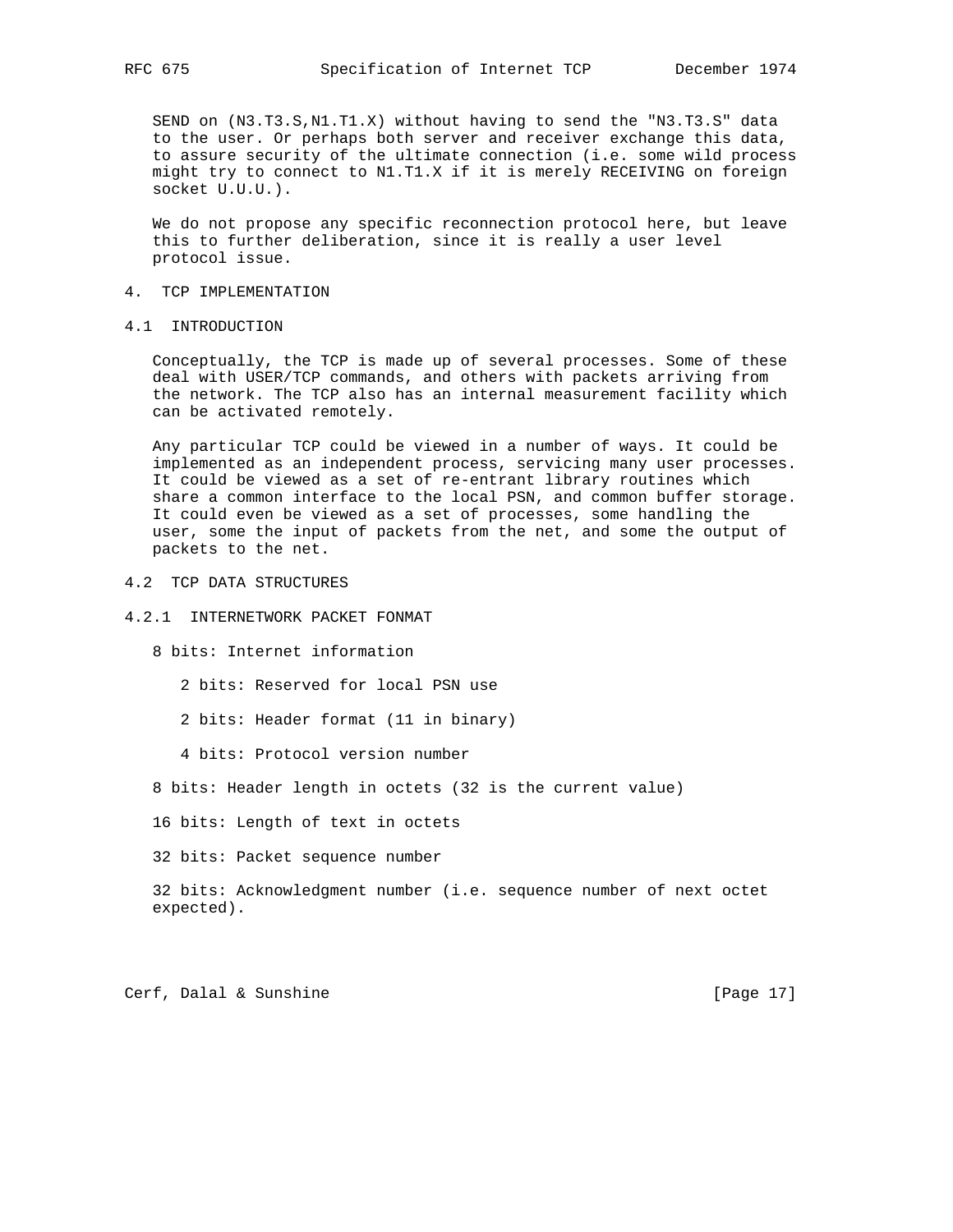16 bits: Window size (in octets)

16 bits: Control Information

Listed from high to low order:

SYN: Request to synchronize sending sequence numbers

ACK: There is a valid acknowledgment in the 32 bit ACK field

FIN: Sender will stop SENDing and RECEIVEing on this connection

 DSN: The sender has stopped using sequence numbers and wants to initiate a new sequence number for sending.

 EOS: This packet is the end of a segment and therefore has a checksum in the 16 bit checksum field. If this bit is not set, the 16 bit checksum field is to be ignored. The bit is usually set, but if fragmentation at a GATEWAY occurs, the packets preceding the last one will not have checksums, and the last packet will have the checksum for the entire original fragment (segment) as it was calculated by the sending TCP.

 EOL: This packet contains the last fragment of a letter. The EOS bit will always be set in this case.

INT: The sender wants to INTERRUPT on this connection.

XXX: six (6) unused control bits

OD: three (3) bits of control dispatch:

000: Null (the control octet contents should be ignored}

 001: Event Code is present in the control octet. These were defined in section 2.4.3.

010: Special Functions

011: Reject (codes as yet undefined)

1XX: Unused

8 bits: Control Data Octet

If CD is 000 then this octet is to be ignored.

Cerf, Dalal & Sunshine [Page 18]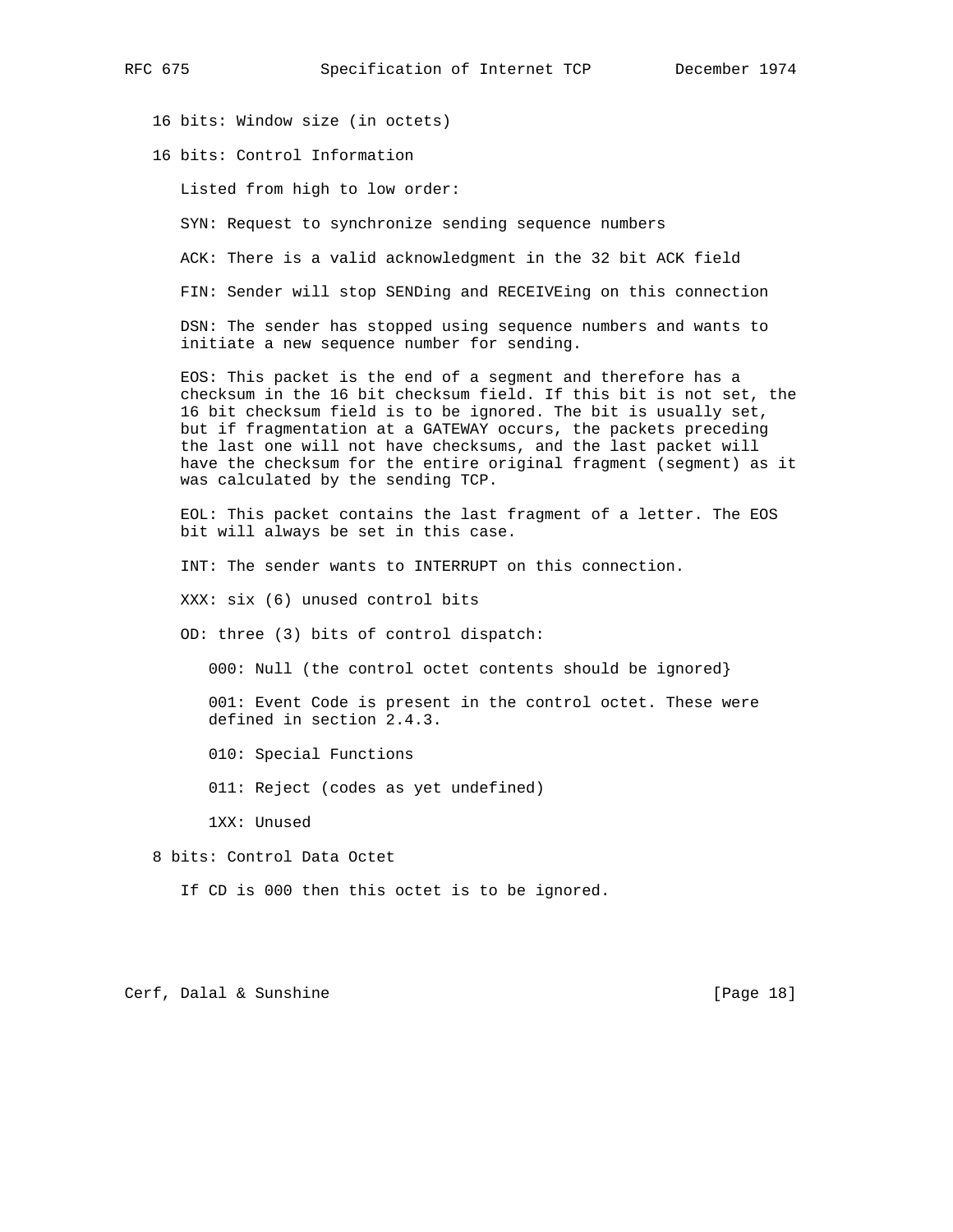RFC 675 Specification of Internet TCP December 1974

 If CD is 001, this octet contains event codes defined in section 2.4.3

 If CD is 010, this octet contains a special function code as defined below:

0: RESET all connections between Source and Destination TCPs

l: RESET the specific connection referenced in this packet

 2: ECHO return packet to sender with the special function code ECHOR (Echo Reply).

3: QUERY Query status of connection referenced in this packet

4: STATUS Reply to QUERY with requested status.

5: ECHOR Echo Reply

6: TRASH Discard packet without acknowledgment

>6: Unused

 Note: Special function packets not pertaining to a particular connection [RESET all, ECHO, ECHOR, and TRASH] are normally sent using socket zero as described in section 3.2.

If CD is 01l, this octet contains an as yet undefined REJECT code.

If CD is 1XX, this octet is undefined.

 4 bits: Length of destination network address in 4 bit units (current value is 1)

4 bits: Destination network address

 1010-1111 are addresses of ARPANET, UCL, CYCLADES, NPL, CADC, and EPSS respectively.

16 bits: Destination TCP address

8 bits: Padding

 4 bits: length of source network address in 4 bit units (current value is 1)

4 bits: source network address (as for destination address)

Cerf, Dalal & Sunshine [Page 19]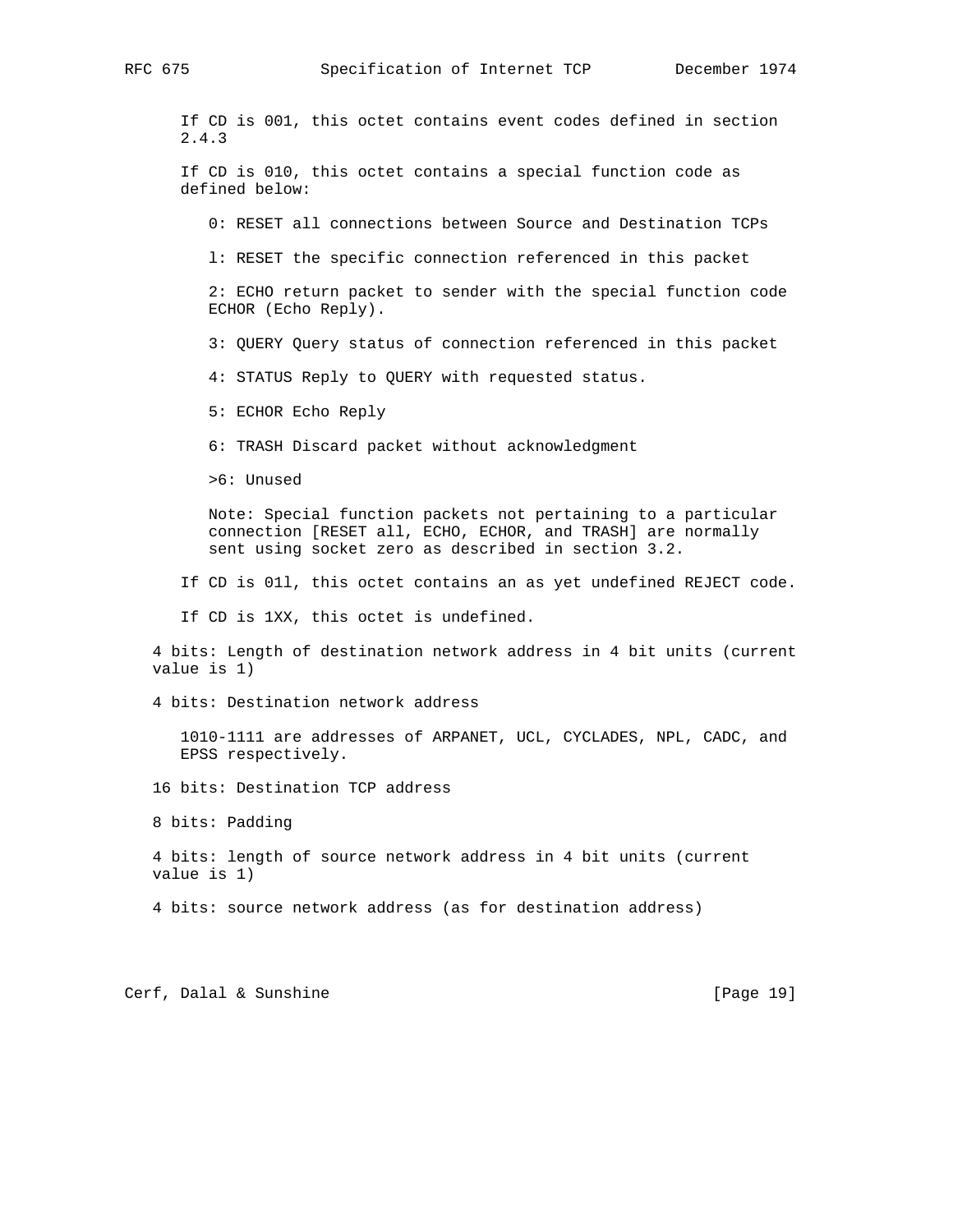- 16 bits: Source TCP address
- 24 bits: Destination port address
- 24 bits: Source port address
- 16 bits: Checksum (if EOS bit is set)
- 4.2.2 TRANSMISSION CONTROL BLOCK

 It is highly likely that any implementation will include shared data structures among parts of the TCP and some asynchronous means of signaling users when letters have been delivered.

 One typical data structure is the Transmission Control Block (TCB) which is created and maintained during the lifetime of a given connection. The TCB contains the following information (field sizes are notional only and may vary from one implementation to another):

 16 bits: Local connection name 48 bits: Local socket 48 bits: Foreign socket 16 bits: Receive window size in octets 32 bits: Receive left window edge (next sequence number expected) 16 bits: Receive packet buffer size of TCB (may be less than window) 16 bits: Send window size in octets 32 bits: Send left window edge (earliest unacknowledged octet) 32 bits: Next packet sequence number 16 bits: Send packet buffer size of TCB (may be less than window) 8 bits: Connection state

 E/C - 1 if TCP has been synchronized at least once (i.e. has been established, else O, meaning it is closed; this bit is reset after FINS are exchanged and the user has done a CLOSE). The bit is not reset if the connection is only desynchronized on send or receive or both directions.

Cerf, Dalal & Sunshine [Page 20]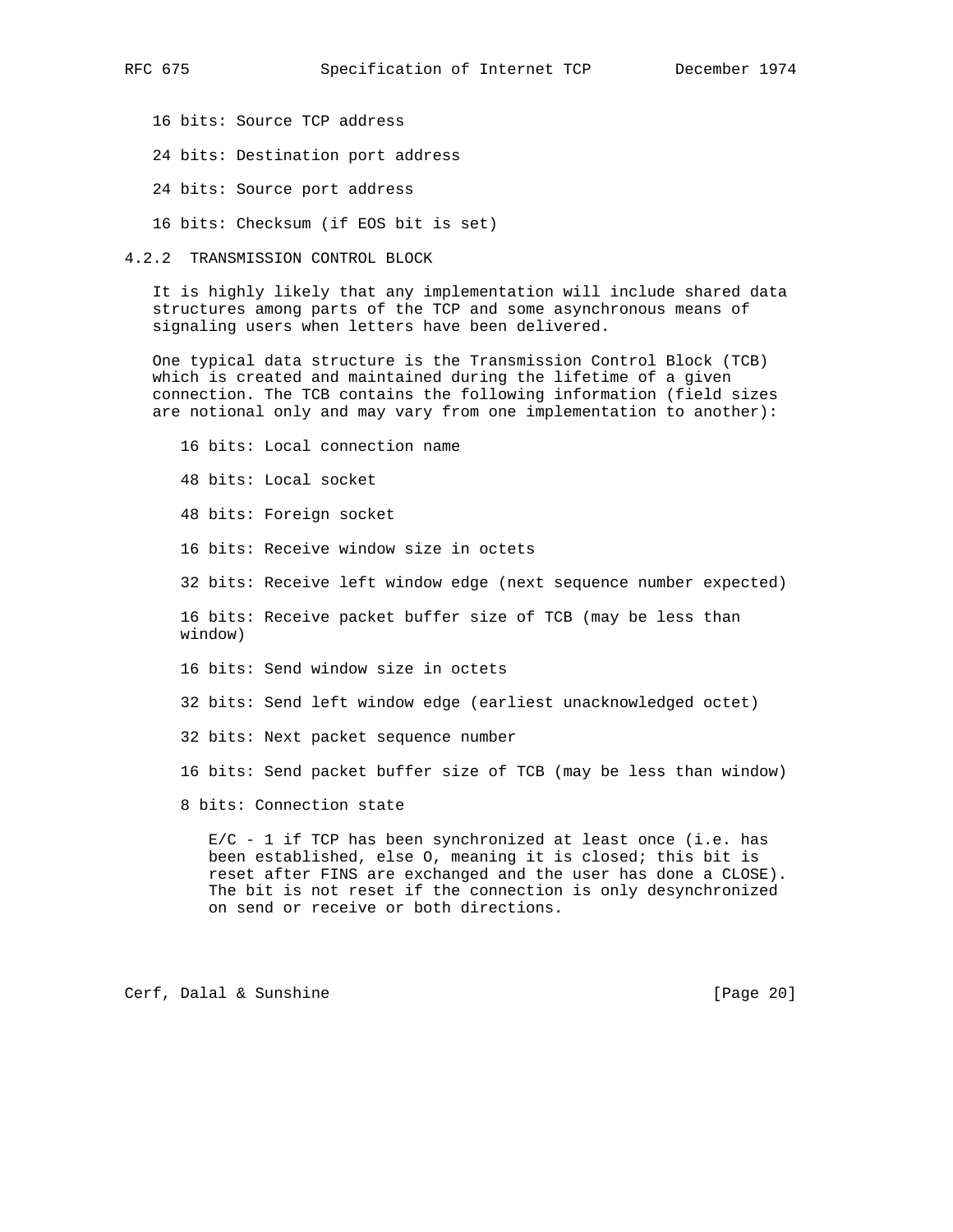SS - SYNCed on send side (if set) else desynchronized

SR - SYNCed on receive side (if set, else desynchronized)

16 bits: Special flags

S1 - SYN sent if set

S2 - SYN verified if set

R - SYN received if set

Y - FIN sent if set

C - CLOSE from local user received if set

U - Foreign socket unspecified if set

SDS - Send side DSN sent if set

SDV - Send side DSN verified if set

RDR - Receive side DSN received if set

 Initially, all bits are off [no pun intended] (i.e. SS, SR, E/C, S1, S2, R, F, C, SDS, SDV, RDR =0). When R is set, so is SR. When S1 and S2 are both set, so is SS. SR is reset when RDR is set. SS is reset when both SDS and SDV are set. These bits are used to keep track of connection state and to aid in arriving packet processing (e.g. Can sequence number be validated? Only if SR is set.).

16 bits: Retransmission timeout (in eighths of a second#]

 16 bits: Head of Send buffer queue [buffers SENT from user to TCP, but not packetized]

16 bits: Tail of Send buffer queue

 16 bits: Pointer to last octet packetized in partially packetized buffer (refers to the buffer at the head of the queue)

16 bits: Head of Send packet queue

16 bits: Tail of Send packet queue

16 bits: Head of Packetized buffer Queue

16 bits: Tail of Packetized buffer queue

Cerf, Dalal & Sunshine [Page 21]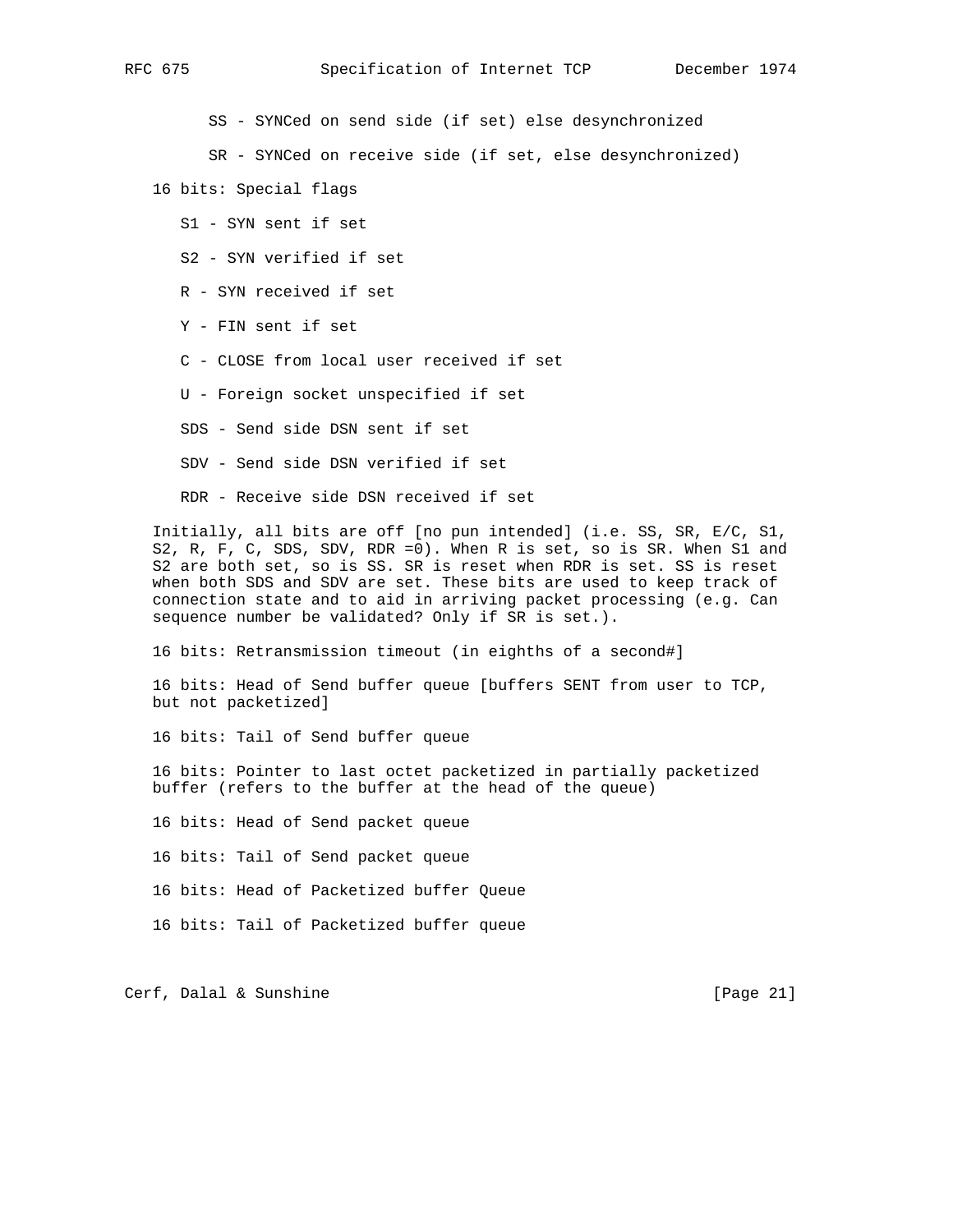- 16 bits: Head of Retransmit packet queue
- 16 bits: Tail of Retransmit packet queue
- 16 bits: Head of Receive buffer queue [queue of buffers given by user to RECEIVE letters, but unfilled]
- 16 bits: Tail of Receive buffer queue
- 16 bits: Head of Receive packet queue
- 16 bits: Tail of receive packet queue
- 16 bits: Pointer to last contiguous receive packet
- 16 bits: Pointer to last octet filled in partly filled buffer
- 16 bits: Pointer to next octet to read from partly emptied packet

 [Note: The above two pointers refer to the head of the receive buffer and receive packet queues respectively]

- 16 bits: Forward TCB pointer
- 16 bits: Backward TCB pointer
- 4.3 CONNECTION MANAGEMENT
- 4.3.1 INITIAL SEQUENCE NUMBER SELECTION

 The protocol places no restriction on a particular connection being used over and over again. New instances of a connection will be referred to as incarnations of the connection. The problem that arises owing to this is, "how does the TCP identify duplicate packets from previous incarnations of the connection?". This problem becomes harmfully apparent if the connection is being opened and closed in quick succession, or if the connection breaks with loss of memory and is then reestablished.

 The essence of the solution [TOML74] is that the initial sequence number [ISN] must be chosen so that a particular sequence number can never refer to an "o1d" octet, Once the connection is established the sequencing mechanism provided by the TCP filters out duplicates.

 For an association to be established or initialized, the two TCP's must synchronize on each other's initial sequence numbers. Hence the solution requires a suitable mechanism for picking an initial sequence number [ISN], and a slightly involved handshake to exchange

Cerf, Dalal & Sunshine [Page 22]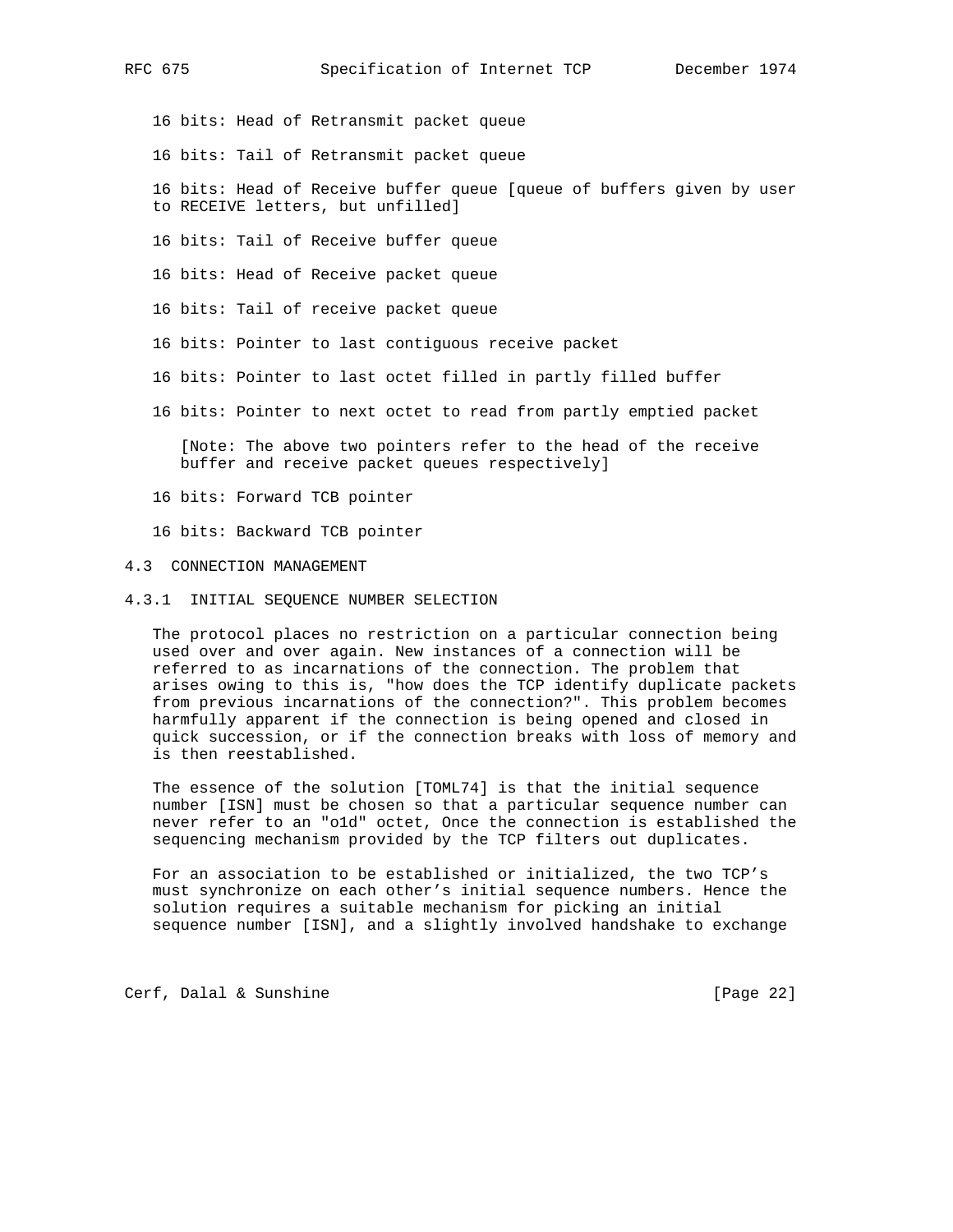the ISN's. A "three way handshake" is necessary because sequence numbers are not tied to a global clock in the network, and TCP's may have different mechanisms for picking the ISN's. The receiver of the first SYN has no way of knowing whether the packet was an old delayed one or not, unless it remembers the last sequence number used on the connection which is not always possible, and so it must ask the sender to verify this SYN.

 The "three way handshake" and the advantages of a "clock-driven" scheme are discussed in [TOML74]. More on the subject, and algorithms for implementing the clock-driven scheme can be found in [DALA74].

#### 4.3.2 ESTABLISHING A CONNECTION

 The "three way handshake" is essentially a unidirectional attempt to establish the connection, i.e. there is an initiator and a responder. The TCP's should however be able to establish the connection even if a simultaneous attempt is made by both TCP's to establish the connection. Simultaneous attempts are treated like "collisions" in "Aloha" systems and these conflicts are resolved into unidirectional attempts to establish the connection. This scheme was adopted because

 (i) Connections will normally have a passive and an active end, and so the mechanism should in most cases be as simple as possible.

 (ii) It is easy to implement as special cases do not have to be accounted for.

 The example below indicates what a three way handshake between TCP's A and B looks like

| А                                                              |                |
|----------------------------------------------------------------|----------------|
| $\leftarrow$ > <seo x=""><syn></syn></seo>                     | ——>            |
| $\leftarrow -$ <seq y=""><syn, ack="" x+1=""></syn,></seq>     | <u>- - - -</u> |
| --> <seq x+1=""><ack y+1=""><data bytes=""></data></ack></seq> |                |

 The receiver of a "SYN" is able to determine whether the "SYN" was real (and not an old duplicate) when a positive "ACK" is returned for the receiver's "SYN,ACK" in response to the "SYN". The sender of a "SYN" gets verification on receipt of a "SYN,ACK" whose "ACK" part references the sequence number proposed in the original "SYN" [pun intended]. If the TCP is in the state where it is waiting for a response to its SYN, but gets a SYN instead, then it always thinks this is a collision and goes into the state prior to having sent the

Cerf, Dalal & Sunshine [Page 23]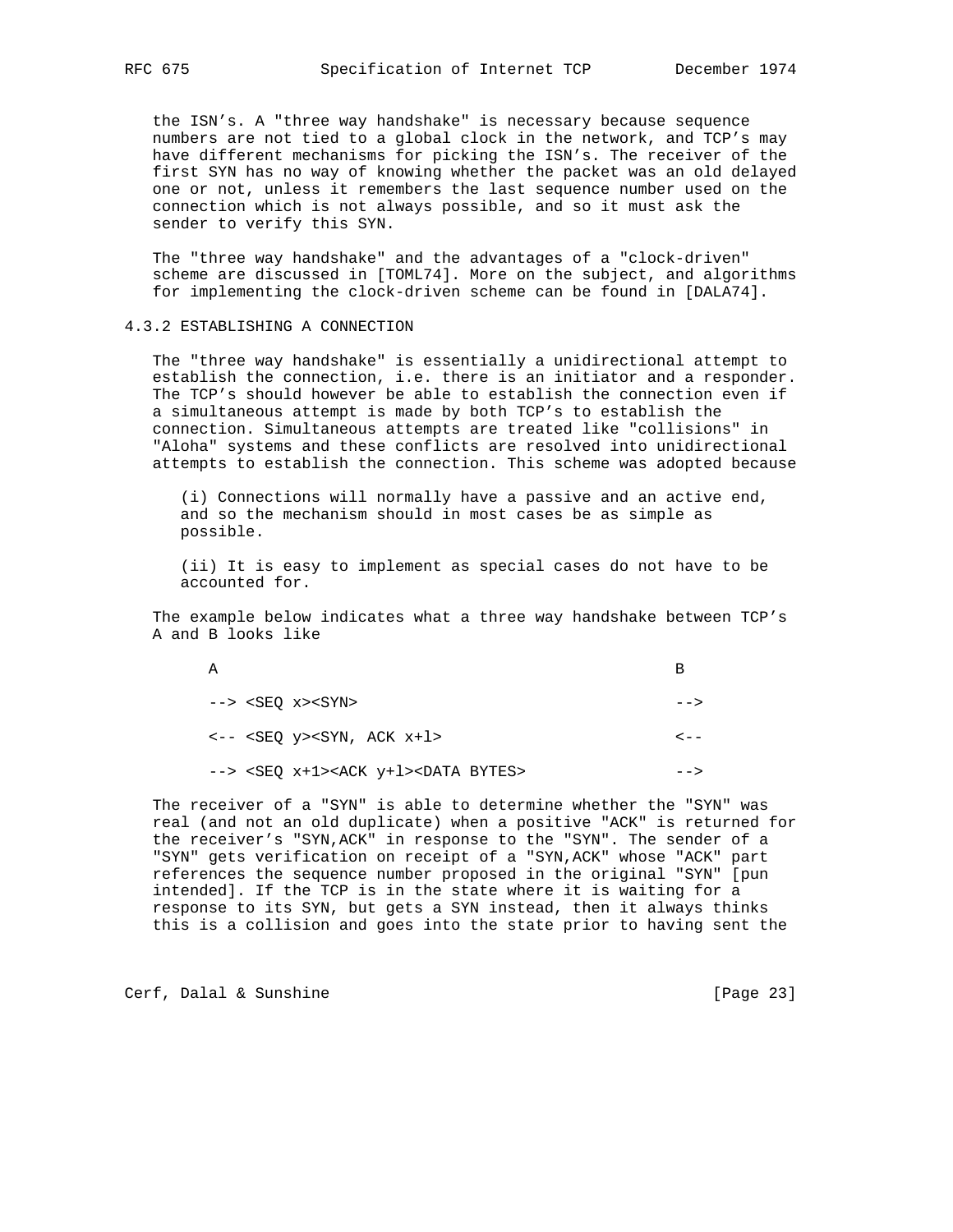SYN, i.e. it forgets that it had sent a SYN. The TCP will try to establish the connection again after some time, unless it has to respond to an arriving SYN. Even if the wait times in the two TCPs are the same, the varying delays in network transmission will usually be adequate to avoid a collision on the next cycle of attempts to send SYN.

 When establishing a connection, the state of the TCP is represented by 3 bits  $-$ 

 S1 S2 R  $S1 = 1 -- SYN sent$  $S2 = 1$  -- My SYN verified  $R = 1$  -- SYN received

 Some examples of attempts to establish the connection are now shown. The state of the connection is indicated when a change occurs. We specifically do not show the cases in which connection synchronization is carried out with packets containing both SYN and data. We do this to simplify the explanation, but we do not rule out an implementation which is capable of dealing with data arriving in the first packet (it has to be stored temporarily without acknowledgment or delivery to the user until the arriving SYN has been verified).

The "three way handshake" now looks like --

| Α                                                                            | B                             |
|------------------------------------------------------------------------------|-------------------------------|
| S1 S2 R                                                                      | S1 S2 R                       |
| $0\quad 0\quad 0$                                                            | $\mathbf 0$<br>$0\quad 0$     |
| $\leftarrow$ > <seq x=""><syn></syn></seq>                                   | $--$                          |
| $1 \quad 0 \quad 0$                                                          | $\mathbf 0$<br>0 <sub>1</sub> |
| $\leftarrow -$ <seq <math="">y&gt;<syn, <math="" ack="">x+1&gt;</syn,></seq> | $\lt$ $-$                     |
| $1 \quad 1 \quad 1$                                                          | $1 \quad 0 \quad 1$           |
| $\leftarrow$ > <seq x+1=""><ack y+1="">(DATA OCTETS)</ack></seq>             | $--$                          |
| $\mathbf{1}$<br>$1\quad1$                                                    | 1                             |

Cerf, Dalal & Sunshine [Page 24]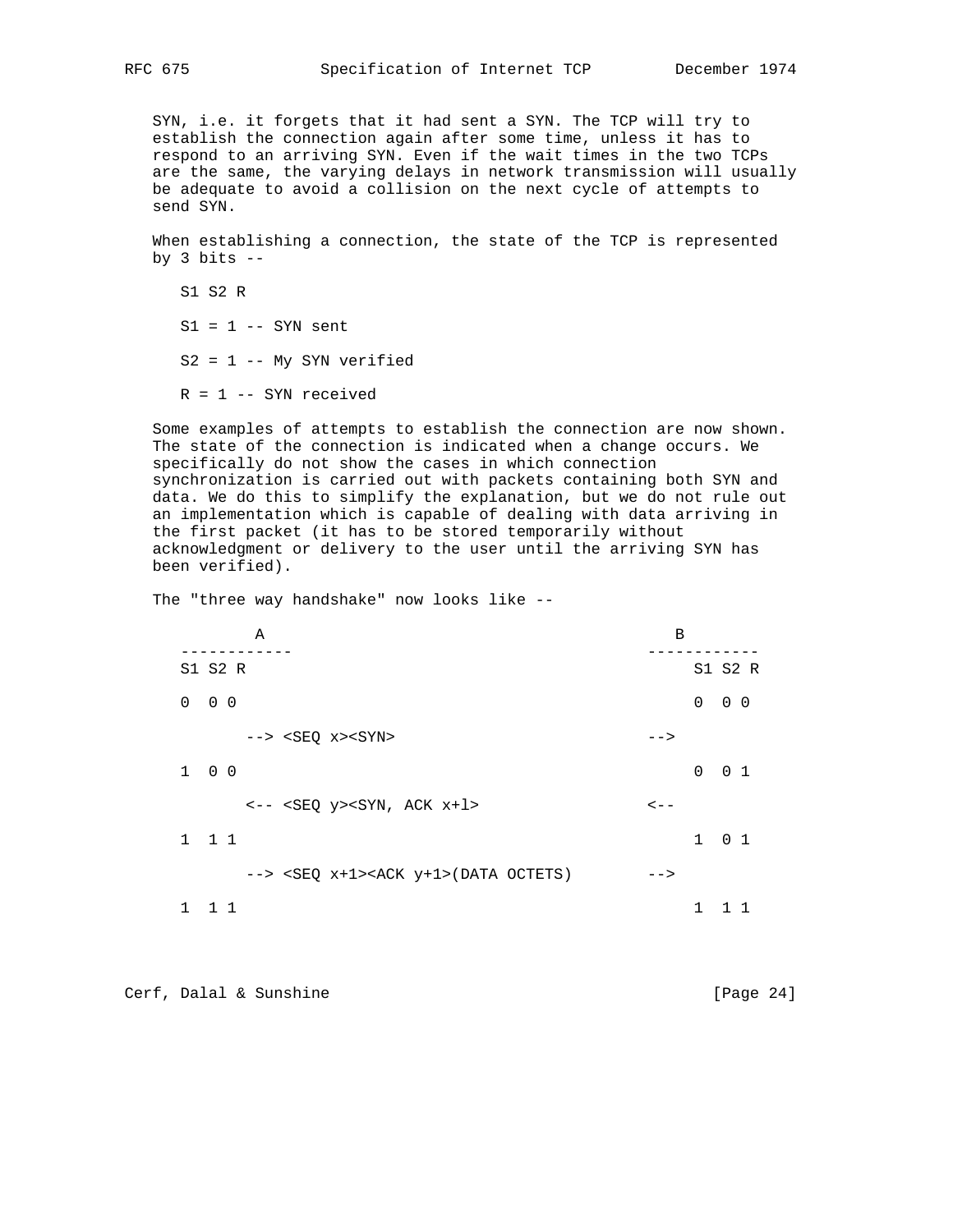The scenario for a simultaneous attempt to establish the connection without the arrival of any delayed duplicates is --

|      | Α                                                                                                               |                       | B                    |                   |
|------|-----------------------------------------------------------------------------------------------------------------|-----------------------|----------------------|-------------------|
|      | S1 S2 R                                                                                                         |                       |                      | S1 S2 R           |
|      | $0\quad 0\quad 0$                                                                                               |                       |                      | $0\quad 0\quad 0$ |
|      | $(M1)$ 1 0 0 --> <seq x=""><syn></syn></seq>                                                                    |                       | $\cdots$             |                   |
|      | $(M2)$ 0 0 0 <-- <seo y=""><syn)< td=""><td></td><td><math>\leftarrow -1</math> 0 0</td><td></td></syn)<></seo> |                       | $\leftarrow -1$ 0 0  |                   |
| (M1) |                                                                                                                 | B returns no SYN sent | $-- & 0 & 0 & 0$     |                   |
|      | $(M1)$ 1 0 0 --> <seq z=""><syn></syn></seq>                                                                    | $\ast$                | $\leftarrow$ > 0 0 1 |                   |
| (M3) |                                                                                                                 |                       | $\leftarrow -1$ 0 1  |                   |
| (M4) |                                                                                                                 |                       | $\leftarrow$ > 1 1 1 |                   |

 Note: "..." means that a message does not arrive, but is delayed in the network. State changes are upon arrival or upon departure of a given message, as the case may be. Packets containing the SYN or INT or DSN bits implicitly contain a "dummy" data octet which is never delivered to the user, but which causes the packet sequence numbers to be incremented by 1 even if no real data is sent. This permits the acknowledgment of these controls without acknowledging receipt of any data which might also have been carried in the packet. A packet containing a FIN bit has a dummy octet following the last octet of data (if any) in the packet.

 \* Once in state 000 sender selects new ISN z when attempting to establish the connection again.

# 4.3.3 HALF-OPEN CONNECTIONS

 An established connection is said to be a "half-open" connection if one of the TCP's has closed the connection at its end without the knowledge of the other, or if the two ends of the connection have become desynchronized owing to a crash that resulted in loss of memory. Such connections will automatically become reset if an attempt is made to send data in either direction. However, half-open connections are expected to be unusual, and the recovery procedure is somewhat involved.

Cerf, Dalal & Sunshine [Page 25]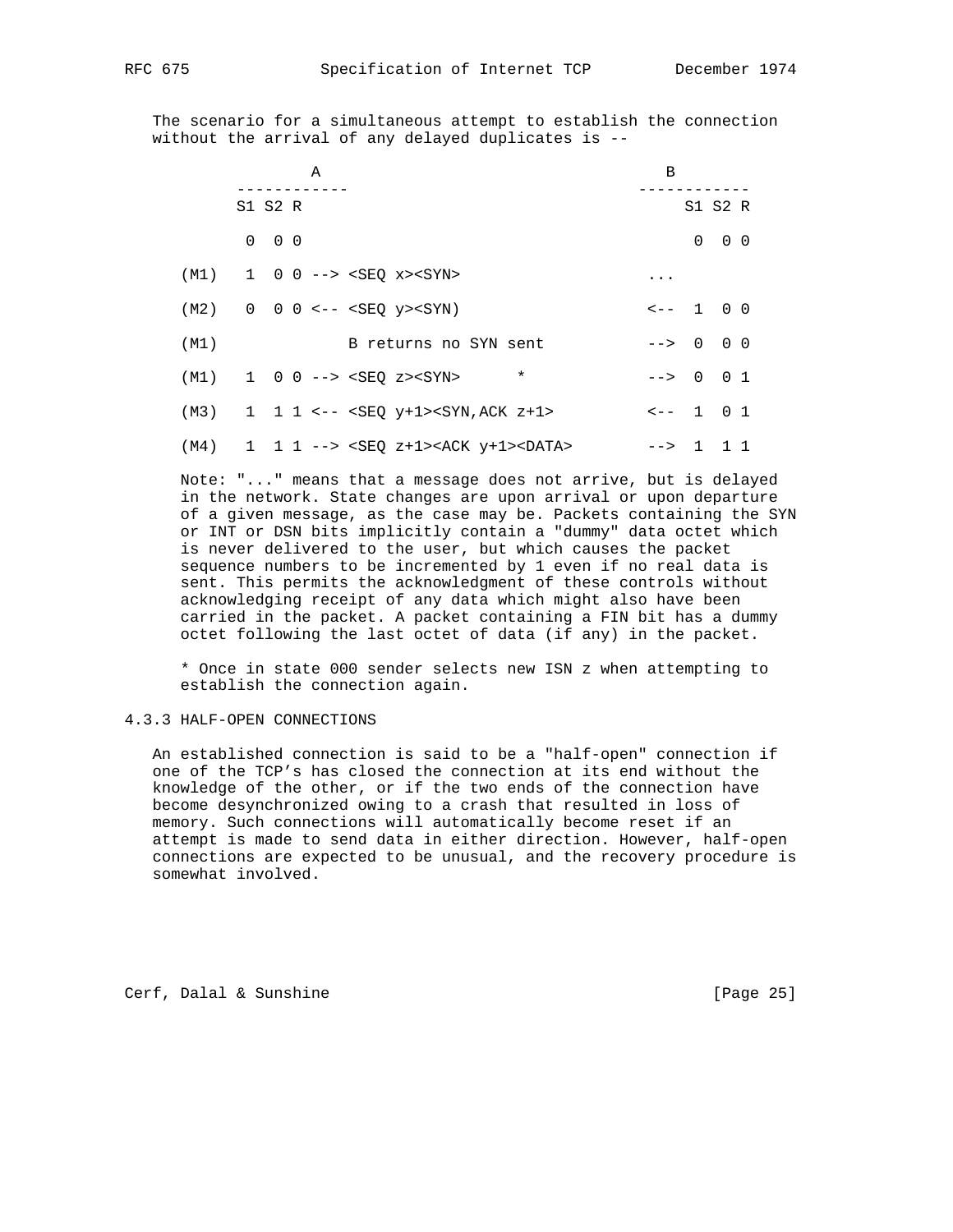If one end of the connection no longer exists, then any attempt by the other user to send any data on it will result in the sender receiving the event code "Connection does not exist at foreign TCP". Such an error message should indicate to the user process that something is wrong and it is expected to CLOSE the connection.

 Assume that two user processes A and B are communicating with one another when a crash occurs causing loss of memory to B's TCP. Depending on the operating system supporting B's TCP, it is likely that some error recovery mechanism exists. When the TCP is up again B is likely to start again from the beginning or from a recovery point. As a result B will probably try to OPEN the connection again or try to SEND on the connection it believes open. In the latter case 1t receives the error message "connection not open" from the local TCP. In an attempt to establish the connection B's TCP will send a packet containing SYN. A's TCP thinks that the connection is already established and so will respond with the error "unacceptable SYN (or SYN/ACK) arrived at foreign TCP". B's TCP knows that this refers to the SYN it just sent out, and so should reset the connection and inform the user process of this fact.

 It may happen that B is passive and only wants to receive data. In this case A's data will not reach B because the TCP at B thinks the connection is not established. As a result A'S TCP will timeout and send a QRY to B's TCP. B's TCP will send STATUS saying the connection is not synched. A's TCP will treat this as if an implicit CLOSE had occurred and tell the user process, A, that the connection is closing. A is expected to respond with a CLOSE command to his TCP. However, A's TCP does not send a FIN to B's TCP, since it would not be accepted anyway on the unsynced connection. Eventually A will try to reopen the connection or B will give up and CLOSE. If B CLOSES, B's TCP will simply delete the connection since it was not established as far as B's TCP is concerned. No message will be sent to A'S TCP as a result.

4.3.4 RESYNCHRONIZING A CONNECTION

 Details of resynchronization have not yet been specified since the need for this should be infrequent in the initial testing stages.

4.3.5 CLOSING A CONNECTION

There are essentially three cases:

- a) The user initiates by telling the TCP to CLOSE the connection
- b) The remote TCP initiates by sending a FIN control signal

Cerf, Dalal & Sunshine [Page 26]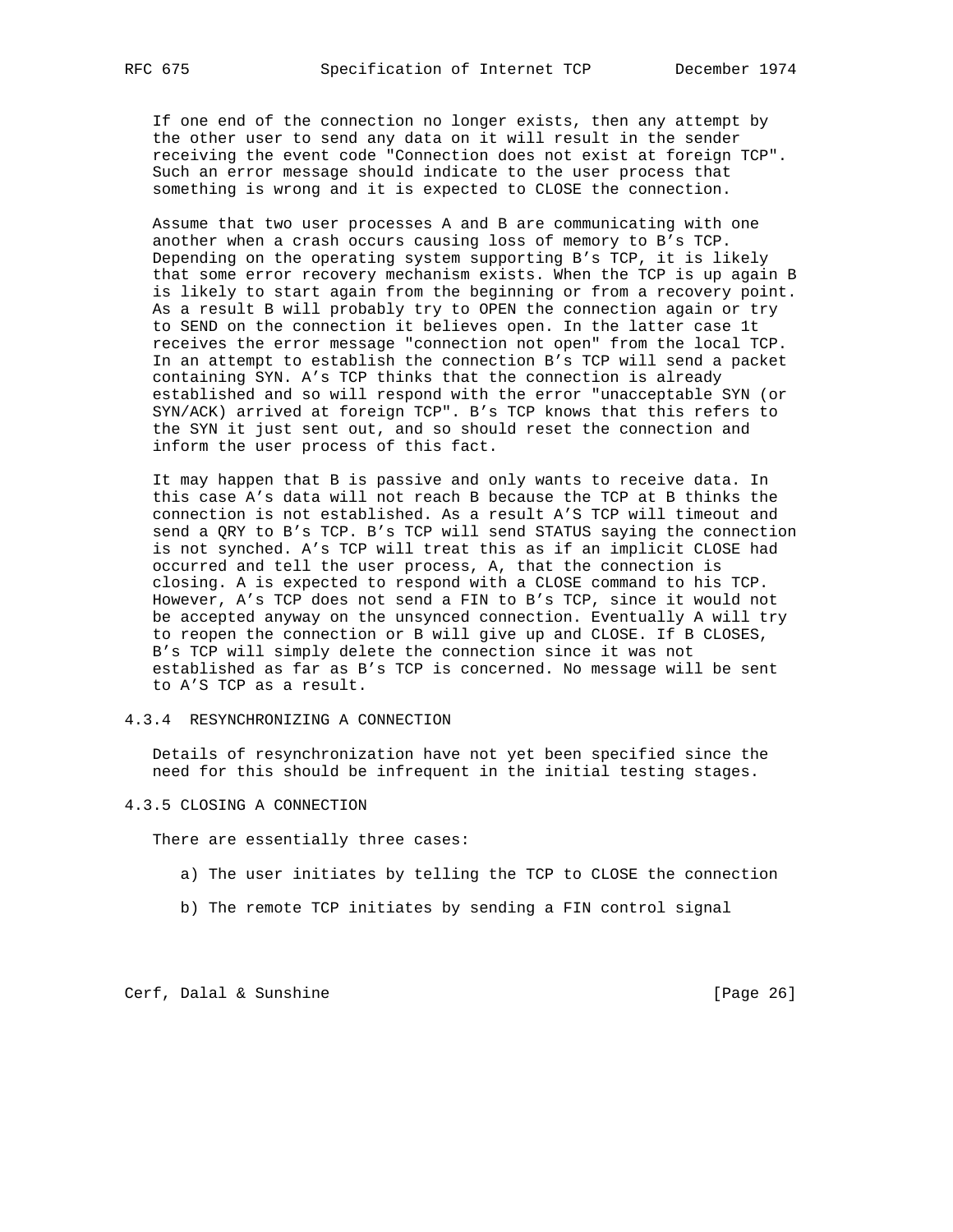c) Both users CLOSE simultaneously

 Two bits are used to maintain control over the closing of a connection: these are called the "FIN sent" bit [F] and the "USER Closed" bit, [C] respectively. The control procedure uses these two bits to assure that the connection is properly closed.

Case 1: Local user initiates the close

 In this case, both the F and C bits are initially zero, but the C bit is set immediately upon receipt of the user call "CLOSE." When the FIN is sent out by the TCP, the F bit is set. All pending RECEIVES are terminated and the user is told that they have been prematurely terminated ("connection closing"} without data. Similarly, any pending SENDS are terminated with the same response, "connection closing."

 Several responses may arrive as the result of sending a FIN. The one which is generally expected is a matching FIN. When this is received, the TCB CAN BE ELIMINATED. If a "connection does not exist at foreign TCP" message comes in response to the FIN, then the TCB can likewise be eliminated. If no response is forthcoming, or if "Foreign TCP inaccessible" arrives then the resolution is moot. One might simply timeout and discard the TCB. Since the local user wants to CLOSE anyway, this is probably satisfactory, although it will leave a potential "half-open" connection at the other side. We deal with half open connections in section 4.3.3.

 When the acknowledging FIN arrives after the connection state bits are set (F=1, C=1), then the TCB can be deleted.

Case 2: TCP receives a FIN from the network

 First of all, a FIN must have a sequence number which lies in the valid receive window. If not, it is discarded and the left window edge is sent as acknowledgment. If the FIN can be processed, it is handled (possibly out of order, since it is taken as an imperative to shut down the connection). All pending RECEIVES and SENDS are responded to by showing that they were terminated by the other side's close request (i.e. "connection closing"). The user is also told by an unsolicited event or signal that the connection has been closed (in some systems, the user might have to request STATUS to get this information). Finally, the TCP sends FIN in response.

 Thus, because a FIN arrived, a FIN is sent back, so the F bit is set. However, the TCB stays around until the local user does a CLOSE in acknowledgment of the unsolicited signal that the

Cerf, Dalal & Sunshine [Page 27]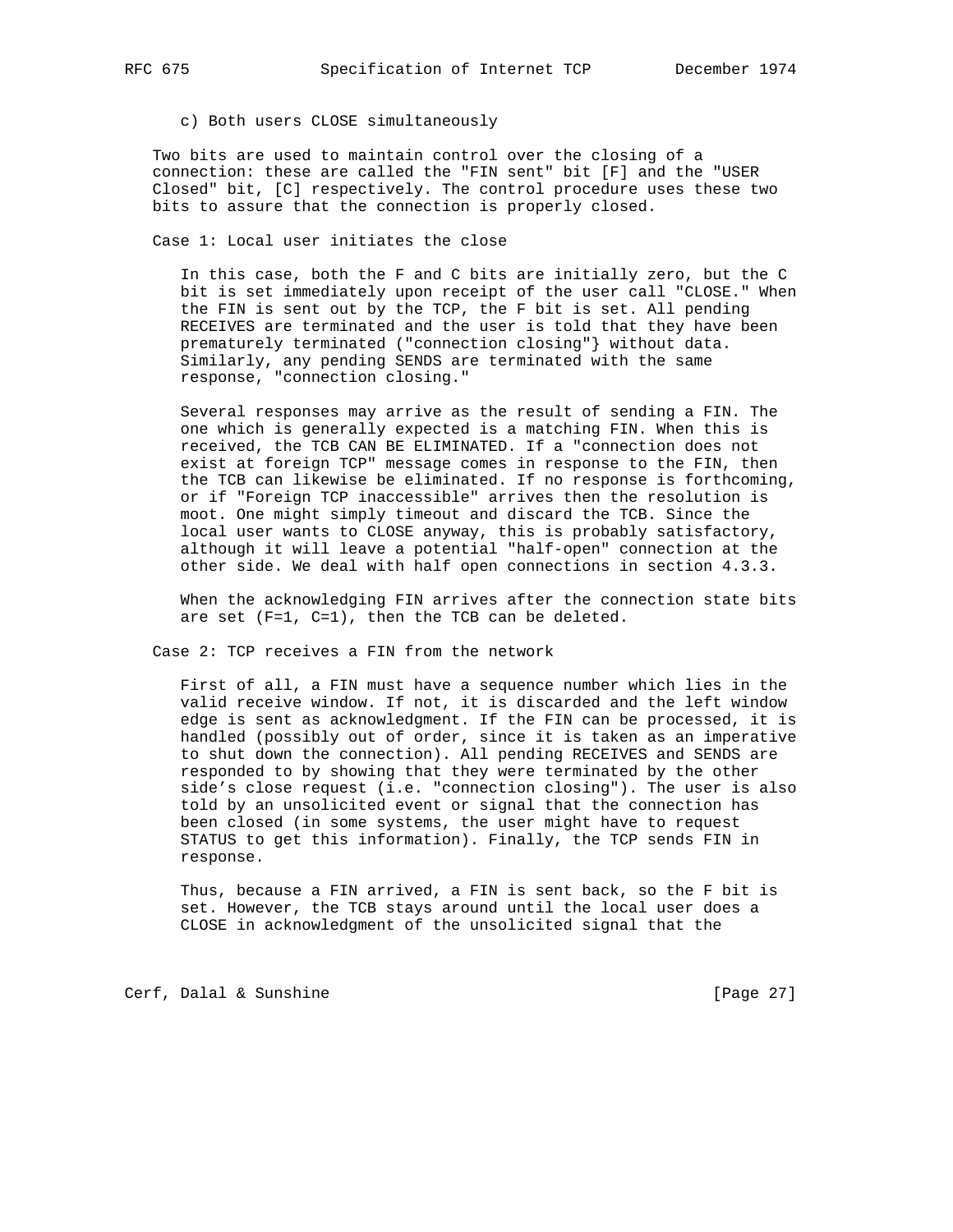connection has been closed by the other side. Thus, the C bit remains unset until this happens. If the C and F bits go from (F=1 C=O) to (F=l, C=1), then the connection is closed and the TCB can be removed.

Case 3: both users close simultaneously

 If this happens, both connections will be in the (F=1, C=1) state. When the FINs arrive, the connections w11i be shut down. If one FIN fails to arrive, we have two choices. One is to insist on acknowledgments for FINs, in which case the missing one will be retransmitted. Another is merely to permit the half-open connection to remain (we prefer this solution}. It can timeout independently and go away after a while. If an attempt is made to reestablish the connection, the initiator will discover the existence of the open connection since an "inappropriate SYN received" message will be sent by the TCP which holds the "half open" connection. The receiver of this message can tell the other TCP to reset the connection. We cannot permit the holder of the half-open connection to reset automatically on receipt of the SYN since its receipt is not necessarily prima facie evidence of a half open connection. (The SYN could be a delayed duplicate.)

4.3.6. CONNECTION STATE and its relation to USER and INCOMING CONTROL REQUESTS

 In order to formalize the action taken by the TCP when it receives commands from the User, or Control information from the network, we define a connection to be in one of 7 states at any instant. These are known as the TCB Major States. Each Major State is simply a convenient name for a particular setting or group of settings of the state bits, as follows:

 S1 S2 R U F C # name - - - - - - 0 no TCB 0 0 0 0 / 1 0 0 1 unsync 1 0 0 0 0 0 2 SYN sent 1 0 1 0/1 0 0 3 SYN received 1 1 1 0 0 0 4 established 1 0/1 1 0/1 1 1 5 FIN wait 1 1 1 0 1 0 6 FIN received

Cerf, Dalal & Sunshine [Page 28]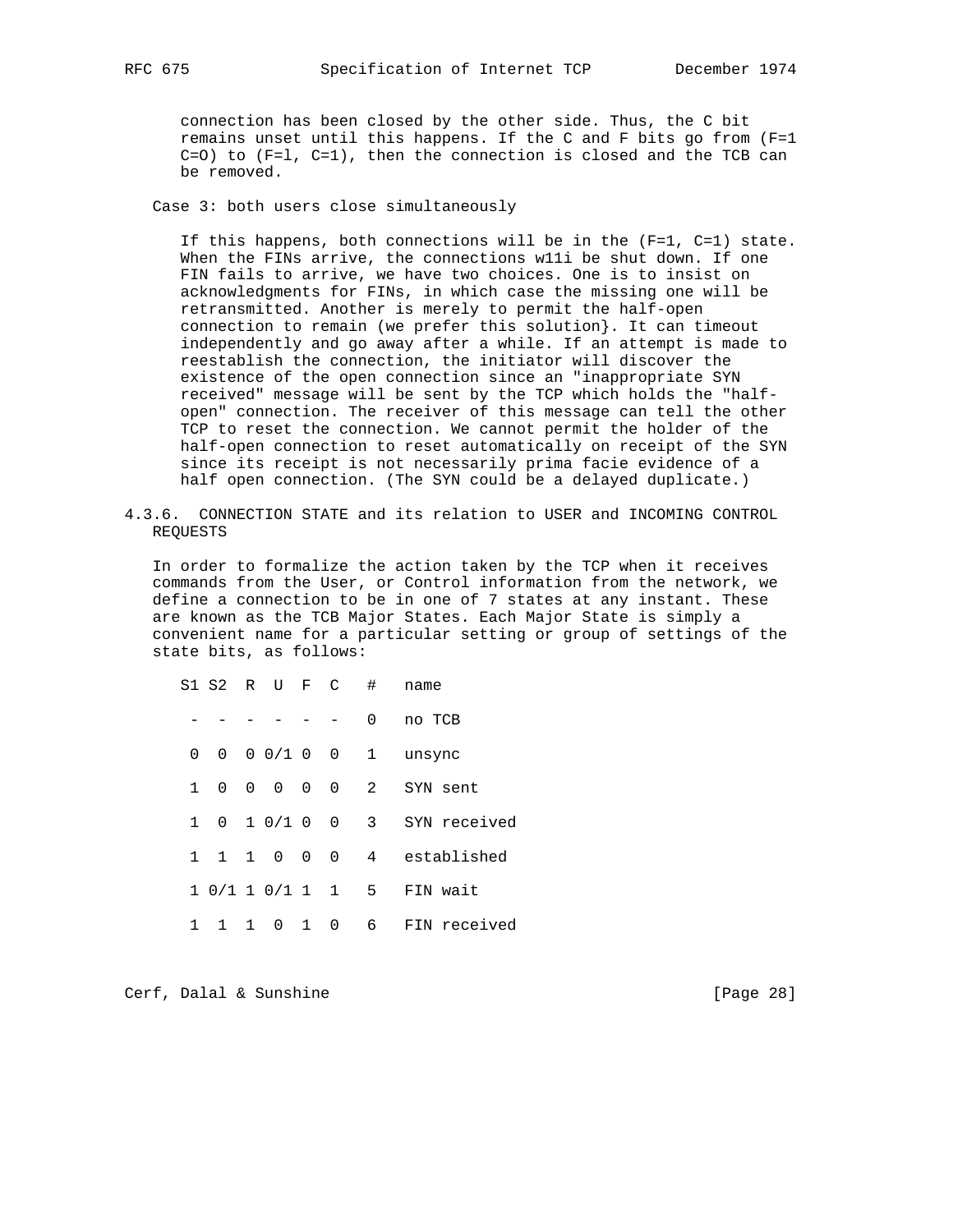The connection moves from state to state as shown below. The transition from one state to another will be represented as

[X, Y]<cause><action>

 which means that there is a transition from state X to state Y owing to <cause>. The action taken by the TCP is specified as <action>. We use this notation to give the important state transitions, often simplifying the cause and action fields to take into account a number of situations. Figure 1 illustrates these transitions in traditional state diagram form. Section 4.4.6 and section 4.4.7 fully specify the effect of all User commands and Control information arriving from the network.

- [0,l] <OPEN> <create TCB>
- [1,2] <SEND, INTERRUPT, or collision timeout> <send SYN>
- [1,3] <SYN arrives> <send SYN, ACK>
- [1,0] <CLOSE> <remove TCB>
- [2,1] <SYN arrives (collision)> <set timeout, forget SYNs>
- [2,0] <CLOSE> <remove TCB>
- [2,4] <appropriate SYN, ACK arrives> <send ACK>
- [3,4] <appropriate ACK arrives> <none>
- [3,1] <error arrives or timeout> <(forget SYN)>
- [3,5] <CLOSE> <send FIN>
- [4,5] <CLOSE> <send FIN>
- [4,6] <appropriate FIN arrives> <send FIN, inform user>
- [5,0] <FIN or error arrives, or timeout> <remove TCB>
- [6,0] <CLOSE> <remove TCB>

## 4.4 STRUCTURE 0F THE TCP

4.4.l INTRODUCTION [See figure 2.1]

 There are many possible implementations of the TCP. We offer one conceptual framework in which to view the various algorithms that

Cerf, Dalal & Sunshine [Page 29]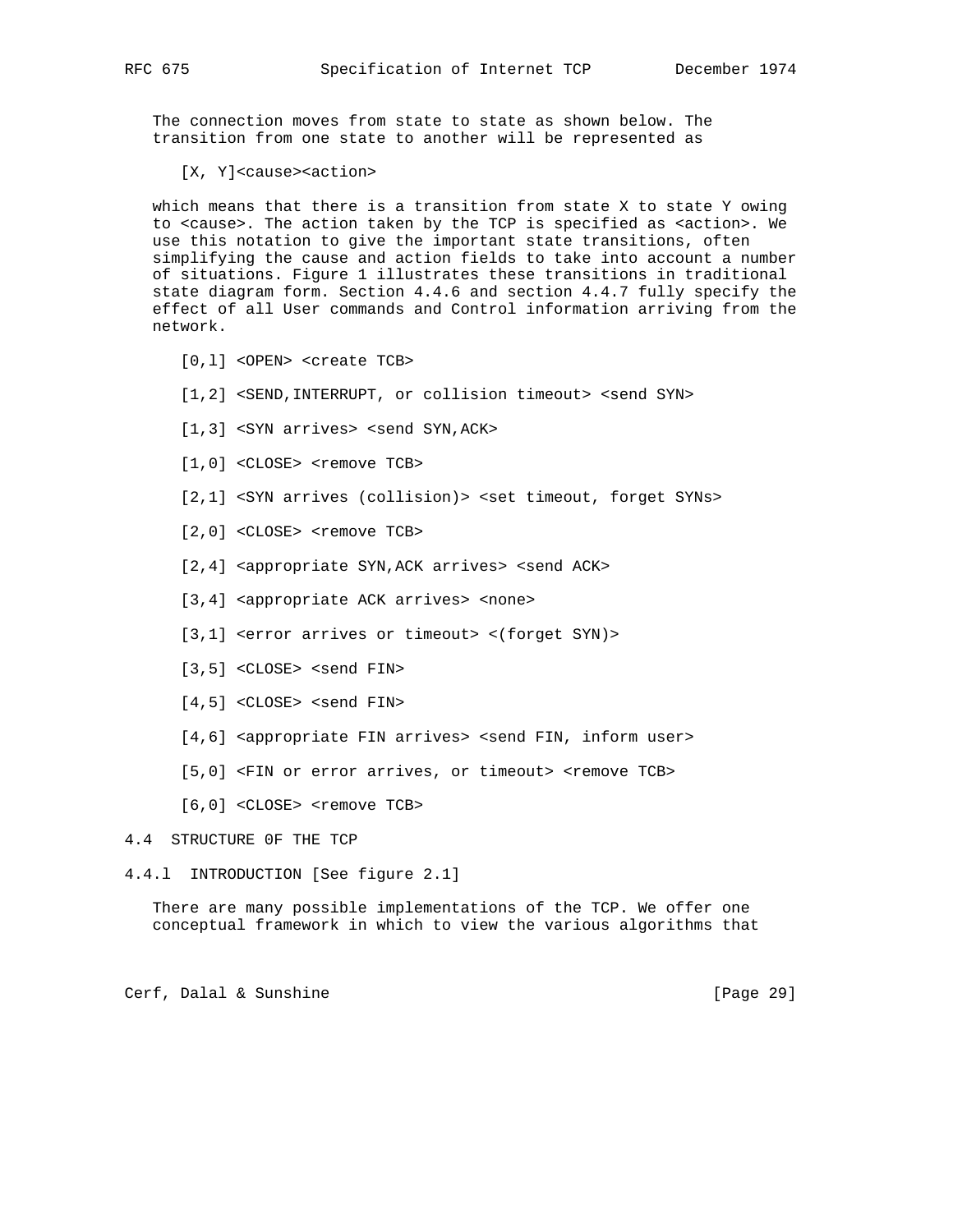make up the TCP design. In our concept, the TCP is written in two parts, an interrupt or signal driven part (consisting of four processes), and a reentrant library of subroutines or system calls which interface the user process to the TCP. The subroutines communicate with the interrupt part through shared data structures (TCB's, shared buffer queues etc.). The four processes are the Output Packet Handler which sends packets to the packet switch; the Packetizer which formats letters into internet packets; the Input Packet Handler which processes incoming packets; and the Reassembler which builds letters for users.

 The ultimate bottleneck is the pipe through which arriving and departing packets must travel. This is the Host/Packet Switch interface. The interrupt driven TCP shares among all TCB's its limited packet buffer resources for sending and receiving packets. From the standpoint of controlling buffer congestion, it appears better to TREAT INCOMING PACKETS WITH HIGHER PRIORITY THAN OUTGOING PACKETS. That is, packet buffers which can be released by copying their contents into user buffers clearly help to reduce congestion. Neither the packetizer nor the input packet handler should be allowed to take up all available packet buffer space; an analogous problem arises in the IMP in the allocation of store and forward, and reassembly buffer space. One policy is to permit neither contender more than, say, two-thirds of the space. The buffer allocation routines can enforce these limits and reject buffer requests as needed. Conceptually, the scheduler can monitor the amounts of storage dedicated to the input and output routines, and can force either to sleep if its buffer allocation exceeds the limit.

 As an example, we can consider what happens when a user executes a SEND call to the TCP service routines. The buffer containing the letter is placed on a SEND buffer queue associated with the user's TCB. A 'packetizer' process is awakened to look through all the TCB's for 'packetizing' work. The packetizer will keep a roving pointer through the TCB list which enables it to pick up new buffers from the TCB queue and packetize them into output buffers. The packetizer takes no more than one letter at a time from any single TCB. The packetizer attempts to maintain a non-empty queue of output packets so that the output handler will not fall idle waiting for the packetizing operation. However, since arriving packets compete with departing packets, care must be taken to prevent either class from occupying all of the shared packet buffer space. Similarly since the TCB's all compete for space in service to their connections, neither input nor output packet space should be dominated by any one TCB.

 When a packet is created, it is placed on a FIFO SEND packet queue associated with its origin TCB. The packetizer wakes the output handler and then continues to packetize a few more buffers, perhaps,

Cerf, Dalal & Sunshine [Page 30]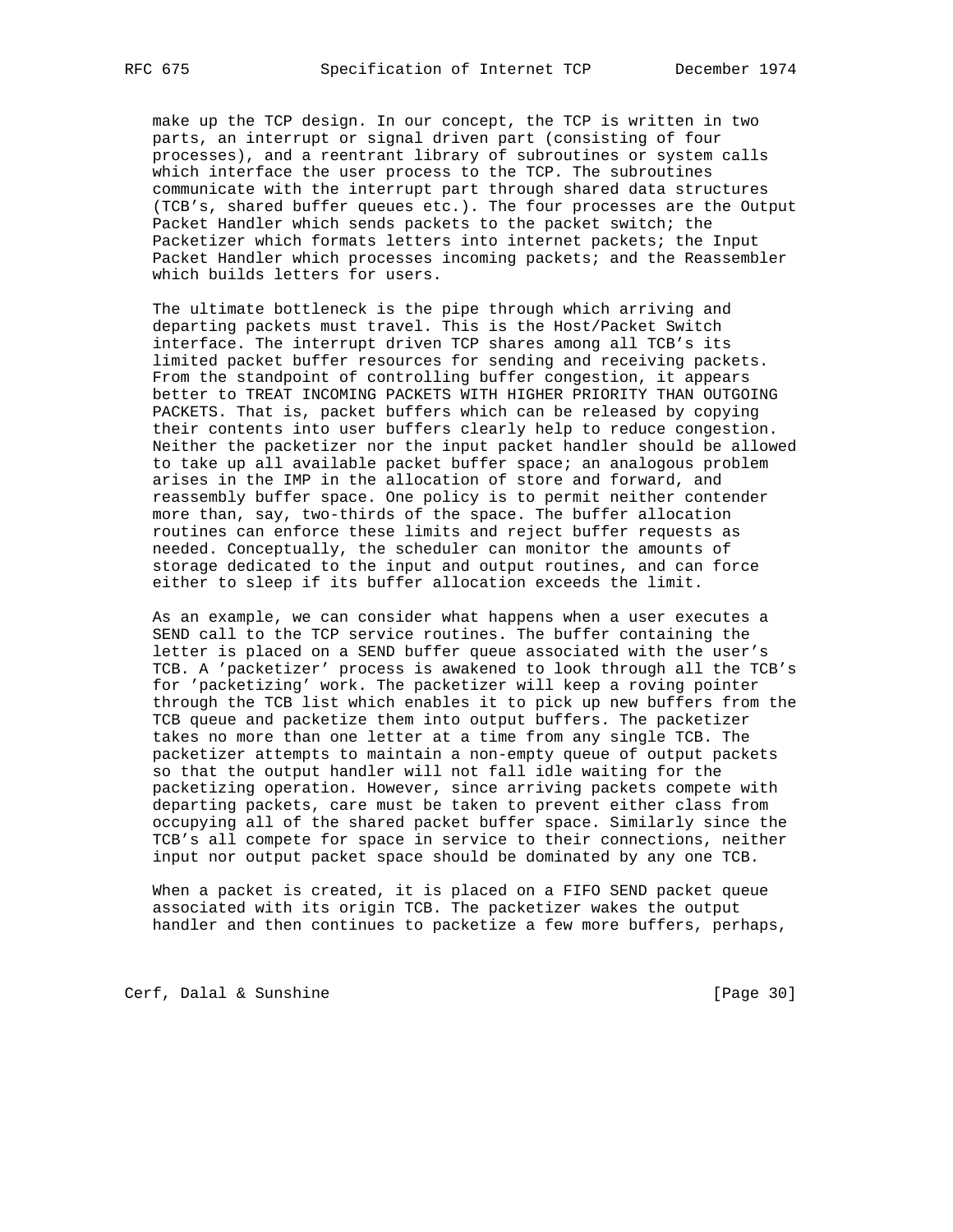before going to sleep. The output handler is awakened either by a 'hungry' packet switch or by the packetizer; in either case, it uses a roving TCB pointer to select the next TCB for service. The send packet queue can be used as a 'work queue' for the output handler. After a packet has been sent, but usually before an ACK is returned, the output handler moves the packet to a retransmission queue associated with each TCB.

 Retransmission timeouts can refer to specific packets and the retransmission list can be searched for the specific packet. If an ACK is received, the retransmission entry can be removed from the retransmit queue. The send packet queue contains only packets waiting to be sent for the first time. INTERRUPT requests can remove entries in both the send packet queue and the retransmit packet queue.

 Since packets are never in more than one queue at a time, it appears possible for INT, FIN or RESET commands to remove packets from the receive, send, or retransmit packet queues with the assurance that an already issued signal to enter the reassembler, the packetizer or the output handler will not be confusing.

 Handling the INTERRUPT and CLOSE functions can however require some care to avoid confusing the scheduler, and the various processes. The scheduler must maintain status information for the processes. This information includes the current TCB being serviced. When an INTERRUPT is issued by a local process, the output queue of letters associated with the local port reference is to be deleted. The packetizer, for example, may however be working at that time on the same queue. As usual, simultaneous reading and writing of the TCB queue pointers must be inhibited through some sort of semaphore or lockout mechanism. When the packetizer wants to serve the next send buffer queue, it must lock out all other access to the queue, remove the head of the queue (assuming of course that there are enough buffers for packetization), advance the head of the queue, and then unlock access to the queue.

 If the packetizer keeps only a TCB pointer in a global place called CPTCB (current packetizer TCB address), and always uses the address in CPTCB to find the TCB in which to examine the send buffer queue, then removal of the output buffer queue does not require changes to any working storage belonging to the packetizer. Even more important, the arrival and processing of a RESET or CLOSE, which clears the system of a given TCB, can update the CPTCB pointer, as long as the removal does not occur while the packetizer is still working on the TCB.

Cerf, Dalal & Sunshine [Page 31]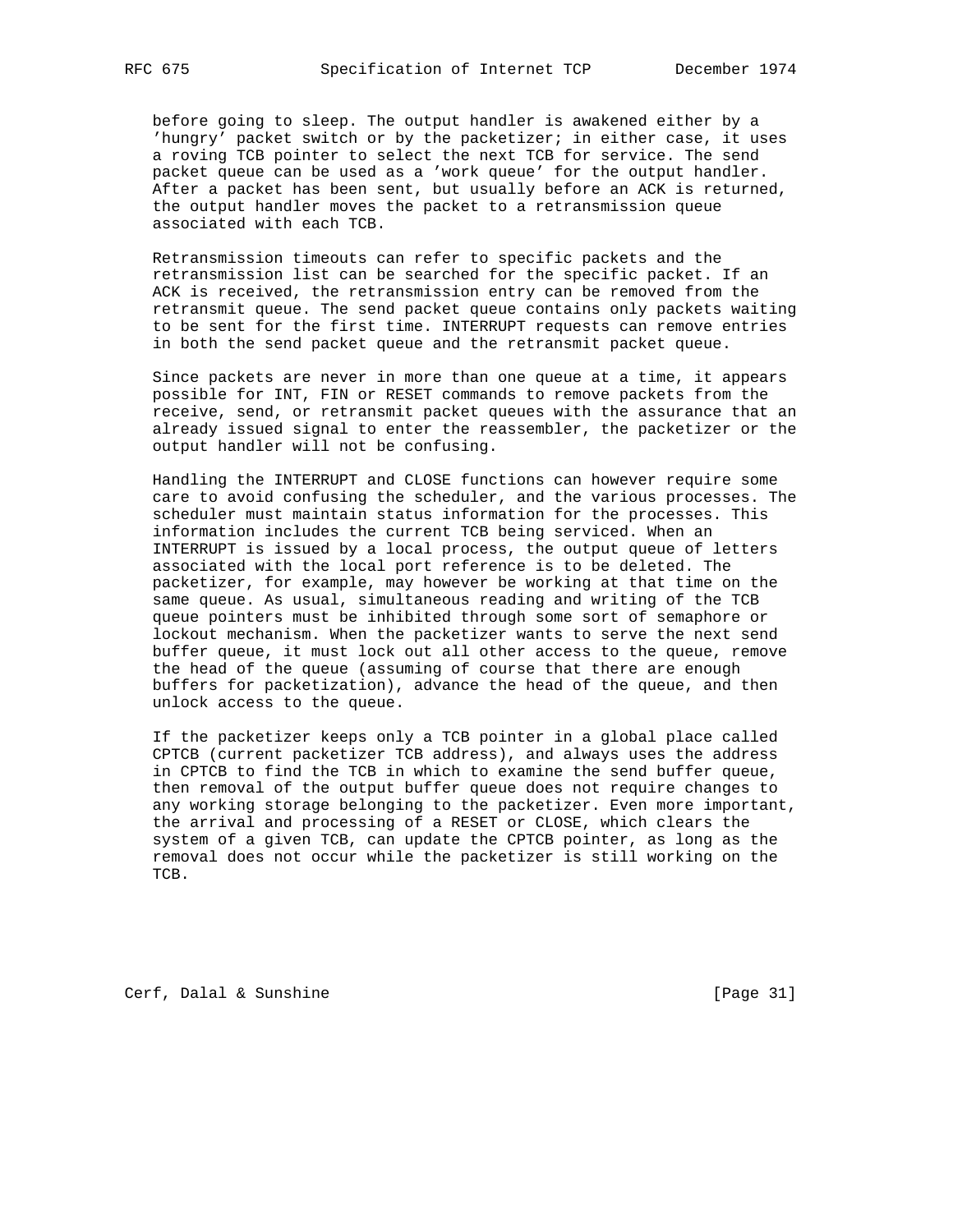Incoming packets are examined by the input packet handler. Here they are checked for valid connection sockets, and acknowledgments are processed, causing packets to be removed, possibly, from the SEND or RETRANSMIT packet queues as needed. As an example, consider the receipt of a valid FIN request on a particular TCB. If a FIN had not been sent before (i.e. F bit not set), then a FIN packet is constructed and sent after having cleared out the SEND buffer and SEND packet queues as well as the RETRANSMIT queue. Otherwise, if the F and C bits are both set, all queues are emptied and the TCB is returned to free storage.

 Packets which should be reassembled into letters and sent to users are queued by the input packet handler, on the receive packet queue, for processing by the reassembly process. The reassembler looks at its FIFO work queue and tries to move packets into user buffers which are queued up in an input buffer queue on each TCB. If a packet has arrived out of order, it can be queued for processing in the correct sequence. Each time a packet is moved into a user buffer, the left window edge of the receiving TCB is moved to the right so that outgoing packets can carry the correct ACK information. If the SEND buffer queue is empty, then the reassembler creates a packet to carry the ACK.

 As packets are moved 1nto buffers and they are filled, the buffers are dequeued from the RECEIVE buffer queue and passed to the user. The reassembler can also be awakened by the RECEIVE user call should it have a non-empty receive packet queue with an empty RECEIVE buffer queue. The awakened reassembler goes to work on each TCB, keeping a roving pointer, and sleeping if a cycle is made of all TCB's without finding any work.

4.4.2 INPUT PACKET HANDLER [See figure 2.2]

 The Input Packet Handler is awakened when a packet arrives from the network. It first verifies that the packet is for an existing TCB (i.e. the local and foreign socket numbers are matched with those of existing TCB's). If this fails, an error message is constructed and queued on the send packet queue of a dummy TCB. A signal is also sent to the output packet handler. Generally, things to be transmitted from the dummy TCB have a default retransmission timeout of zero, and will not be retransmitted. (We use the idea of a dummy TCB so that all packets containing errors, or RESET can be sent by the output packet handler, instead of having the originator of them interface to the net. These packets, it will be noticed, do not belong to any TCB).

Cerf, Dalal & Sunshine [Page 32]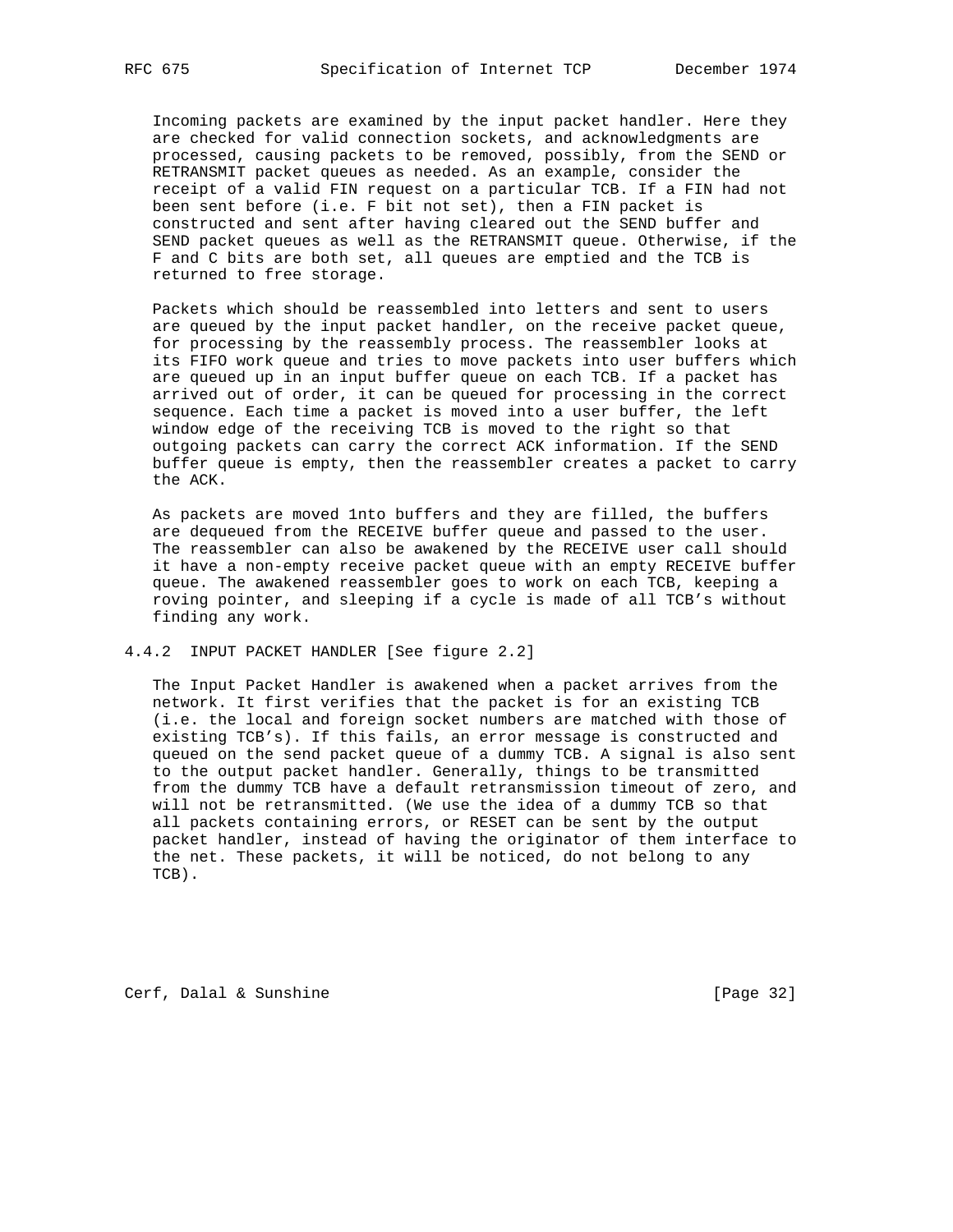The input packet handler looks out for control or error information and acts appropriately. Section 4.4.7 discusses this in greater detail, but as an example, if the incoming packet is a RESET request of any kind (i.e. all connections from designated TCP or given connection), and is believable, then the input packet handler clears out the related TCB(s), empties the send and receive packet queues, and prepares error returns for outstanding user SEND(s) and RECEIVE(s) on each reset TCB. The TCB's are marked unused and returned to storage. If the RESET refers to an unknown connection, it is ignored.

 Any ACK's contained in incoming packets are used to update the send left window edge, and to remove the ACK'ed packets from the TCB retransmit packet queue. If the packet being removed was the end of a user buffer, then the buffer must be dequeued from the packetized buffer queue, and the User informed. The packetizer is also signaled. Only one signal, or one for each packet, will have to be sent, depending on the scheduling scheme for the processes. See section 4.4.7 for a detailed discussion.

 The packet sequence number, the current receive window size, and the receive left window edge determine whether the packet lies within the window or outside of it.

Let  $W =$  window size

- S = size of sequence number space
- L = left window edge
- $R = L+W-1 = right window edge$
- x = sequence number to be tested

For any sequence number, x, if

 $(R-x)$  mod  $S \leq W$ 

then x is within the window.

 A packet should be rejected only if all of it lies outside the window. This is easily tested by letting x be, first the packet sequence number, and then the sum of packet sequence number and packet text length, less one. If the packet lies outside the window, and there are no packets waiting to be sent, then the input packet handler should construct a dummy ACK and queue it for output on the

Cerf, Dalal & Sunshine [Page 33]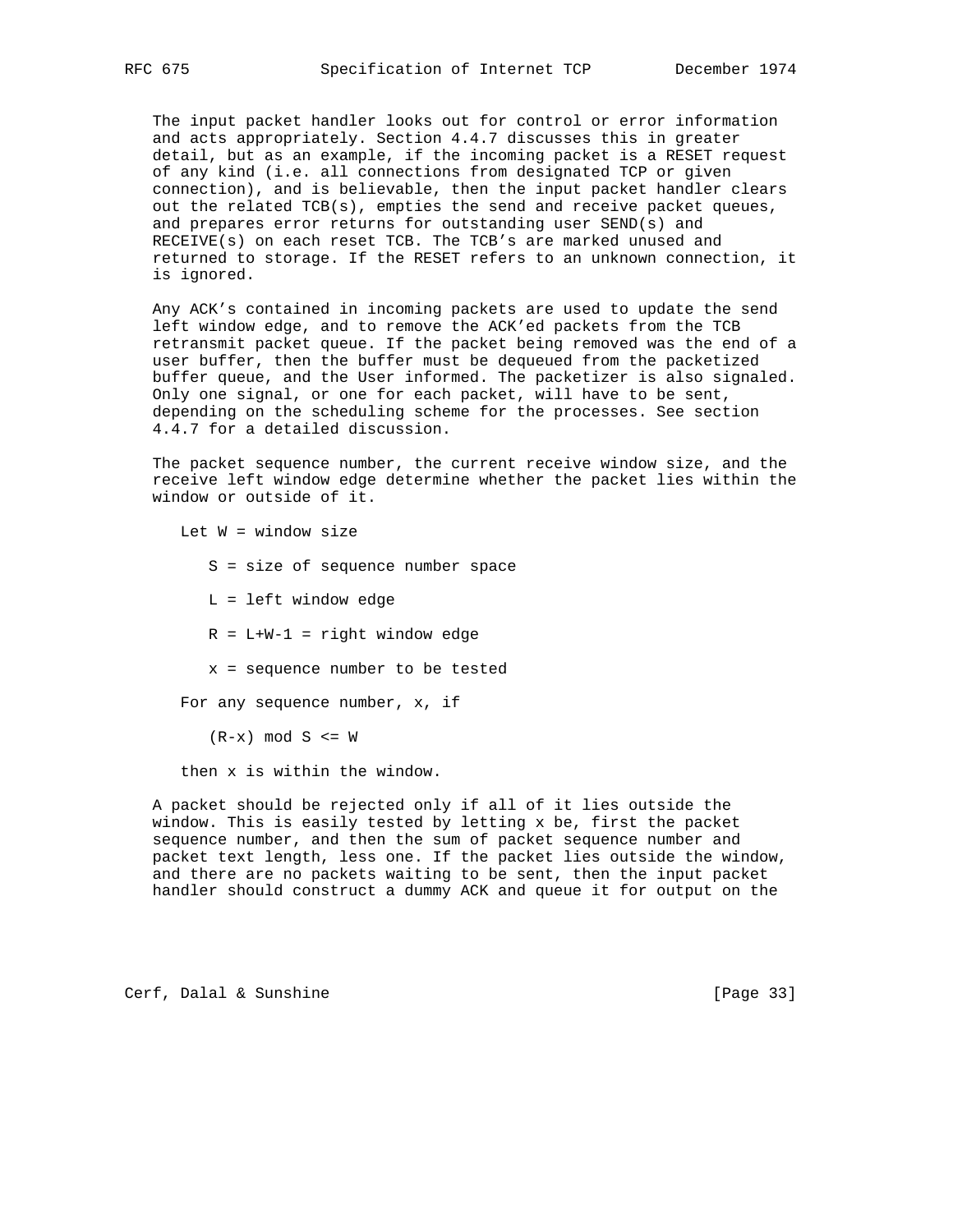send packet queue, and signal the output packet handler. Successfully received packets are placed on the receive packet queue in the appropriate sequence order, and the reassembler signaled.

 The packet window check can not be made if the associated TCB is not in the 'established' state, so care must be taken to check for control and TCB state before doing the window check.

### 4.4.3 REASSEMBLER [See figure 2.3]

 The Reassembler process is activated by both the Input Packet Handler and the RECEIVE user call. While the reassembler is asleep, if multiple signals arrive, all but one can be discarded. This is important as the reassembler does not know the source of the signal. This is so in order that "dangling" signals from work in TCB's that have subsequently been removed don't confuse it. Each signal simply means that there may be work to be done. If the reassembler is awake when a signal arrives, it may be necessary to put 1t in a "hyperawake" state so that even if the reassembler tries to quit, the scheduler will run it one more time.

 When the reassembler is awakened it looks at the receive packet queue for each TCB. If there are some packets there then it sees whether the RECEIVE buffer queue is empty. If it is then the reassembler gives up on this TCB and goes on to the next one, otherwise if the first packet matches the left window edge, then the packet can be moved into the User's buffer. The reassembler keeps transferring packets into the User's buffer until the letter is completely transferred, or something causes it to stop. Note that a buffer may be partly filled and then a sequence 'hole' is encountered in the receive packet queue. The reassembler must mark progress so that the buffer can be filled up starting at the right place when the 'hole' is filled. Similarly a packet might be only partially emptied when a buffer is filled, so progress in the packet must be marked.

 If a letter was successfully transferred to a User buffer then the reassembler signals the User that a letter has arrived and dequeues the buffer associated with it from the TCB RECEIVE buffer queue. If the buffer is filled then the User is signaled and the buffer dequeued as before. The event code indicates whether the buffer contains all or part of a letter, as described in section 2.4.

 In every case when a packet is delivered to a buffer, the receive left window edge is updated, and the packetizer is signaled. This updating must take account of the extra octet included in the sequencing for certain control functions [SYN, INT, FIN, DSN]. If the send packet queue is empty then the reassembler must create a packet to carry the ACK, and place it on the send packet queue.

Cerf, Dalal & Sunshine [Page 34]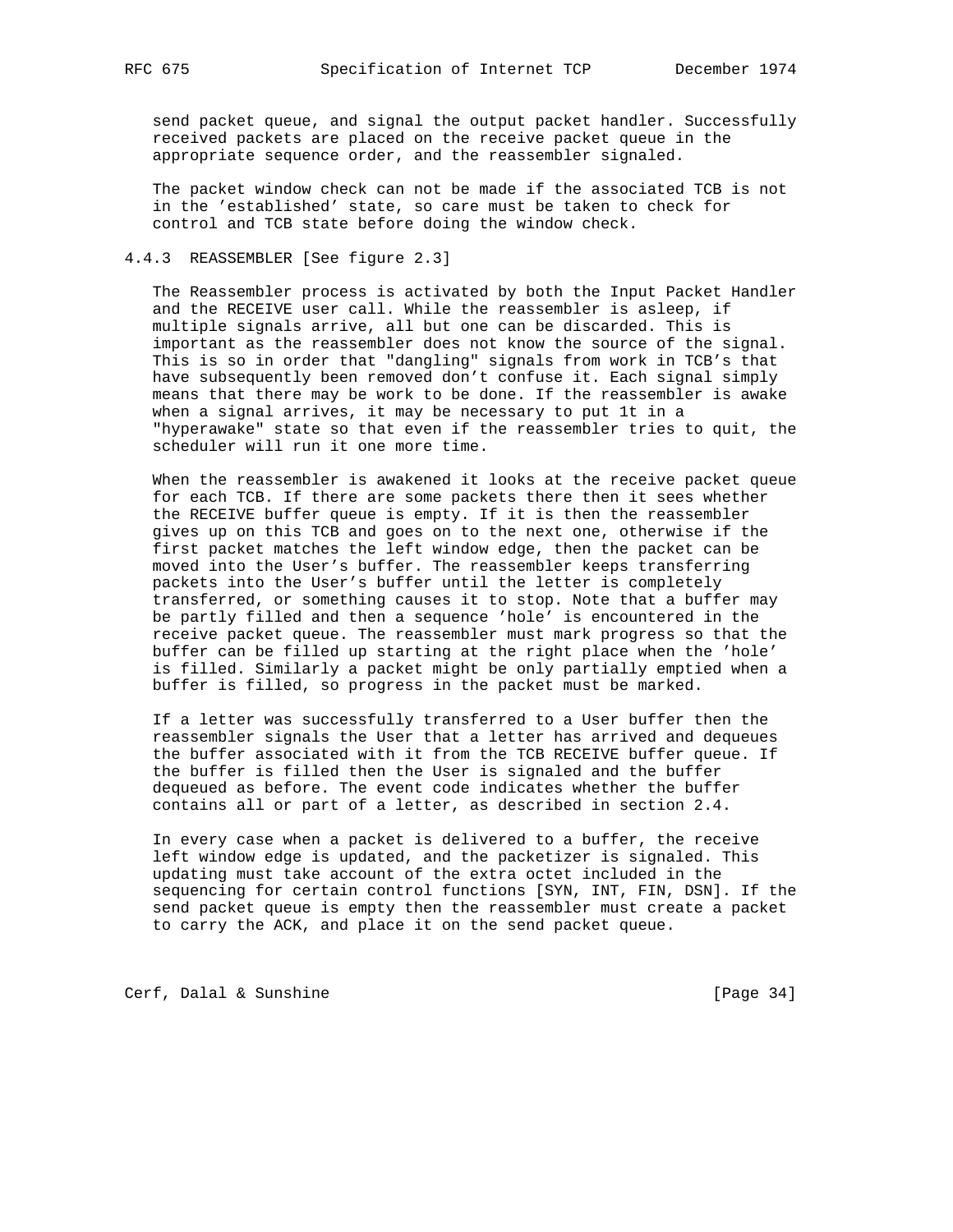Note that the reassembler never works on a TCB for more than one User buffer's worth of time, in order to give all TCB's equal service.

 Scheduling of the reassembler is a big issue, but perhaps running to completion will be satisfactory, or else it can be time sliced. In the latter case it will continue from where it left off, but a new signal may have arrived producing some possible work. This work will be processed as part of the old incomplete signal, and so some wasteful processing may occur when the reassembler wakes up again. This is the general problem of trying to implement a protocol that is fundamentally asynchronous, but at least it is immune to harmful race-conditions. E.g. if we were to have the reassembler 'remove' the signal that caused it to wake up, just before it went to sleep (in order that new arriving ones were discarded) then a new signal may arrive at a critical time causing 1t not to be recognized; thus leaving some work pending, and this may result in a deadlock [see previous comments on "hyperawake" state].

4.4.4 PACKETIZER [See figure 2.4]

 The Packetizer process gets work from both the Input Packet Handler and the SEND user call. The signal from the SEND user call indicates that there is something new to send, while the one from the input packet handler indicates that more TCP buffers may be available from delivered packets. This latter signal is to prevent deadlocks in certain kind of scheduling schemes. We assume the same treatment of signals as discussed in section 4.4.3.

 When the packetizer is awakened it looks at the SEND buffer queue for each TCB. If there is a new or partial letter awaiting packetization, it tries to packetize the letter, TCB buffer and window permitting. It packetizes no more than one letter for a TCB before servicing another TCB. For every packet produced it signals the output packet handler (to prevent deadlock in a time sliced scheduling scheme). If a 'run till completion' scheme is used then one signal only need be produced, the first time a packet is produced since awakening. If packetization is not possible the packetizer goes on to the next TCB.

 If a partial buffer was transferred then the packetizer must mark progress in the SEND buffer queue. Completely packetized buffers are dequeued from the SEND buffer queue, and placed on a Packetized buffer queue, so that the buffer can be returned to the user when an ACK for the last bit is received.

 When the packetizer packetizes a letter it must see whether it is the first piece of data being sent on the connection, in which case it must include the SYN bit. Some implementations may not permit data to be sent with SYN and others may discard any data received with SYN.

Cerf, Dalal & Sunshine [Page 35]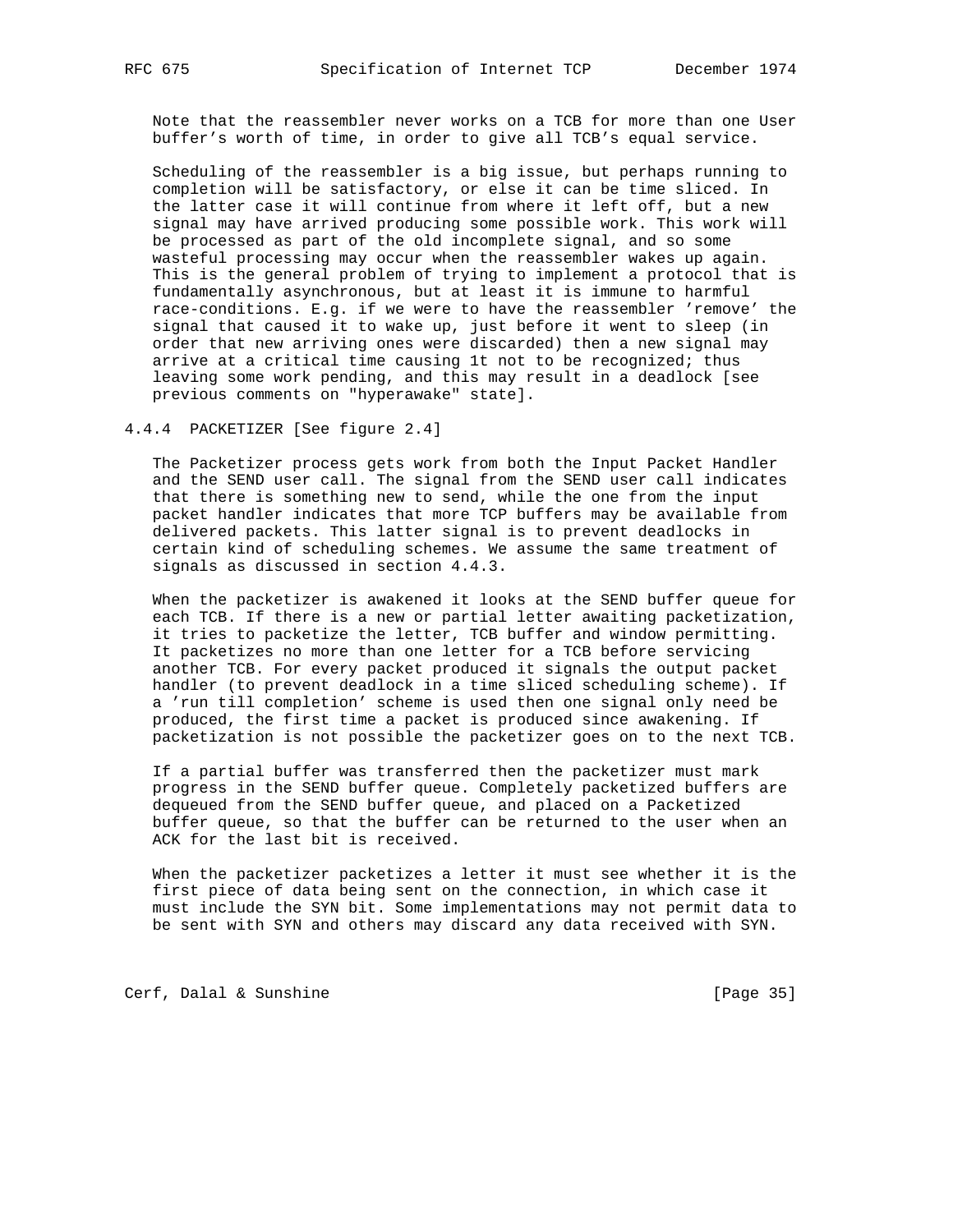The Packetizer goes to sleep if it finds no more work at any TCB.

4.4.5 OUTPUT PACKET HANDLER [see figure 2.5]

 When activated by the packetizer, or the input packet handler, or some of the user call routines, the Output Packet Handler attempts to transmit packets on the net (may involve going through some other network interface program). It looks at the TCB's in turn, transmitting some packets from the send packet queue. These are dequeued and put on the retransmit queue along with the time when they should be retransmitted.

 All data packets that are transmitted have the latest receive left window edge in the ACK field. Error and control messages may have no ACK [ACK bit off], or set the ACK field to refer to a received packet's sequence number.

The RETRANSMIT PROCESS:

 This process can either be viewed as a separate process, or as part of the output packet handler. Its implementation can vary; it could either perform its function, by being woken up at regular intervals, or when the retransmission time occurs for every packet put on the retransmit queue. In the first case the retransmit queue for each TCB is examined to see if there is anything to retransmit. If there is, a packet is placed on the send packet queue of the corresponding TCB. The output packet handler is also signaled.

 Another "demon" process monitors all user Send buffers and retransmittable control messages sent on each connection, but not yet acknowledged. If the global retransmission timeout is exceeded for any of these, the User is notified and he may choose to continue or close the connection. A QUERY packet may also be sent to ascertain the state of the connection [this facilitates recovery from half open connections as described in section 4.3.3].

4.4.6 USER CALL PROCESSING

OPEN [See figure 3.1]

 1. If the process calling does not own the specified local socket, return with <type 1><ELP 1 "connection illegal for this process">.

 2. If no foreign socket is specified, construct a new TCB and add it to the list of existing TCB's. Select a new local connection name and return it along with <type 1><OLP 0 "success">. If there is no room for the TCB, respond with <type 1><ELT 4 "No room for  $TCB"$ 

Cerf, Dalal & Sunshine [Page 36]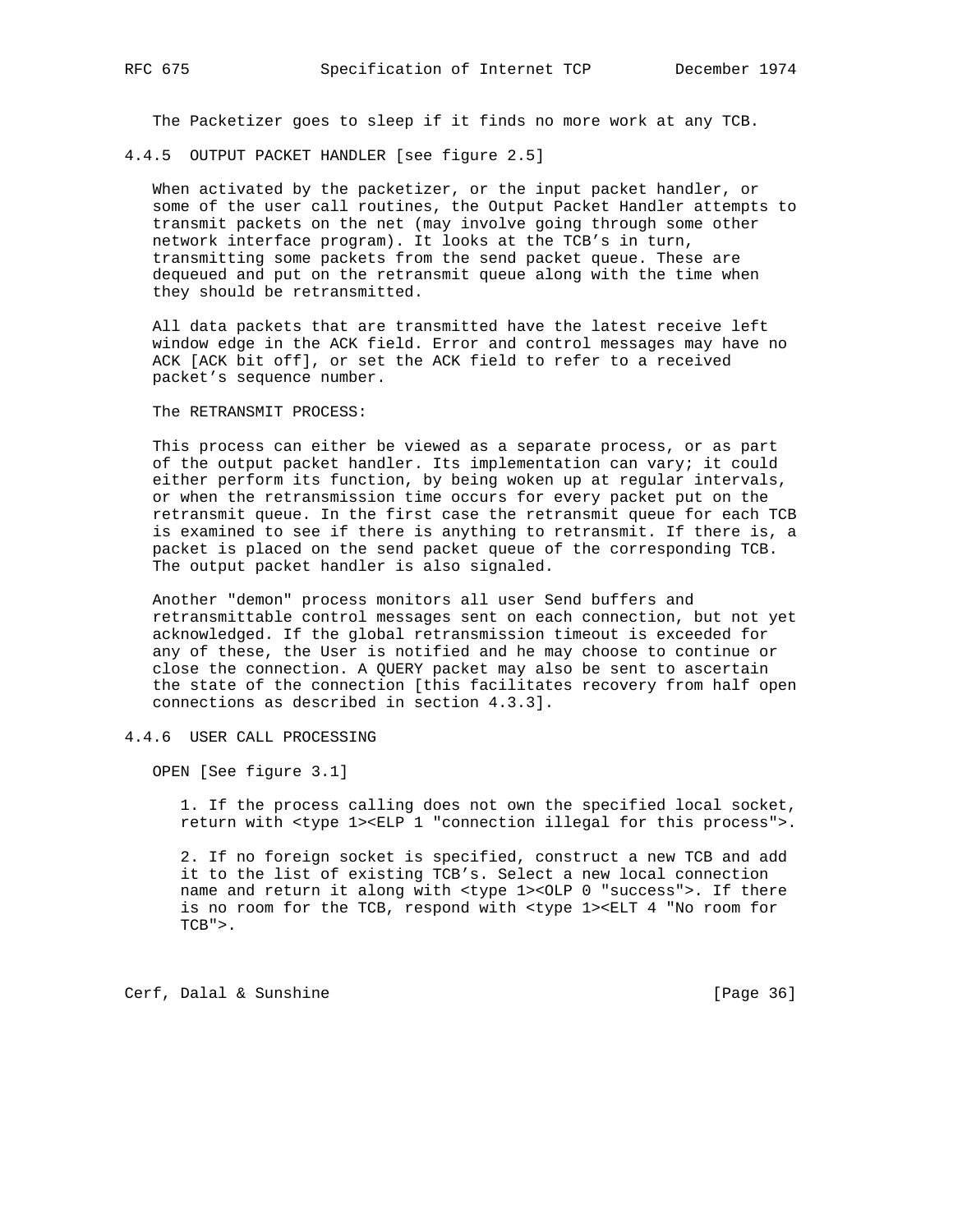3. If a foreign socket is specified, verify that there is no existing TCB with the same <local socket, foreign socket> pair (i.e. same connection), otherwise return <type l><ELP 6 "connection already open">. If there is no TCB space, return as in (2), otherwise, create the TCB and link it with the others, returning a local connection name with the success event code.

 Note: if a TCB is created, be sure to copy the timeout parameter into it, and set the "U" bit to 0 if a foreign socket is specified, else set U to 1 (to show unspecified foreign socket).

SEND [see figure 3.2]

 1. Search for TCB with local connection name specified. If none found, return <type 10><ELP 3 "connection not open">

 2. If TCB is found, check foreign socket specification. If not set (i.e. U = 1 in TCB), return <type 10><ELT 5 "foreign socket unspecified">. If the connection is in the "closing" state (i.e. state 5 or 6), return <type 3><ELP 12 "connection closing"> and do not process the buffer.

 3. Put the buffer on the Send buffer queue and signal the packetizer that there is work to do.

INTERRUPT [see figure 3.3]

 1. Validate existence of the referenced connection, sending out error messages of the form <type 3><ELP 3 "connection not open"> or <type 3><ELT 5 "foreign socket unspecified"> as appropriate. If the local connection refers to a connection not accessible to the process interrupting, send <type 3><ELP 1 "connection illegal for this process">.

 2. If the connection is in the "closing" state (i.e. states 5 or 6), return <type 3><ELT 12 "connection closing"> and do not send an INT packet to the destination.

 3. Any pending SEND buffers should be returned with <type 10><ELP 10 "buffer flushed due to interrupt">. An INT packet should be created and placed on the output packet queue, and the output packet handler should be signaled.

RECEIVE [See figure 3.4]

 1. If the caller does not have access to the referenced local connection name, return <type 20><ELP 1 "connection illegal for this process">. And if the connection is not open, return <type

Cerf, Dalal & Sunshine [Page 37]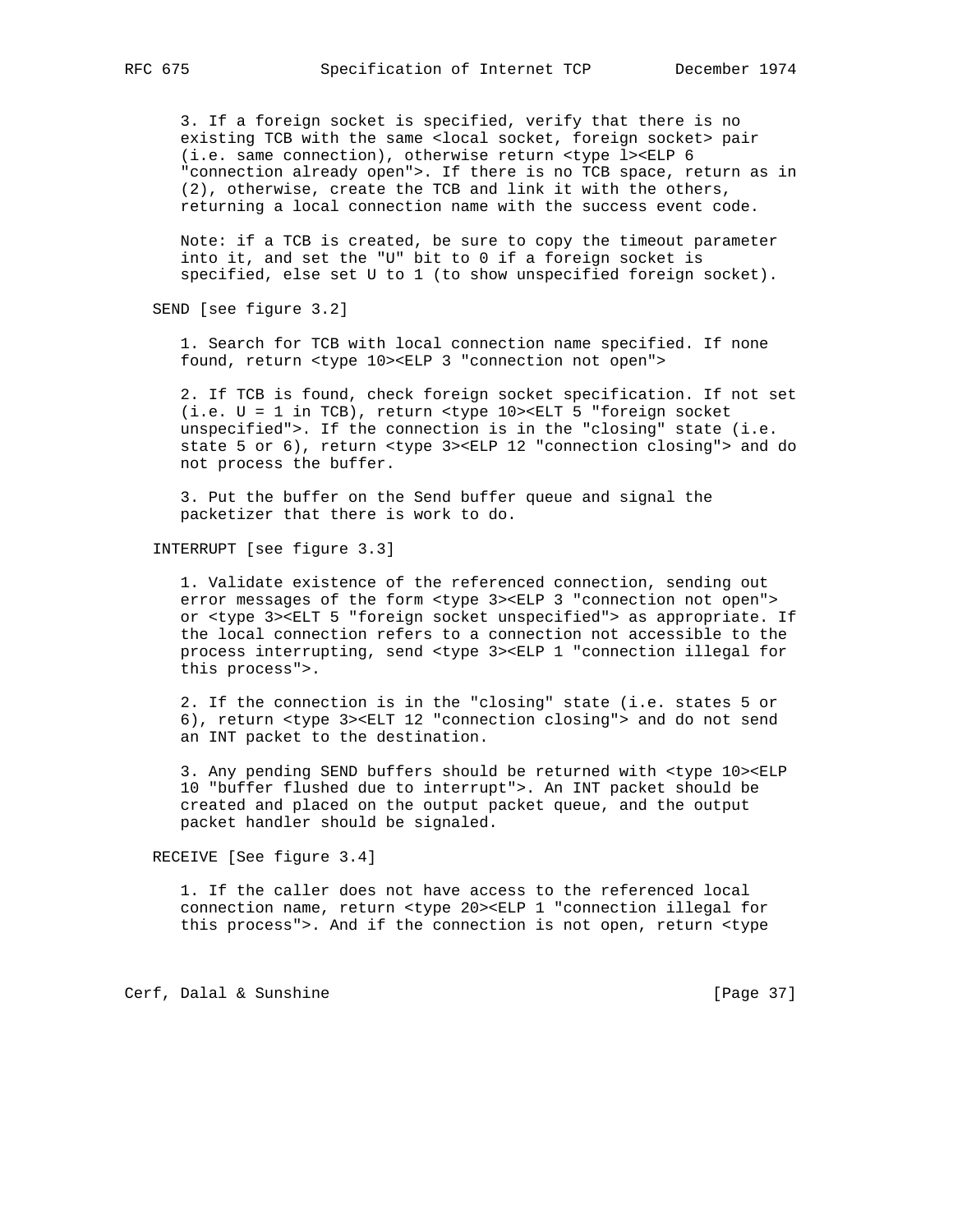20><ELP 3 "connection not open"). If the connection is in the closing state (e.g. a FIN has been received or a user CLOSE is being processed), return <type 20><ELP 12 "connection closing">.

 2. Otherwise, put the buffer on the receive buffer queue and signal the reassembler that buffer space is available.

CLOSE [See figure 3.5]

 1. If the connection is not accessible to the caller, return <type 2><ELP 1 "connection illegal for this process">. If there is no such connection respond with <type 2><ELP 3 "connection not open">.

 2. If the R bit is 0 (i.e. connection is in state 1 or 2), simply remove the TCB.

3. If the R bit is set and the F bit is set, then remove the TCB.

 4. Otherwise, if the R bit is set, but F is 0 (i.e. states 3 or 4), return all buffers to the User with <type x><ELP 12 "connection closing">, clear all output and input packet queues for this connection, create a FIN packet, and signal the output packet handler. Set the C and F bits to show this action.

STATUS [See figure 3.6]

 1. If the connection is illegal for the caller to access, send <type 30><ELP 1 "connection illegal for this process">.

 2. If the connection does not exist, return <type 30><ELP 3 "connection not open">.

 3. Otherwise set status information from the TCB and return it via <type 30><O-T 0 "status data...">.

4.4.7 NETWORK CONTROL PROCESSING

 The Input Packet Handler examines the header to see if there is any control information or error codes present. We do not discuss the action taken for various special function codes, as it is often implementation dependent, but we describe those that affect the state of the connection. After initial screening by the IPC [see section 4.4.2 and figure 2.2], control and error packets are processed as shown in figures 4.l-4.7. [ACK and data processing is done within the IPC.]

Cerf, Dalal & Sunshine [Page 38]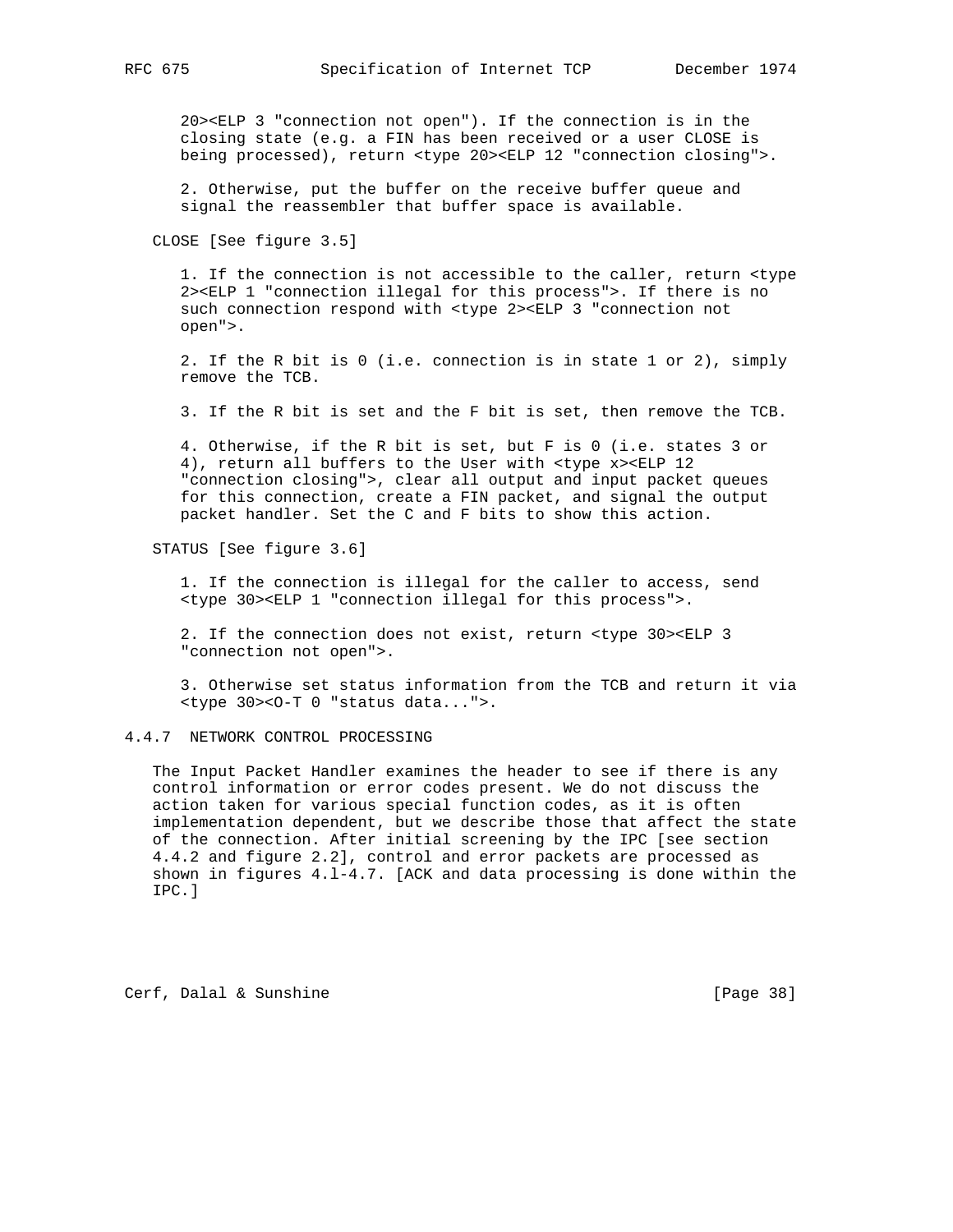## 4.4.8 TCP ERROR HANDLING

 Error messages have CD=001 and do not carry user data. Depending on the error, zero or more octets of error information will be carried in the packet text field. We explicitly assume that this data is restricted in length so as to fall below the GATEWAY fragmentation threshold (probably 512 bits of data and header). Errors generally refer to specific connections, so the source and destination socket identifiers are relevant here. The ACK field of an error packet contains the sequence number of the packet that caused the error, and the ACK bit is off. [RESET and STATUS special functions may use the ACK field in the same way.] This allows the receiver of an error message to determine which packet caused the error. Error packets are not ACK'ed or retransmitted.

#### 4.5. BUFFER AND WINDOW ALLOCATION

### 4.5.1 INTRODUCTION

 The TCP manages buffer and window allocation on connections for two main purposes: equitably sharing limited TCP buffer space among all connections (multiplexing function), and limiting attempts to send packets, so that the receiver is not swamped (flow control function). For further details on the operation and advantages of the window mechanism see CEKA74.

 Good allocation schemes are one of the hardest problems of TCP design, and much experimentation must be done to develop efficient and effective algorithms. Hence the following suggestions are merely initial thoughts. Different implementations are encouraged with the hope that results can be compared and better schemes developed.

 Several of the measurements discussed in a later section are aimed at providing information on the performance of allocation mechanisms. This should aid in determining significant parameters and evaluating alternate schemes.

## 4.5.2 The SEND Side

 The window is determined by the receiver. Currently the sender has no control over the SEND window size, and never transmits beyond the right window edge. There exists the possibility of specifying two more special function codes so that the sender can request the receiver to INCREASE or DECREASE the window size, without specifying by how much. The receiver, of course, needn't satisfy this request.

Cerf, Dalal & Sunshine [Page 39]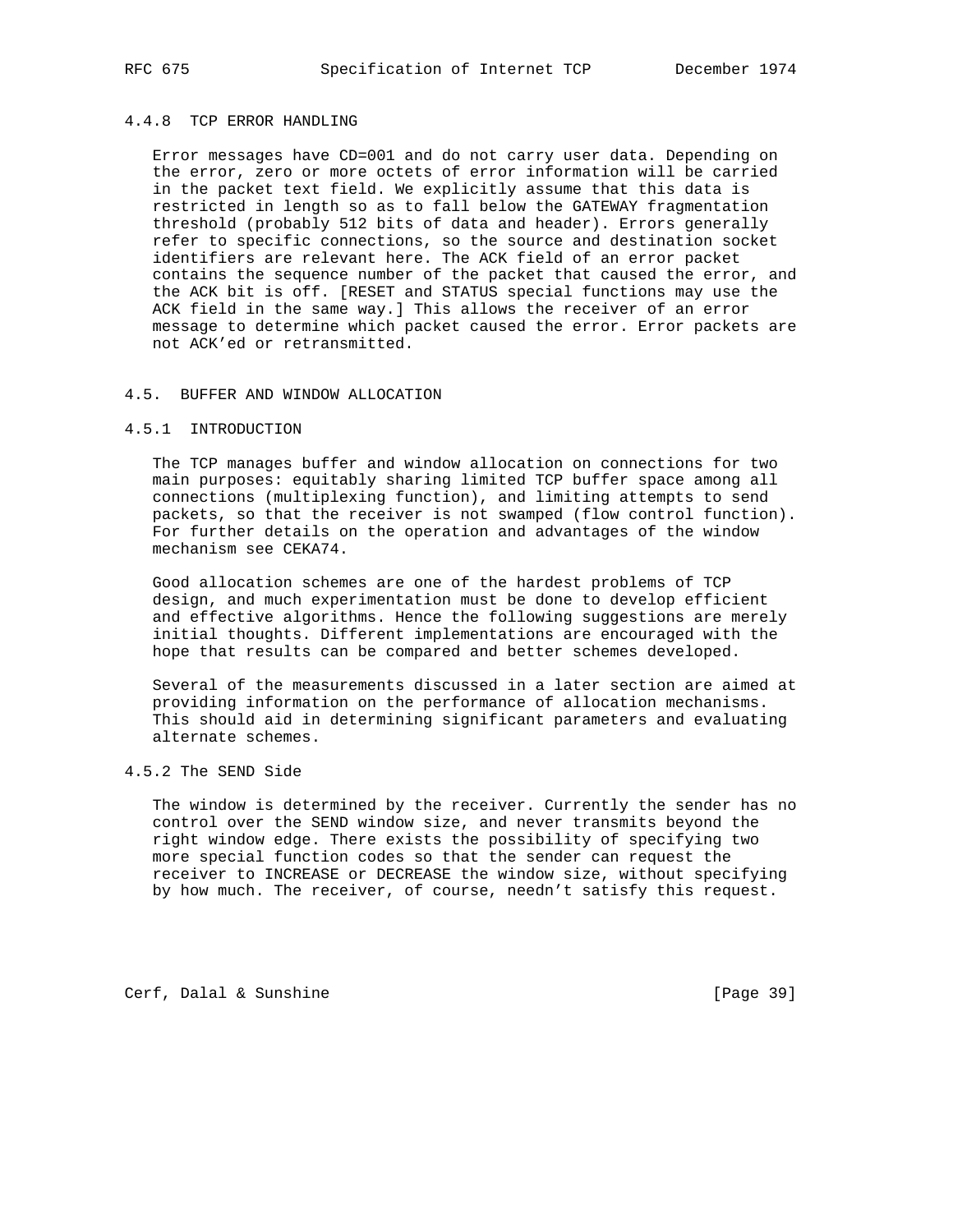Buffers must be allocated for outgoing packets from a TCP buffer pool. The TCP may not be willing to allocate a full window's worth of buffers, so buffer space for a connection may be less than what the window would permit. No deadlocks are possible even if there is insufficient buffer or window space for one letter, since the receiver will ACK parts of letters as they are put into the user's buffer, thus advancing the window and freeing buffers for the remainder of the letter.

 It is not mandatory that the TCP buffer outgoing packets until acknowledgments for them are received, since it is possible to reconstruct them from the actual letters sent by the user.

 However, for purposes of retransmission and processing efficiency it is very convenient to do.

4.5.3 The RECEIVE Side

At the receiving side there are two requirements for buffering:

(l) Rate Discrepancy:

 If the sender produces data much faster or much slower than the receiver consumes it, little buffering is needed to maintain the receiver at near maximum rate of operation. Simple queuing analysis indicates that when the production and consumption (arrival and service) rates are similar in magnitude, more buffering is needed to reduce the effect of stochastic or bursty arrivals and to keep the receiver busy.

(2) Disorderly Arrivals:

 When packets arrive out of order, they must be buffered until the missing packets arrive so that packets (or letters) are delivered in sequence. We do not advocate the philosophy that they be discarded, unless they have to be, otherwise a poor effective bandwidth may be observed. Path length, packet size, traffic level, routing, timeouts, window size, and other factors affect the amount by which packets come out of order. This is expected to be a major area of investigation.

The considerations for choosing an appropriate window are as follows:

 Suppose that the receiver knows the sender's retransmission timeout, also, that the receiver's acceptance rate is 'U' bits/sec, and the window size is 'W' bits. Ignoring line errors and other traffic, the sender transmits at a rate between W/K and the maximum line rate (the sender can send a window's worth of data each timeout period).

Cerf, Dalal & Sunshine [Page 40]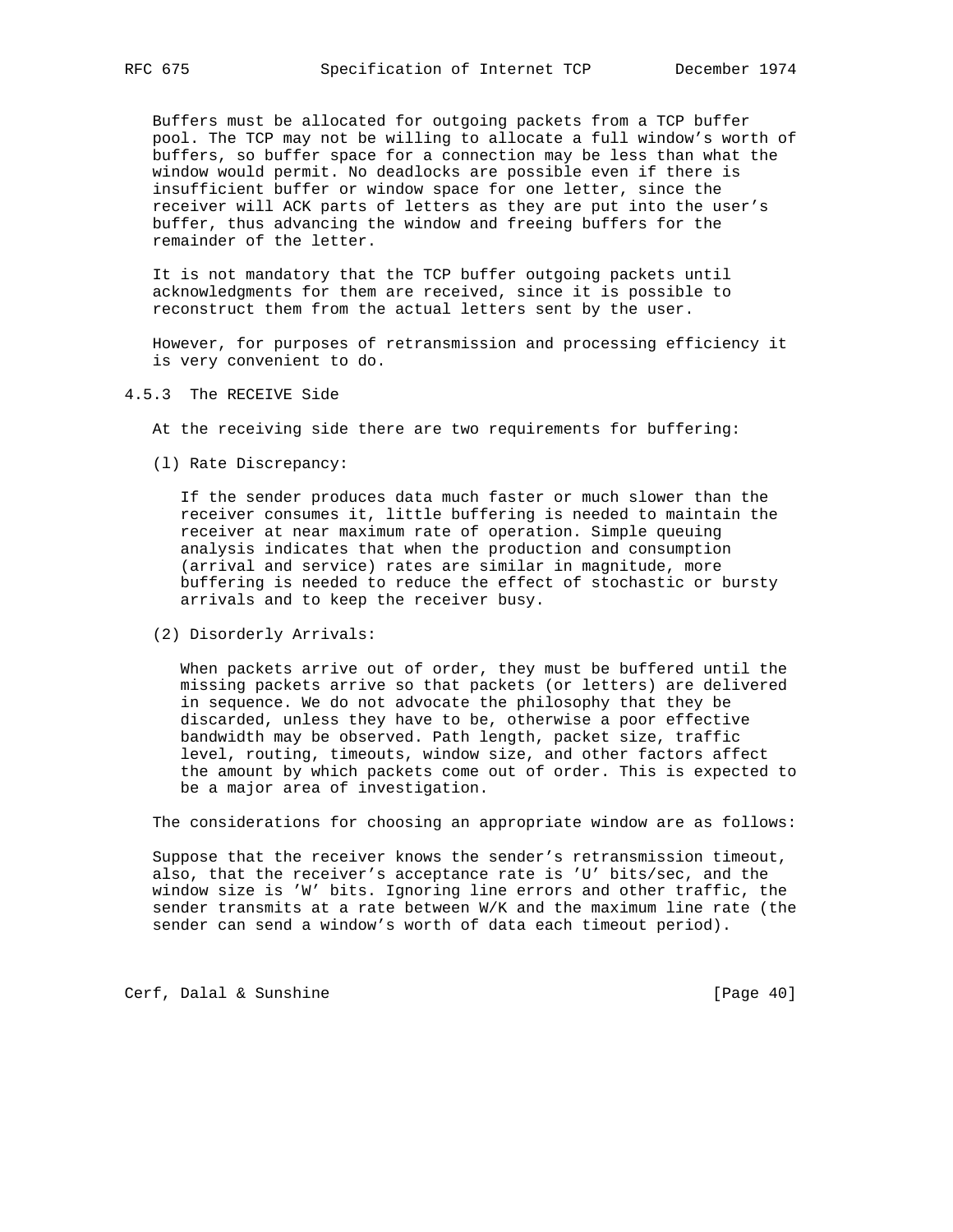If W/K is greater than U, the difference must be retransmissions which is undesirable, so the window should be reduced to W', such that W'/K is approximately equal to U. This may mean that the entire bandwidth of the transmission channel is not being used, but it is the fastest rate at which the receiver is accepting data, and the line capacity is free for other users. This is exactly the same case where the rates of the sender and receiver were almost equal, and so more buffering is needed. Thus we see that line utilization and retransmissions can be traded off against buffering.

 If the receiver does not accept data fast enough (by not performing sufficient RECEIVES) the sender may continue retransmitting since unaccepted data will not be ACK'ed. In this case the receiver should reduce the window size to "throttle" the sender and inhibit useless retransmissions.

Receiver window control:

 If the user at the receiving side is not accepting data, the window should be reduced to zero. In particular, if all TCP incoming packet buffers for a connection are filled with received packets, the window must go to zero to prevent retransmissions until the user accepts some packets.

Short term flow control:

Let  $F =$  the number of user receive buffers filled

B = the total user receive buffers

W = the long-term or nominal window size

W' = the window size returned to the sender

then a possible value for W' is

 $W' = W^*[1-F/B]^*a$ 

 The value of 'a' should be greater than one, in order to shut the window faster as buffers run out. The values of W' and F actually used could be averages of recent values, in order to get smooth control. Note that W' is constantly being recomputed, while the value of W, which sets the upper limit of W', only changes slowly in response to other factors.

 The value of W can be large (up to half the sequence number space) to allow for good throughput on high delay channels. The sender needn't allocate W worth of buffer space anyway. The long-term

Cerf, Dalal & Sunshine [Page 41]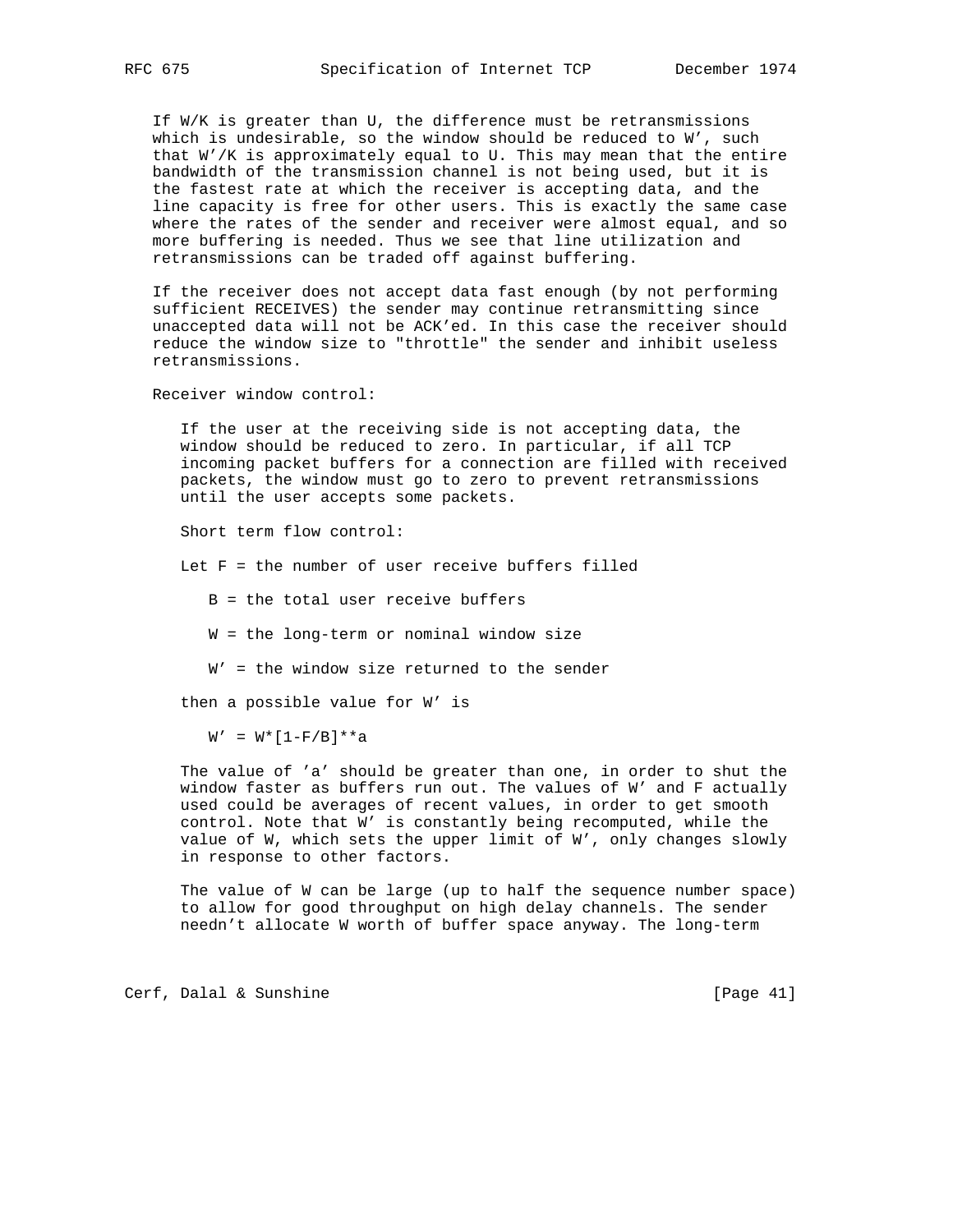variation of W to match flow requirements may be a separate question

 This short-term mechanism for flow control allows some buffering in the two TCP's at either end, (as much as they are willing), and the rest in the user process at the send side where the data is being created. Hence the cost of buffering to smooth out bursty traffic is borne partly by the TCP's, and partly by the user at the send side. None of it is borne by the communication subnet.

- 5. NETWORK MEASUREMENT PLANS FOR TCP
- 5.1 USERLEVEL DIAGNOSTICS

 We have in mind a program which will exercise a given TCP, causing it to cycle through a number of states; opening, closing, and transmitting on a variety of connections. This program will collect statistics and will generally try to detect deviation from TCP functional specifications. Clearly there will have to be a copy of this program both at the local site being tested and some site which has a certified TCP. So we will have to produce a specification for this user level diagnostic program also.

 There needs to be a master and a slave side to all this so the master can tell the slave what's going wrong with the test.

5.2 SINGLE CONNECTION MEASUREMENTS

Round trip delay times

 Time from moment the packet is sent by the TCP to the time that the ACK is received by the TCP.

 Time from the moment the USER issues the SEND to the time that the USER gets the successful return code.

 Note: packet size should be used to distinguish from one set of round trip times and another.

 Network destination, and current configuration and traffic load may also be issues of importance that must be taken into account.

 What if the destination TCP decides to queue up ACKs and send a single ACK after a while? How does this affect round trip statistics?

Cerf, Dalal & Sunshine [Page 42]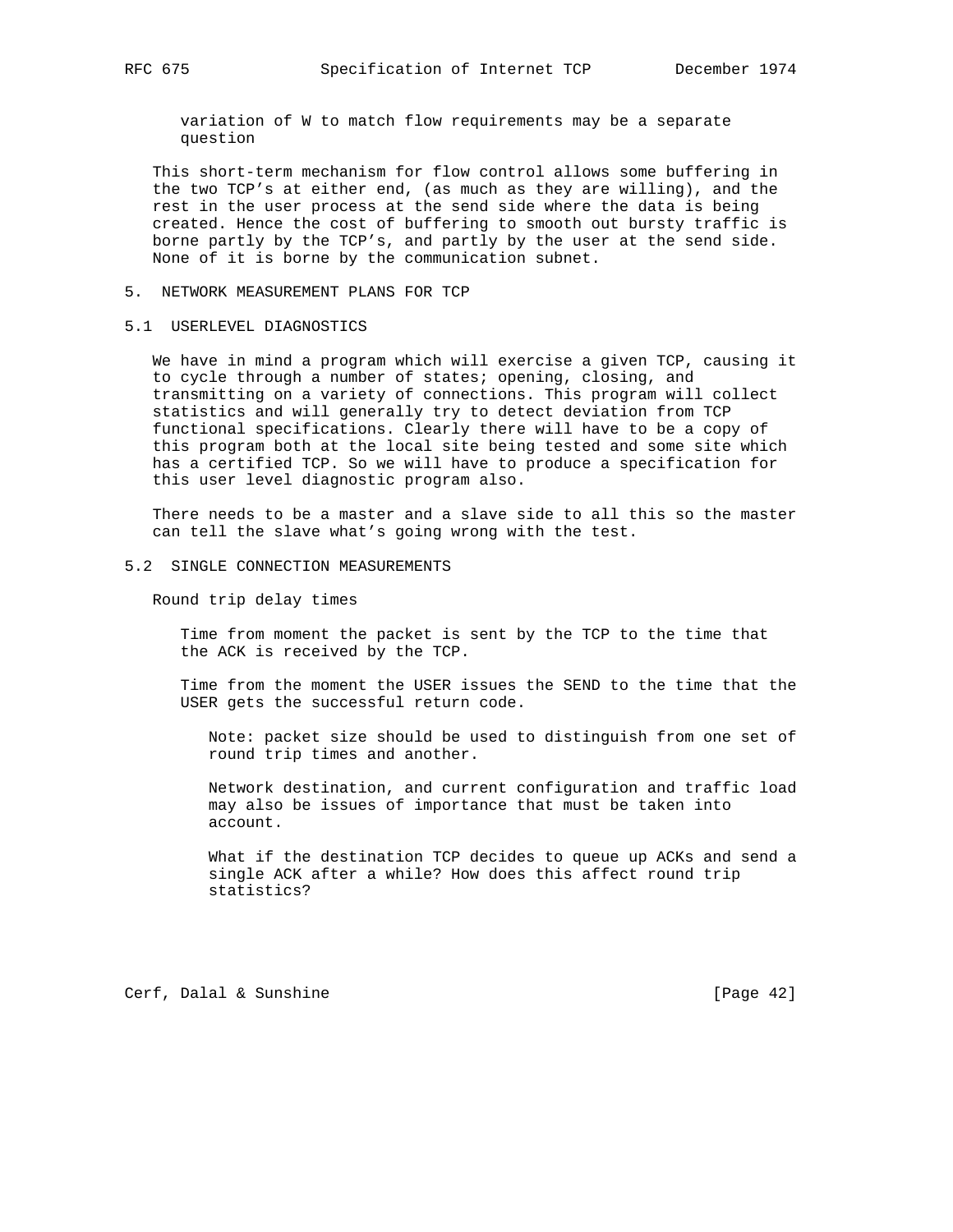What about out of order arrivals and the bunched ACK for all of them?

 The histogram of round trip times include retransmission times and these must be taken into account in the analysis and evaluation of the collected data.

Packet size statistics

 Histogram of packet length in both directions on the full duplex connection.

Histogram of letter size in both directions.

Measure of disorderly arrival

 Distance from the first octet of arriving packet to the left window edge. A histogram of this measure gives an idea of the out of order nature of packet arrivals. It will be 0 for packets arriving in order.

Retransmission Histogram

Effective throughput

 This is the effective rate at which the left edge of the window advances. The time interval over which the measure is made is a parameter of the measurement experiment. The shorter the interval, the more bursty we would expect the measure to be.

 It is possible to measure effective data throughput in both directions from one TCP by observing the rate at which the left window edge is moving on ACK sent and received for the two windows.

 Since throughput is largely dependent upon buffer allocation and window size, we must record these values also. Varying window for a fixed file transmission might be a good way to discover the sensitivity of throughput to window size.

Output measurement

 The throughput measurement is for data only, but includes retransmission. The output rate should include all octets transmitted and will give a measure of retransmission overhead. Output rate also includes packet format overhead octets as well as data.

Cerf, Dalal & Sunshine [Page 43]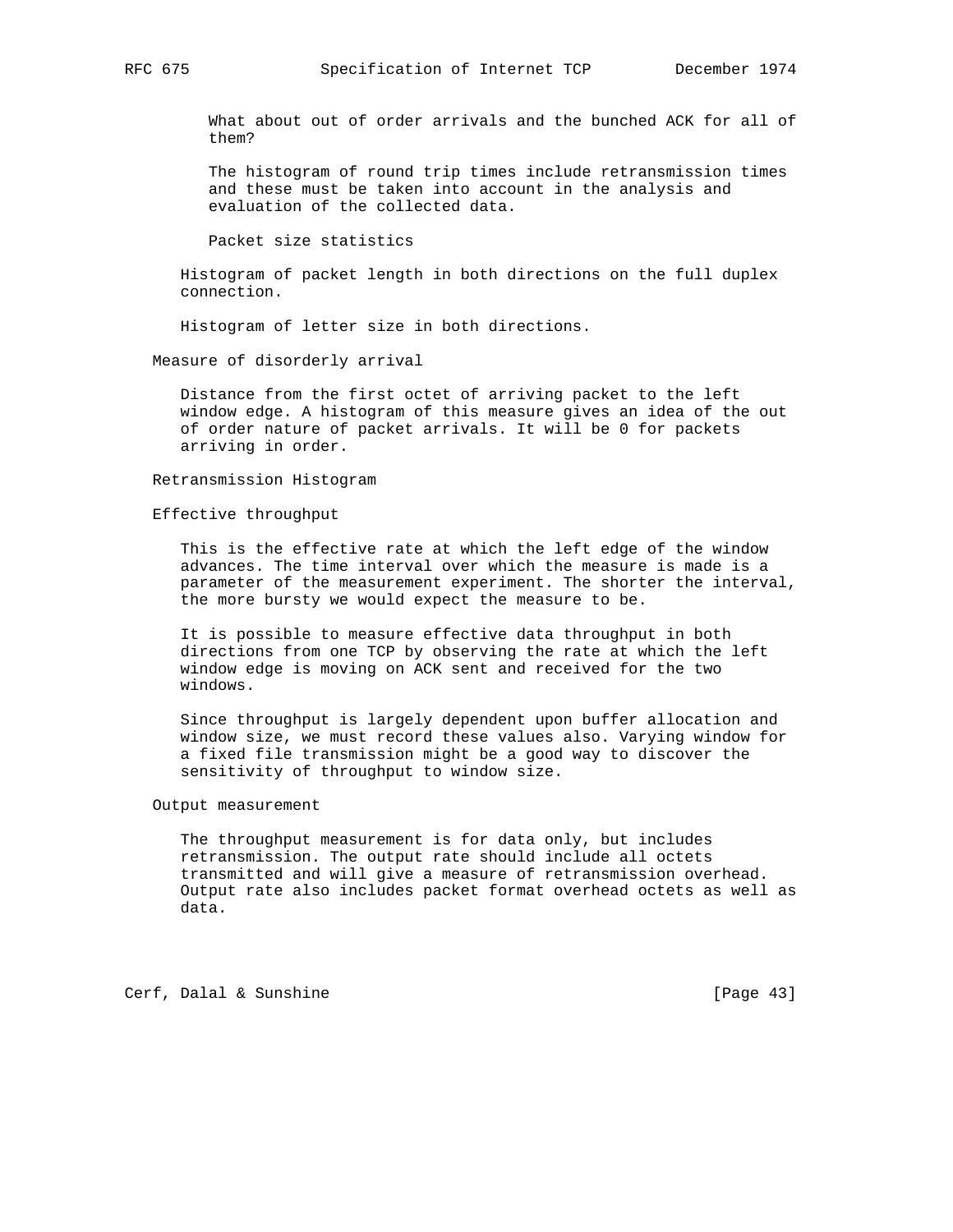Utilization

 The effective throughput divided by the output rate gives a measure of utilization of the communication connection.

Window and buffer allocation measurements

 Histogram of letters outstanding, measured at the instant of SEND receipt by TCP from user or at instant of arrival of a letter for a receiving user.

 Buffers in use on the SEND side upon packet departure into the net; buffers in use on the RECEIVE side upon delivery of packet into a USER Buffer.

#### 5.3 MULTICONNECTION MEASUREMENTS

Statistics on User Commands sent to the local TCP

 Statistics of error or success codes returned [histogram of each type of error or return response]

Statistics of control bit use

 Counter for each control bit over all packets emitted by the TCP and another for packets accepted

Count data carrying packets

Count ACK packets with no data

 Error packets distribution by error type code received from the net and sent out into the net

## 5.4 MEASUREMENT IMPLEMENTATION PHILOSOPHY

 We view the measurement process as something which occurs internal to the TCP but which is controllable from outside. A well known socket owned by the TCP can be used to accept control which will select one or more measurement classes to be collected. The data would be periodically sent to a designated foreign socket which would absorb the data for later processing, in the manner currently used in the ARPANET IMPs. Each measurement class has its own data packet format to make the job of parsing and analyzing the data easier.

Cerf, Dalal & Sunshine [Page 44]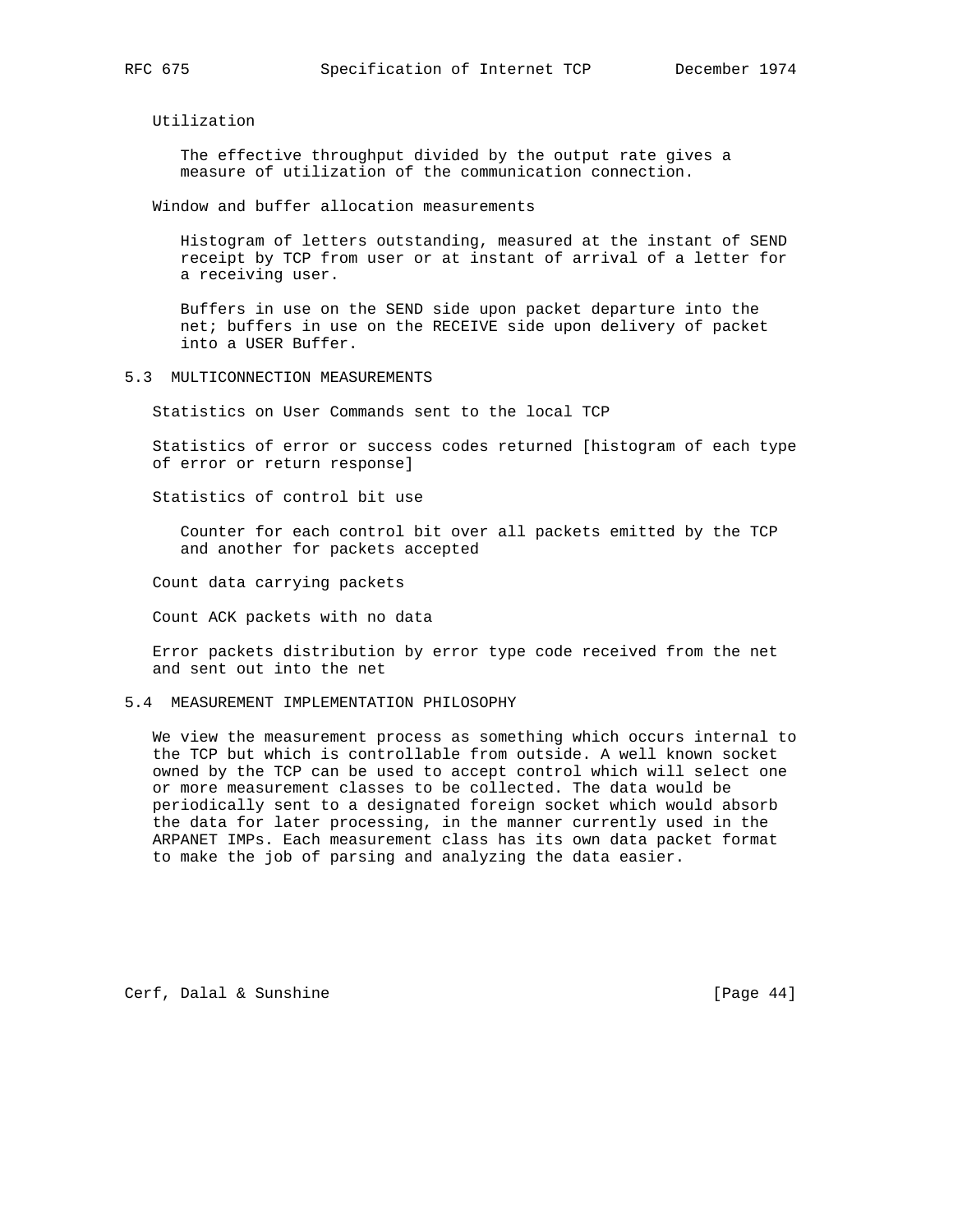We would restrict access to TCP measurement control to a few designated sites [e.g. NMC, SU-DSL, BBN]. This is easily done by setting up listening control connections on partially specified foreign sockets.

- 6. SCHEDULE OF IMPLEMENTATION
- 7. REFERENCES
	- 1. CEKA74

 V. Cerf and R. Kahn, "A Protocol For Packet Network Intercommunication," IEEE Transactions on Communication, vol. C- 2O, No. 5. May 1974, pp. 637-648.

2. CERF74

 V. Cerf, "An Assessment of ARPANET Protocols," in Proceedings of the Jerusalem Conference on Information Technology, July l974 [RFC#635, INWG Note # \*\*\*].

3.CESU74

 V. Cerf and C. Sunshine, "Protocols and Gateways for the Interconnection of Packet Switching Networks," Proc. of the Subconference on Computer Nets, Seventh Hawaii International Conference on Systems Science, January 1974.

4. HEKA70

 F. Heart, R.E. Kahn, et al, "The Interface Message Processor for the ARPA Computer Network," AFIPS 1970 SJCC Proceedings, vol. 36, Atlantic City, AFIPS Press, New Jersey, pp. 551-567.

5. POUZ74

 L. Pouzin, "CIGALE, the packet switching machine of the CYCLADES computer network," Proceedings of the IFIP74 Congress, Stockholm, Sweden.

6. ROWE74

 L. Roberts and B. Wessler, "Computer Network Development to achieve resource sharing," AFIPS 1970, SJCC Proceedings, vol. 36, Atlantic City, AFIPS Press, New Jersey, pp. 543-549.

Cerf, Dalal & Sunshine [Page 45]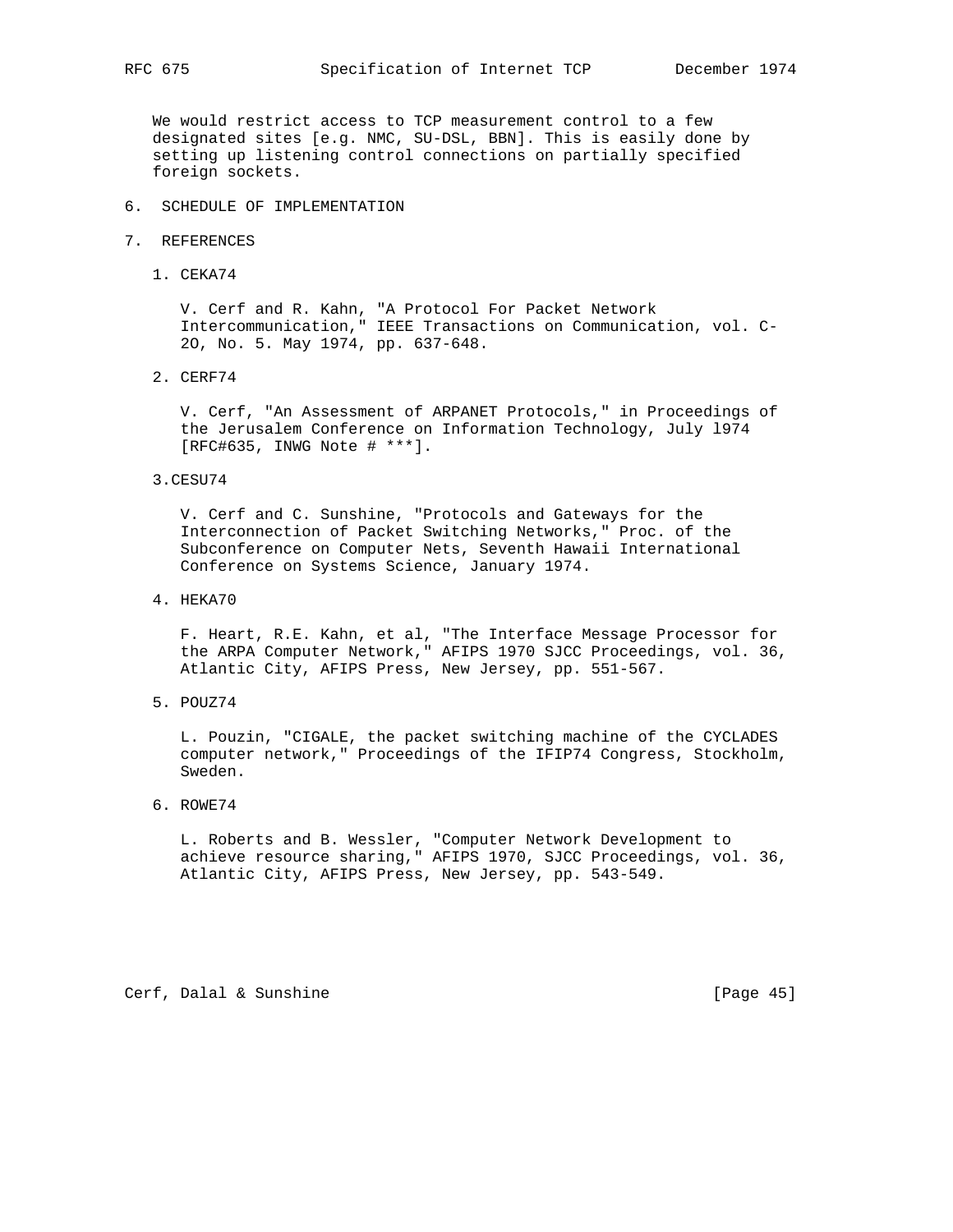- - 7. POUZ73

 L. Pouzin, "Presentation and major design aspects of the CYCLADES Computer Network," Data Networks: Analysis and Design, Third Data Communications Symposium, St. Petersburg, Florida, November 1973, pp. 80-87.

8. SCWI71

 R. Scantlebury and P.T. Wilkinson, "The Design of a Switching System to allow remote Access to Computer Services by other computers and Terminal Devices," Second Symposium on Problems in the Optimization of Data Communication Systems Proceedings, Palo Alto, California, 0ctober 1971, pp. 160-167.

9. POST72

 J. Postel, "Official Initial Connection Protocol," Current Network Protocols, Network Information Center, Stanford Research Institute, Menlo Park, California. January 1972 (NIC 7101).

10. CACR70

 C.S. Carr, S.D. Crocker, and V.G. Cerf, "Host-Host Communication Protocol in the ARPA Network," AFIPS Conference Proceedings, vol. 36, 1970 SJCC, AFIPS Press, Montvale, N.J.

11. ZIEL74

 H. Zimmerman and M. Elie, "Transport Protocol. Standard Host-Host Protocol for heterogeneous computer networks," INWG#61, April 1974.

12. CRHE72

 S. D. Crocker, J. F. Heafner, R. M. Metcalfe and J. B. Postel, "Function-oriented protocols for the ARPA Computer Network," AFIPS Conference Proceedings, vol. 41, 1972 FJCC, AFIPS Press, Montvale, N.J.

13. DALA74

 Y. Dalal, "More on selecting sequence numbers," INWG Protocol Note #4, October 1974.

Cerf, Dalal & Sunshine [Page 46]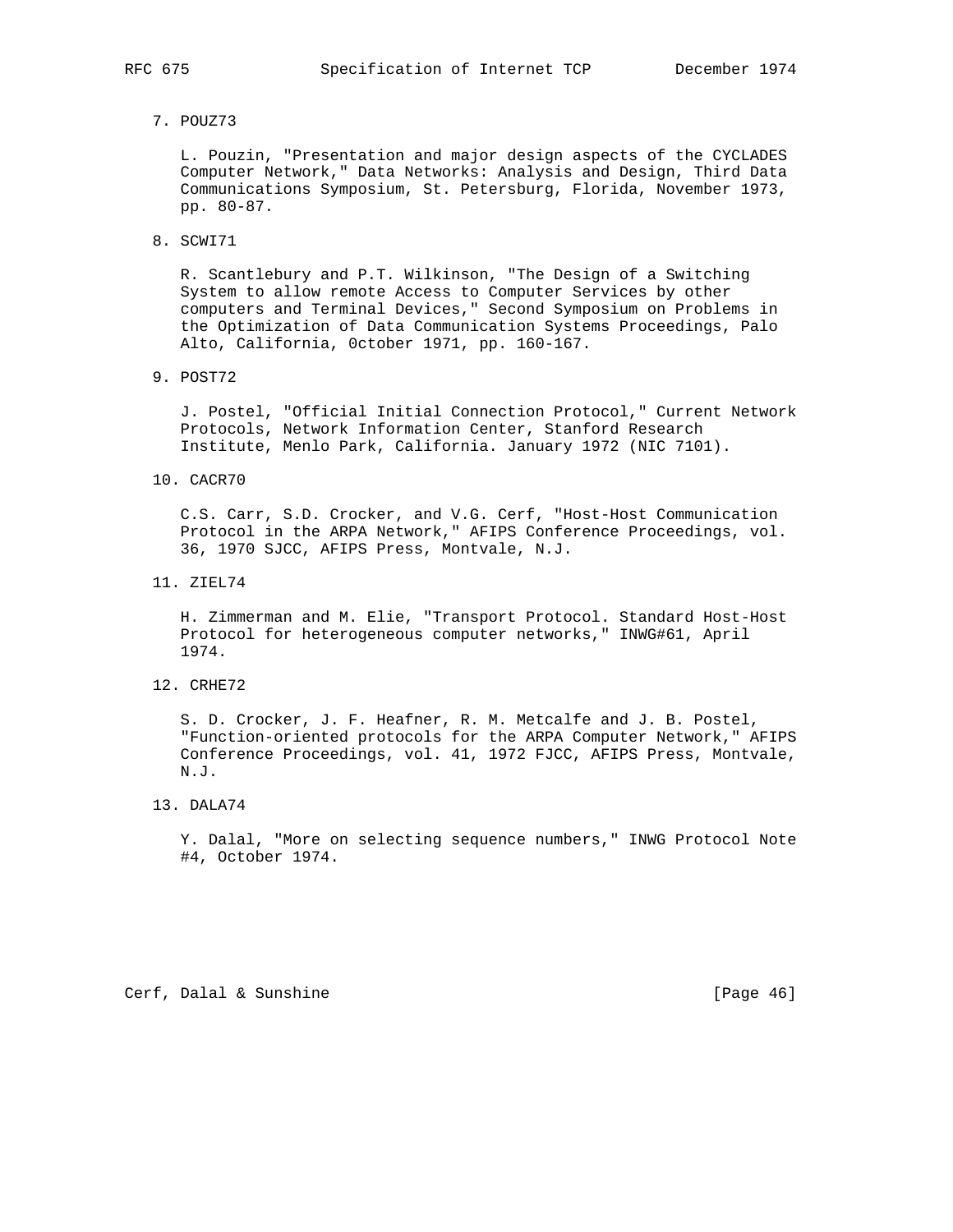14. SUNS74

 C. Sunshine, "Issues in communication protocol design -- formal correctness." INWG Protocol Note #5, October 1974

BELS74

 D. Belsnes, "Note on single message communication," INWG Protocol Note #3. September 1974.

16. TOML74

 R. Tomlinson, "Selecting sequence numbers," INWG Protocol Note #2, September 1974.

17. SCHA74

 R. Schantz, "Reconnection Protocol", private communication; available from Schantz at BBN.

18. POUZ74A

 L. Pouzin, "A proposal for interconnecting packet switching networks, INWG Note #60, March 1974 [also submitted to EUROCOMP 74].

19. DLMG74

 D. Lloyd, M. Galland, and P. T. Kirstein, "Aims and objectives of internetwork experiments," to be published as an INWG Experiments Note.

20. MCKE73

 A. McKenzie, "Host-Host Protocol for the ARPANET," NIC # 8246, Stanford Research Institute [also in ARPANET Protocols Notebook NIC 7104].

21. BELS74A

 D. Belsnes, "Flow control in packet switching networks," INWG Note #63, October 1974.

Cerf, Dalal & Sunshine [Page 47]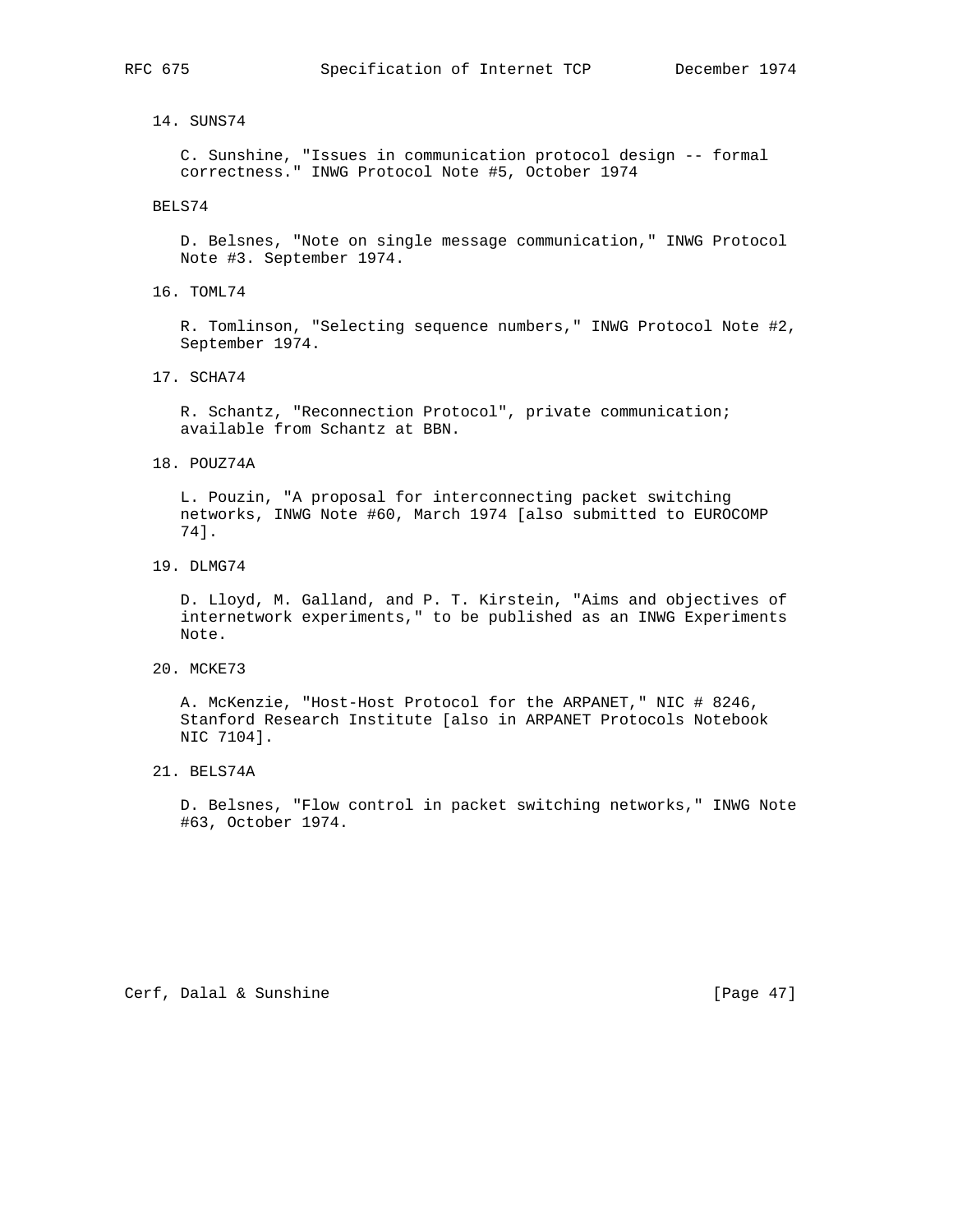FIGURE 1: TCB Major States





Cerf, Dalal & Sunshine [Page 48]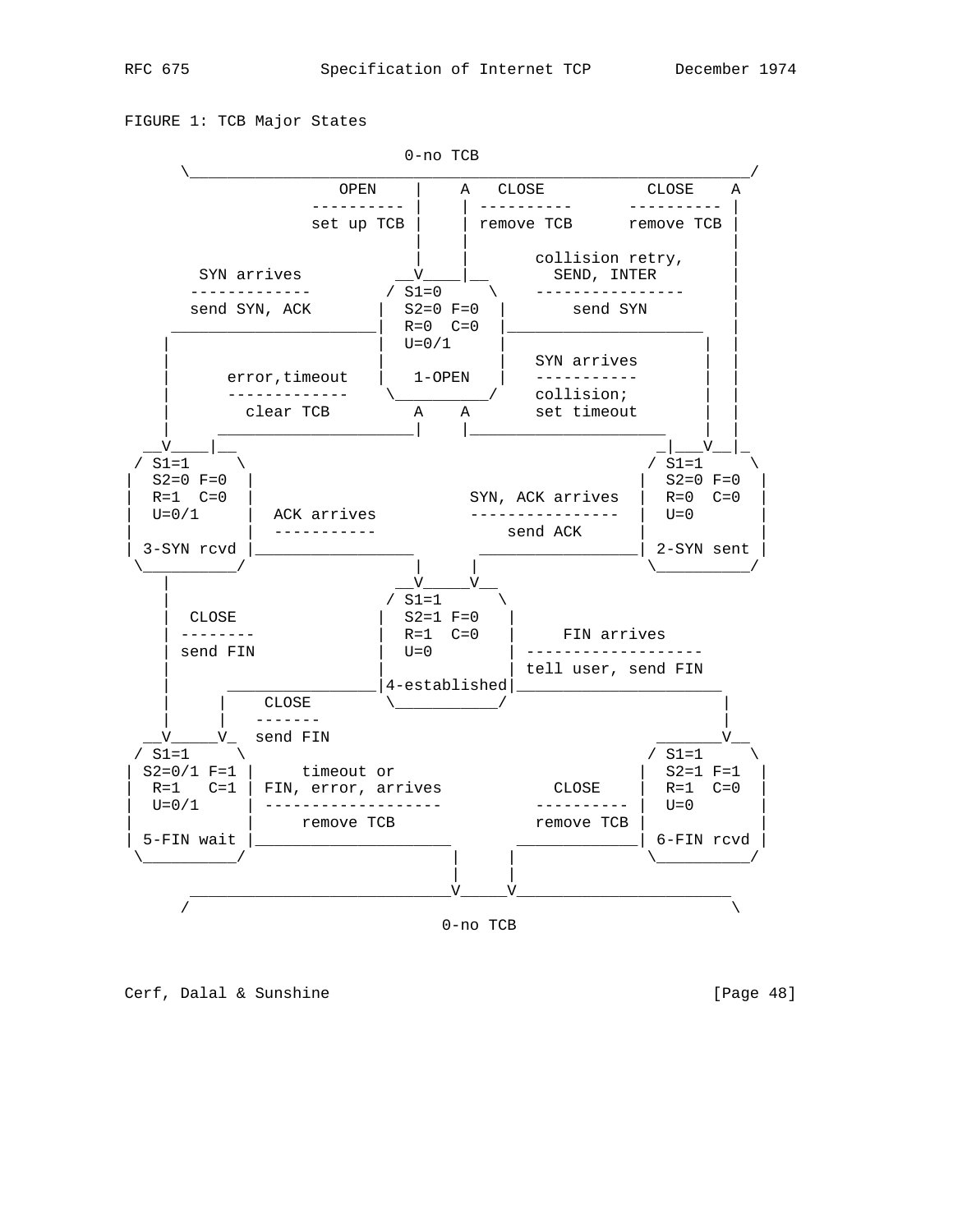FIGURE 2.1: Structure of the TCP



 =======> Logical or physical flow of data (packets/letters) -------> "Interaction"

NOTE: The signalling of processes by others is not shown

Cerf, Dalal & Sunshine [Page 49]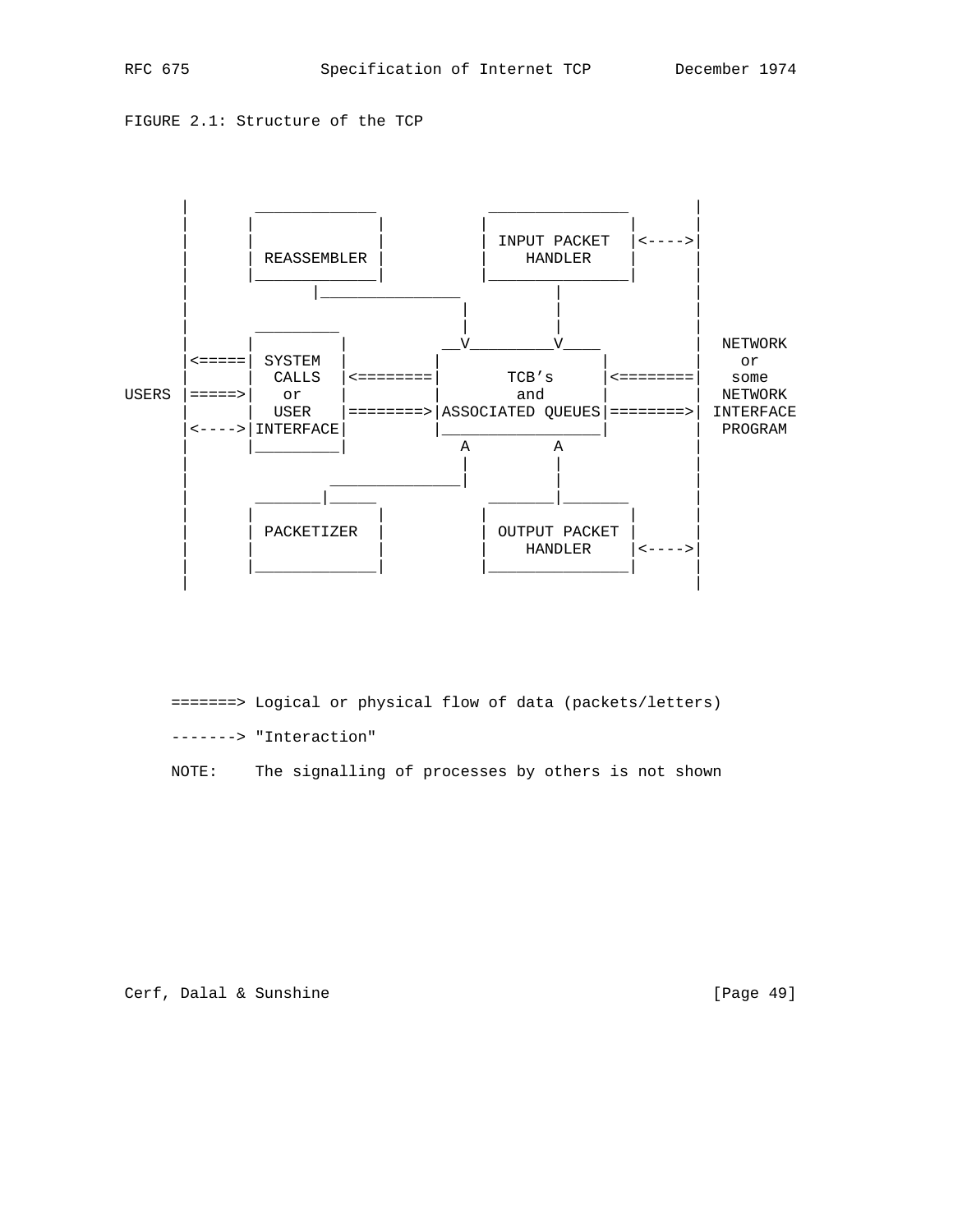

Cerf, Dalal & Sunshine [Page 50]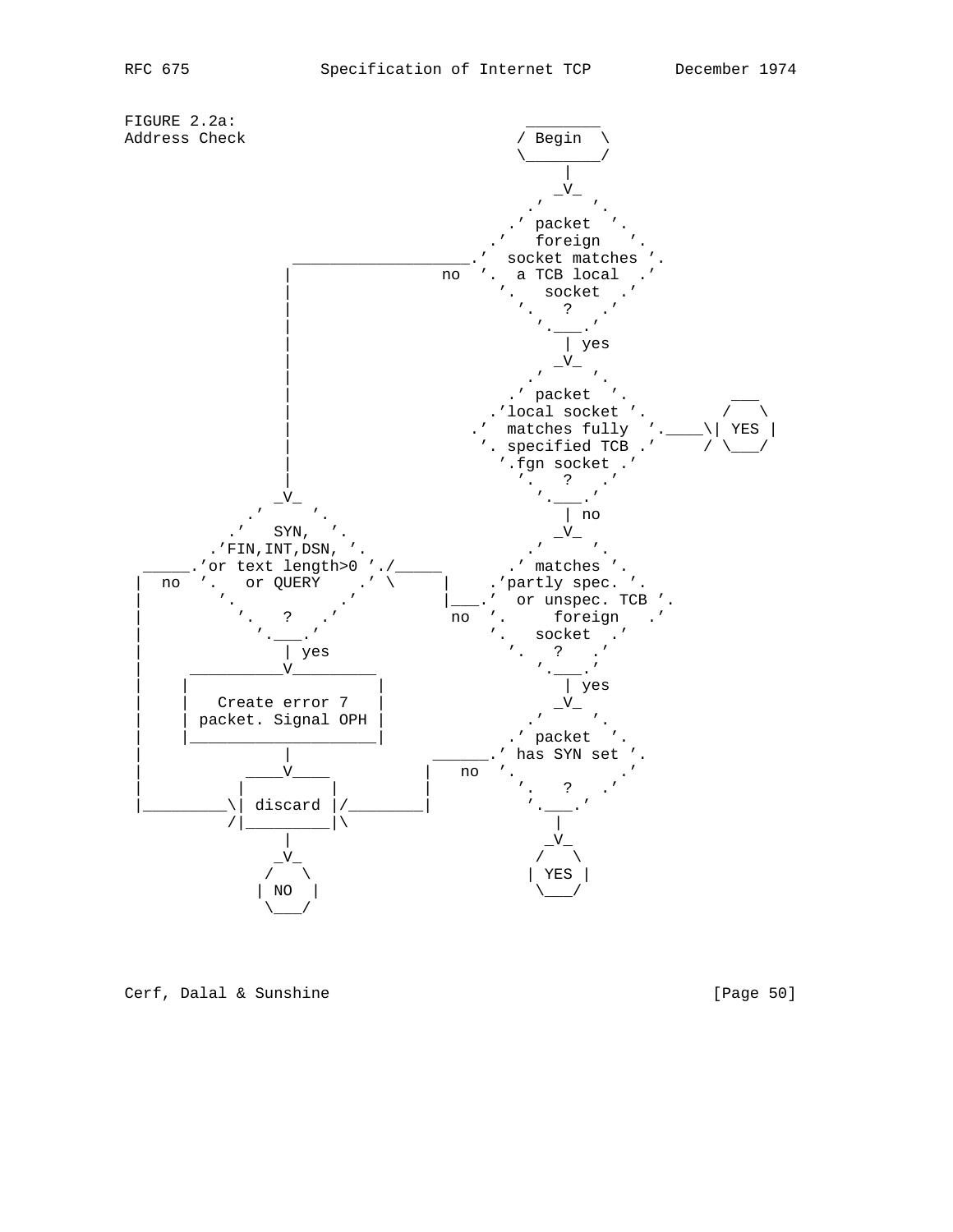

Cerf, Dalal & Sunshine [Page 51]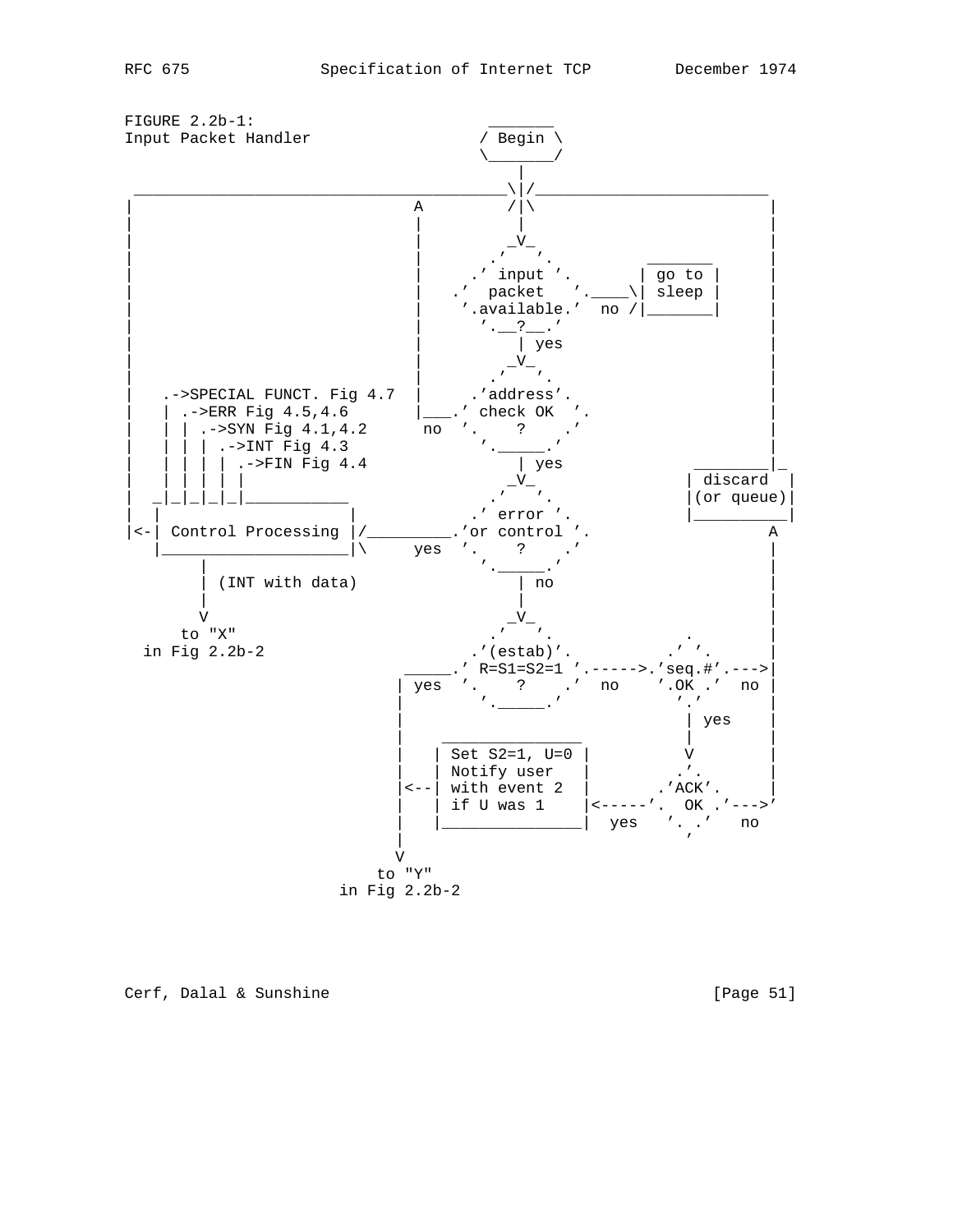



to "Begin" in Fig 2.2b-1

Cerf, Dalal & Sunshine [Page 52]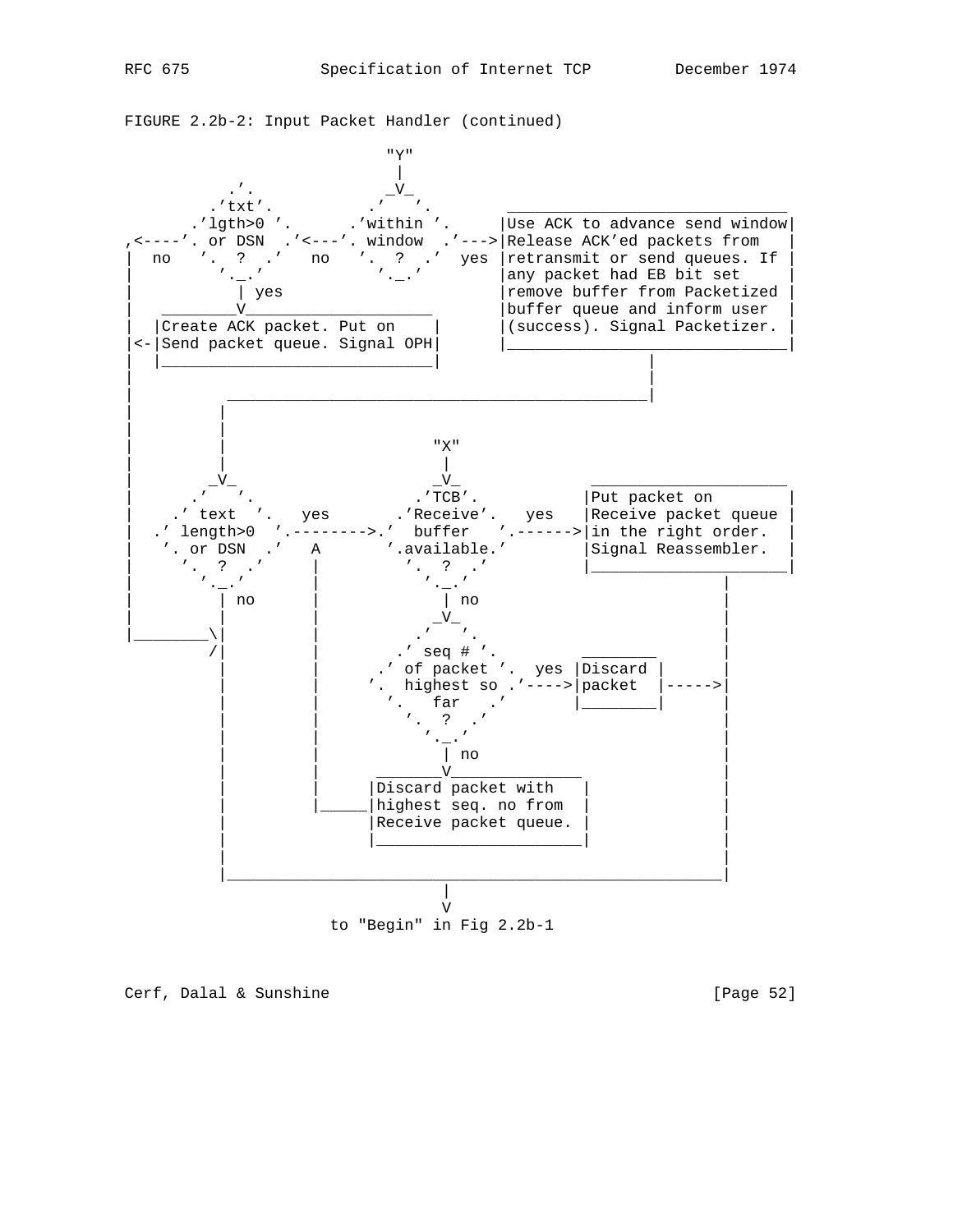FIGURE 2.3-1: Reassembler



Cerf, Dalal & Sunshine [Page 53]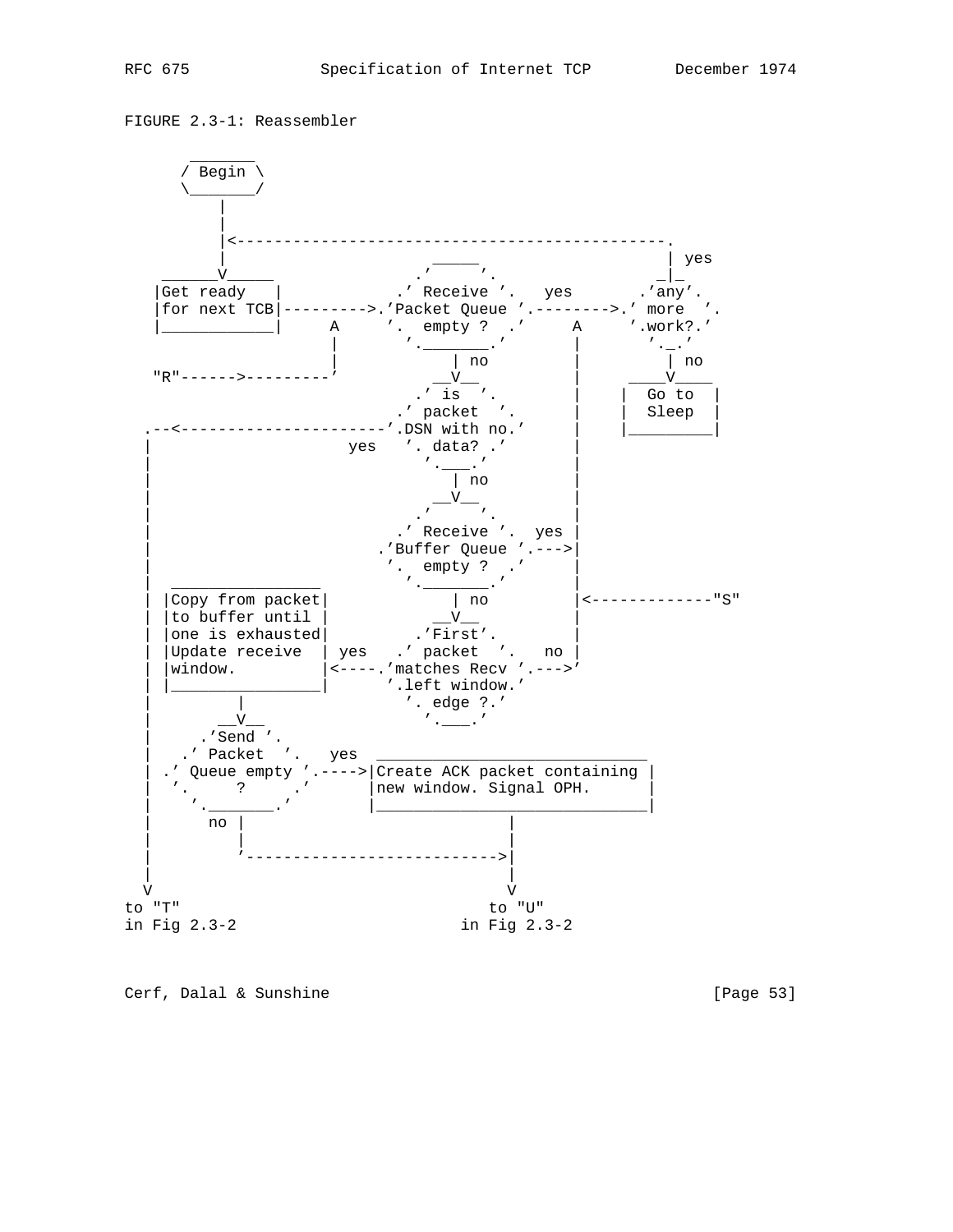FIGURE 2.3-2: Reassembler (continued)

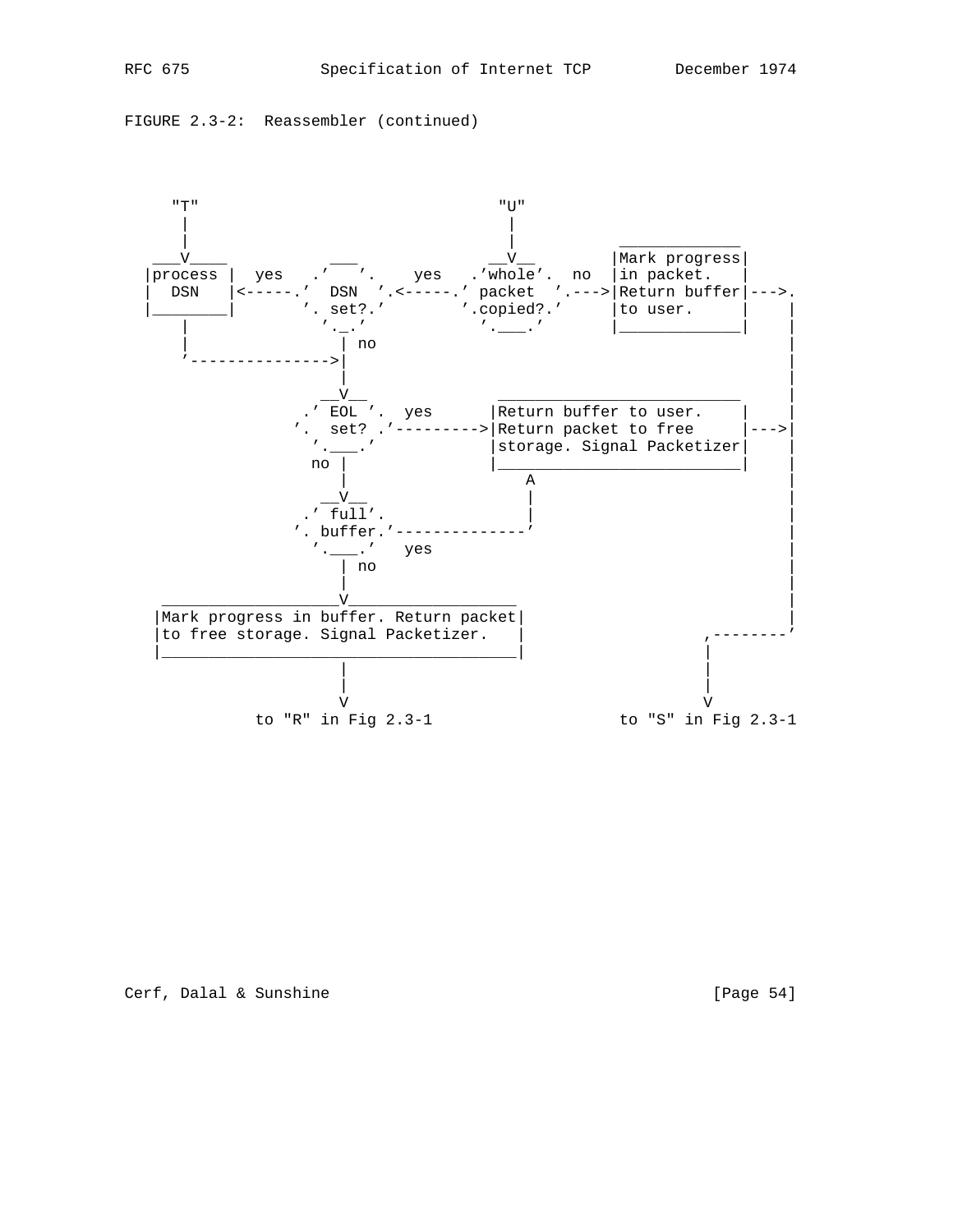FIGURE 2.4: Packetizer



Cerf, Dalal & Sunshine [Page 55]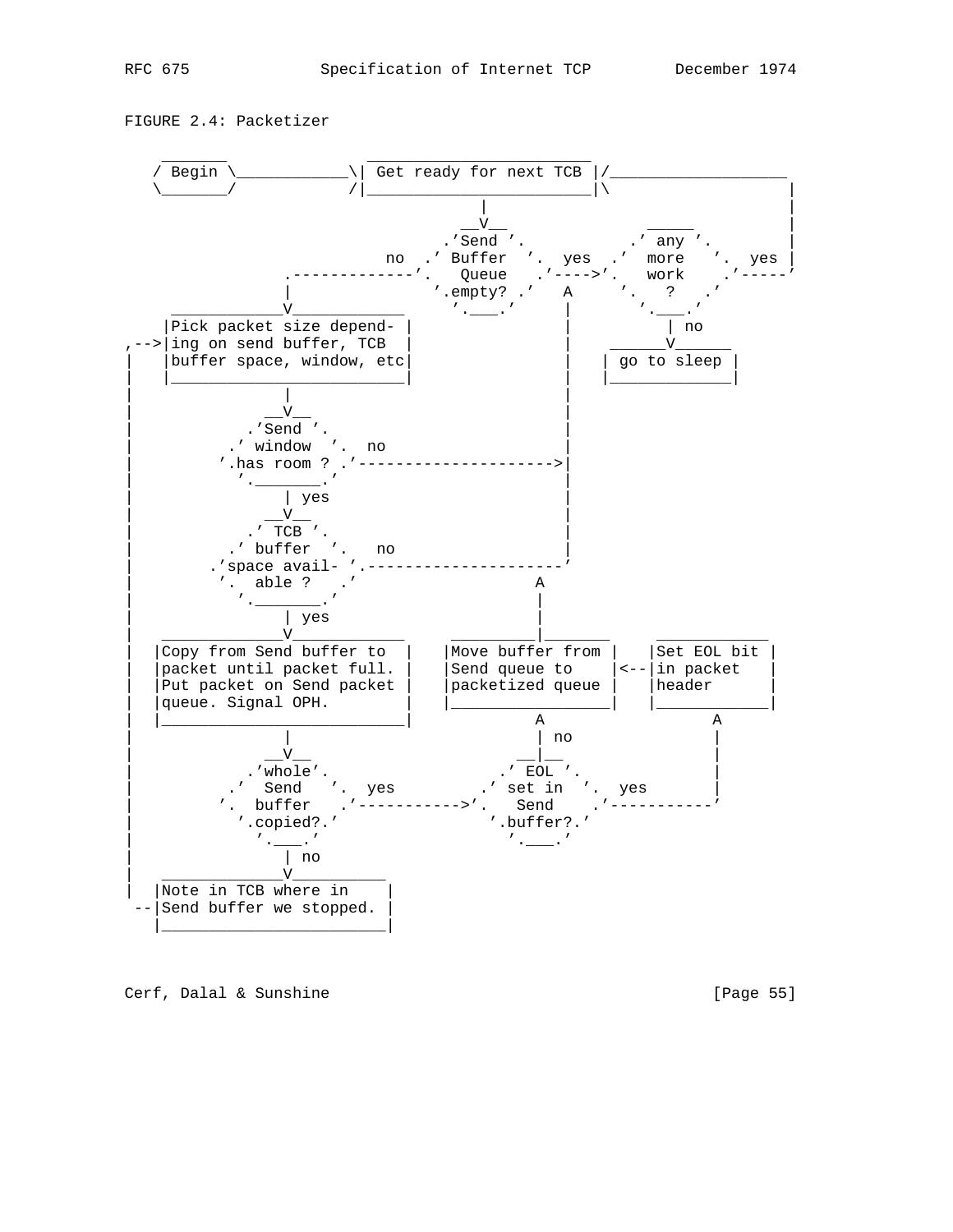FIGURE 2.5a: Output Packet Handler



Cerf, Dalal & Sunshine [Page 56]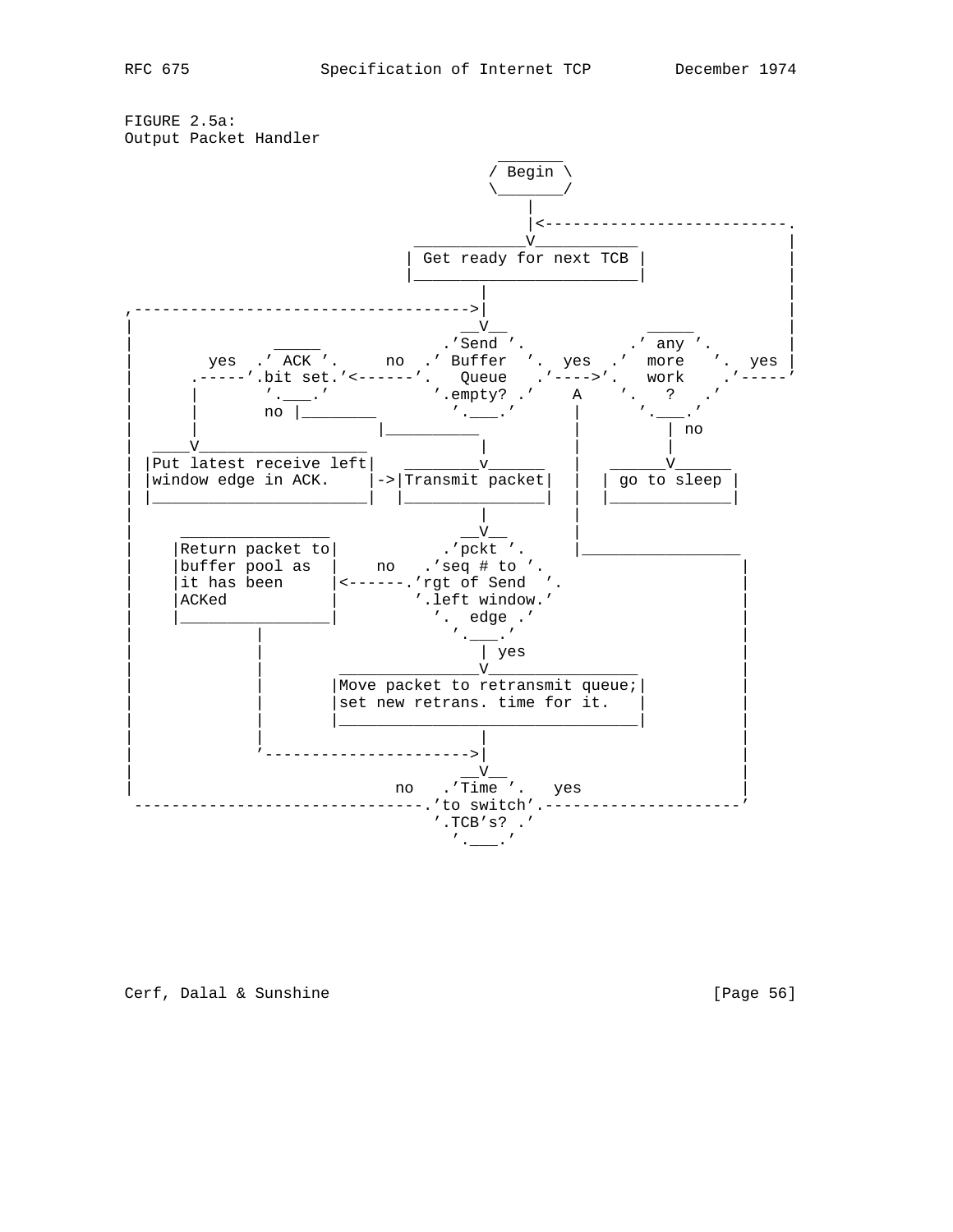FIGURE 2.5b: Retransmit Process

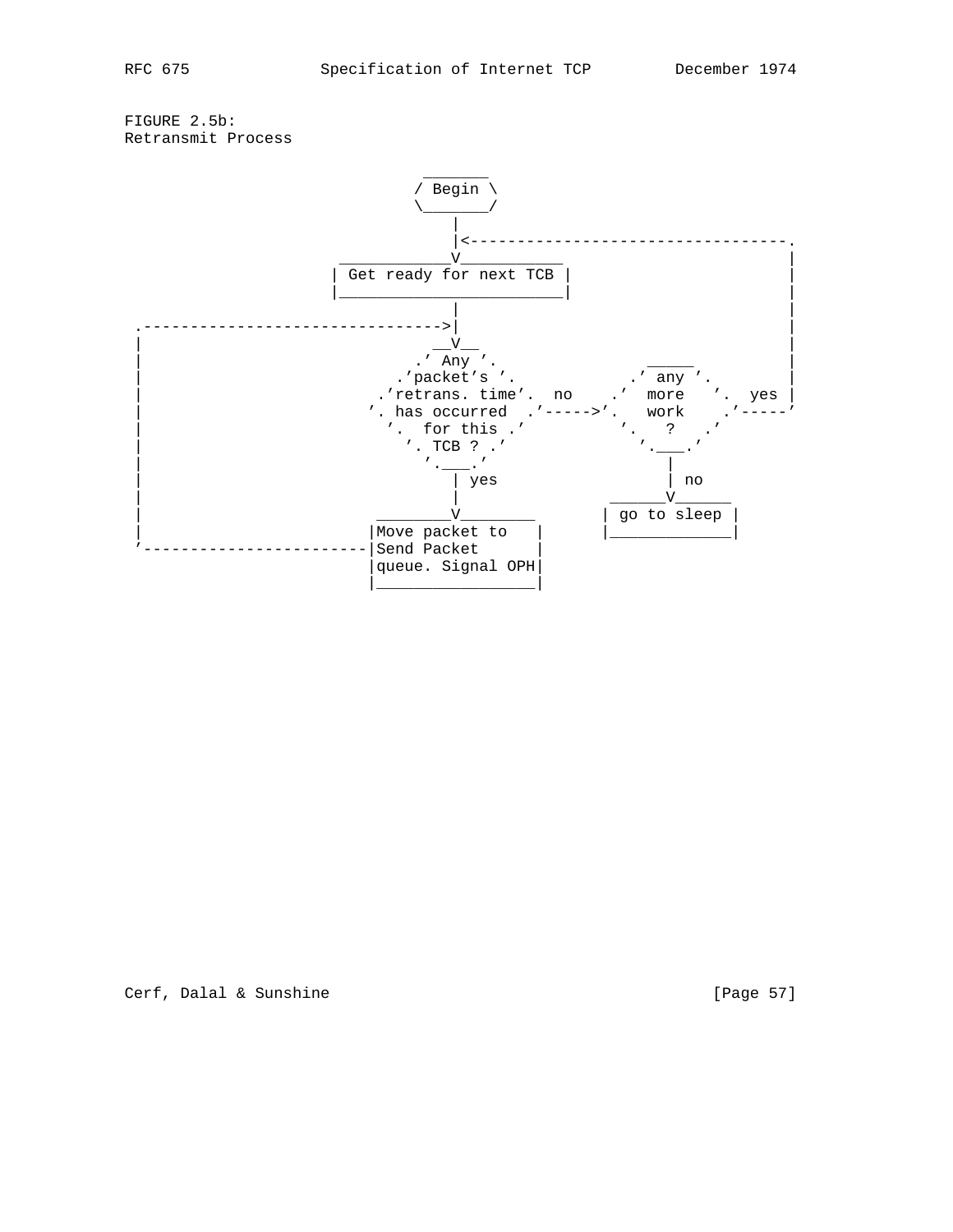

Cerf, Dalal & Sunshine [Page 58]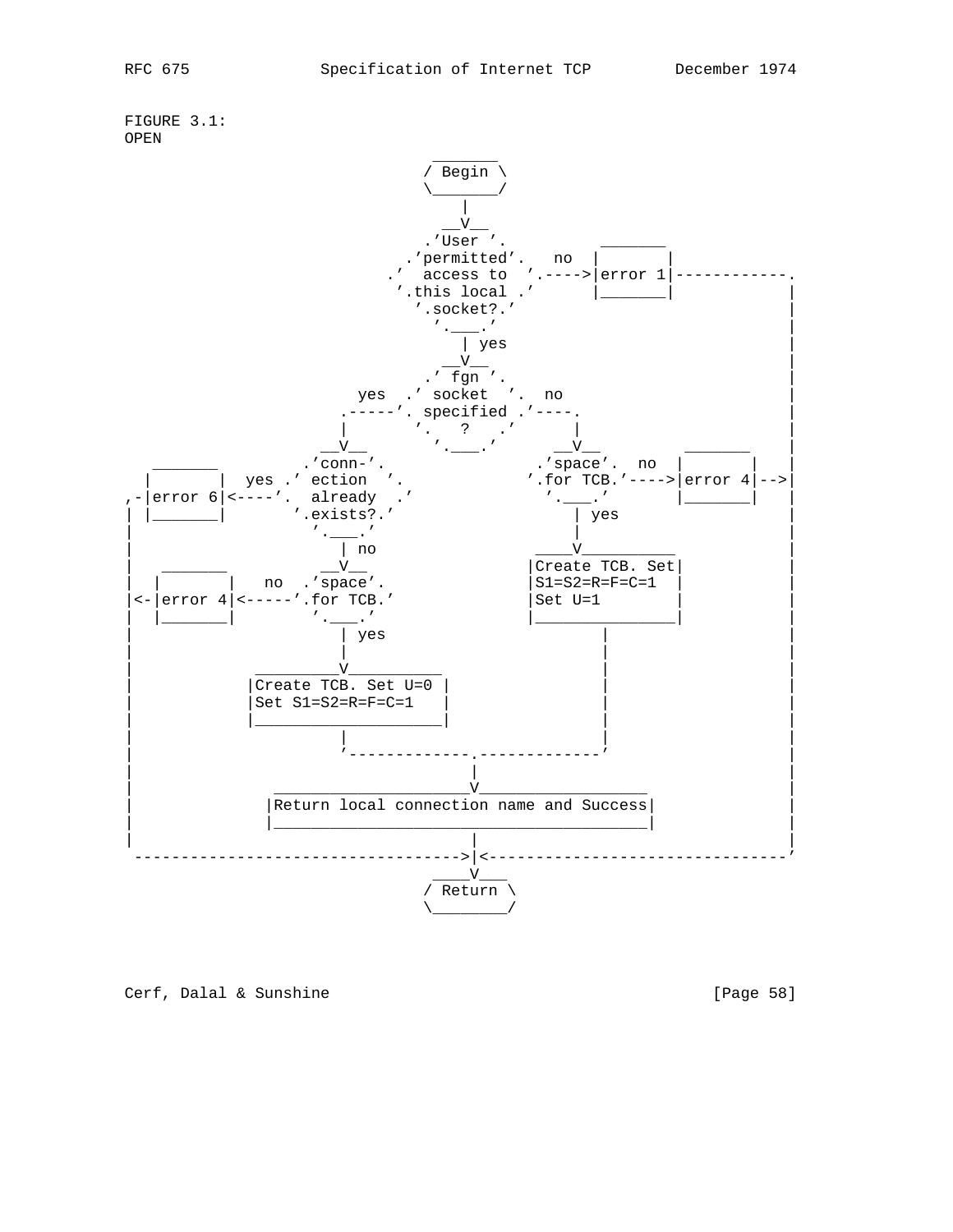FIGURE 3.2: SEND



Cerf, Dalal & Sunshine [Page 59]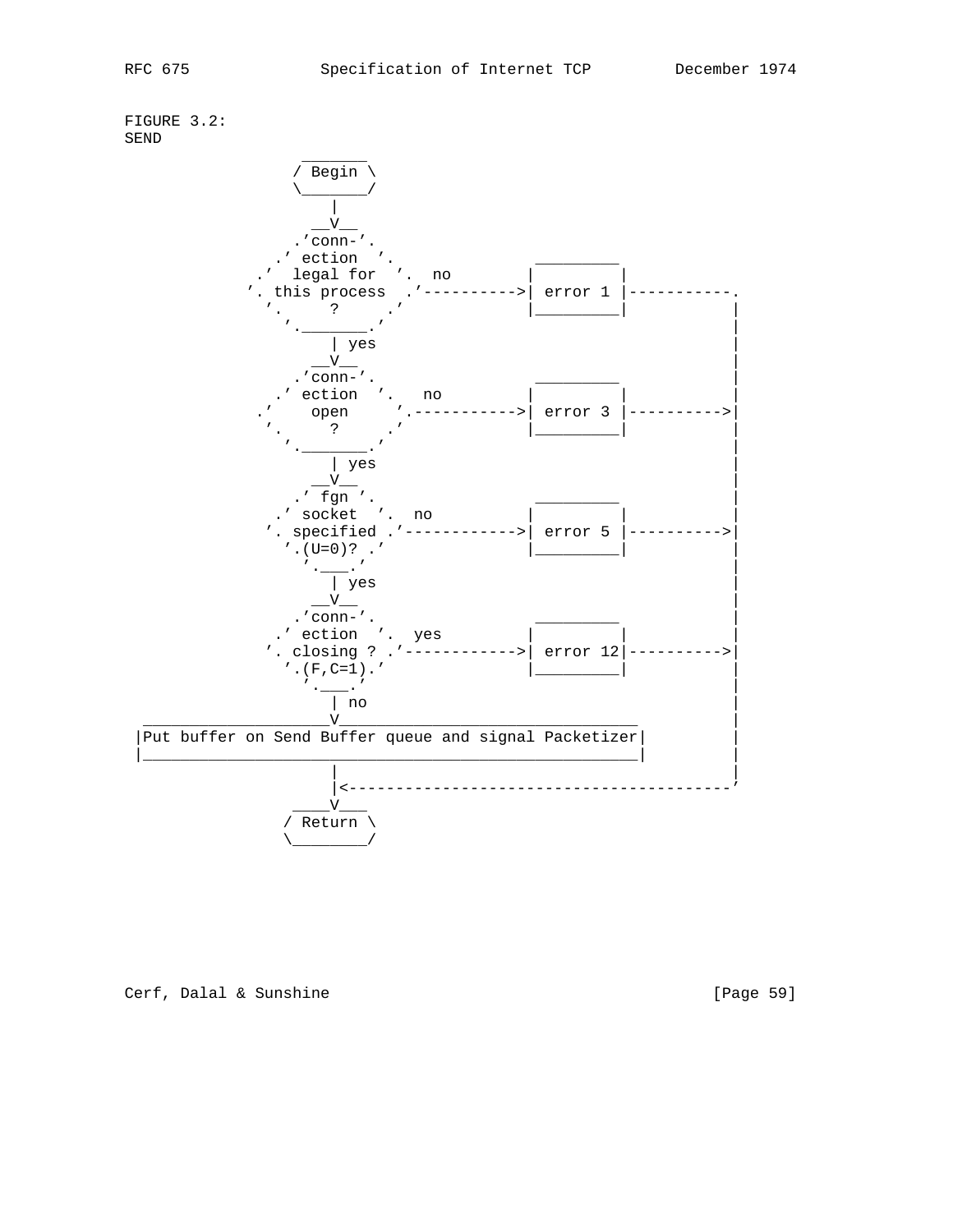FIGURE 3.3: INTERRUPT

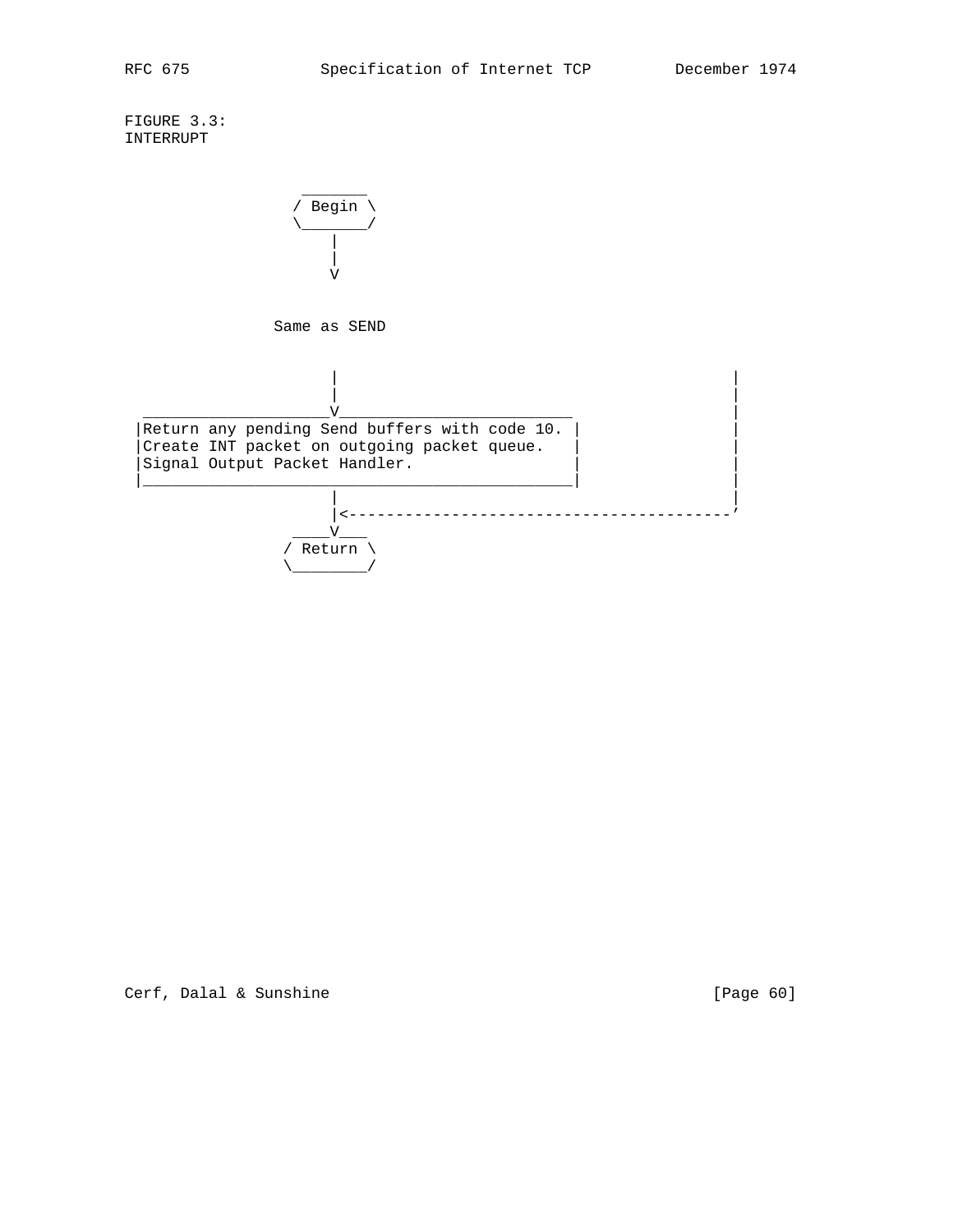FIGURE 3.4: RECEIVE



Cerf, Dalal & Sunshine [Page 61]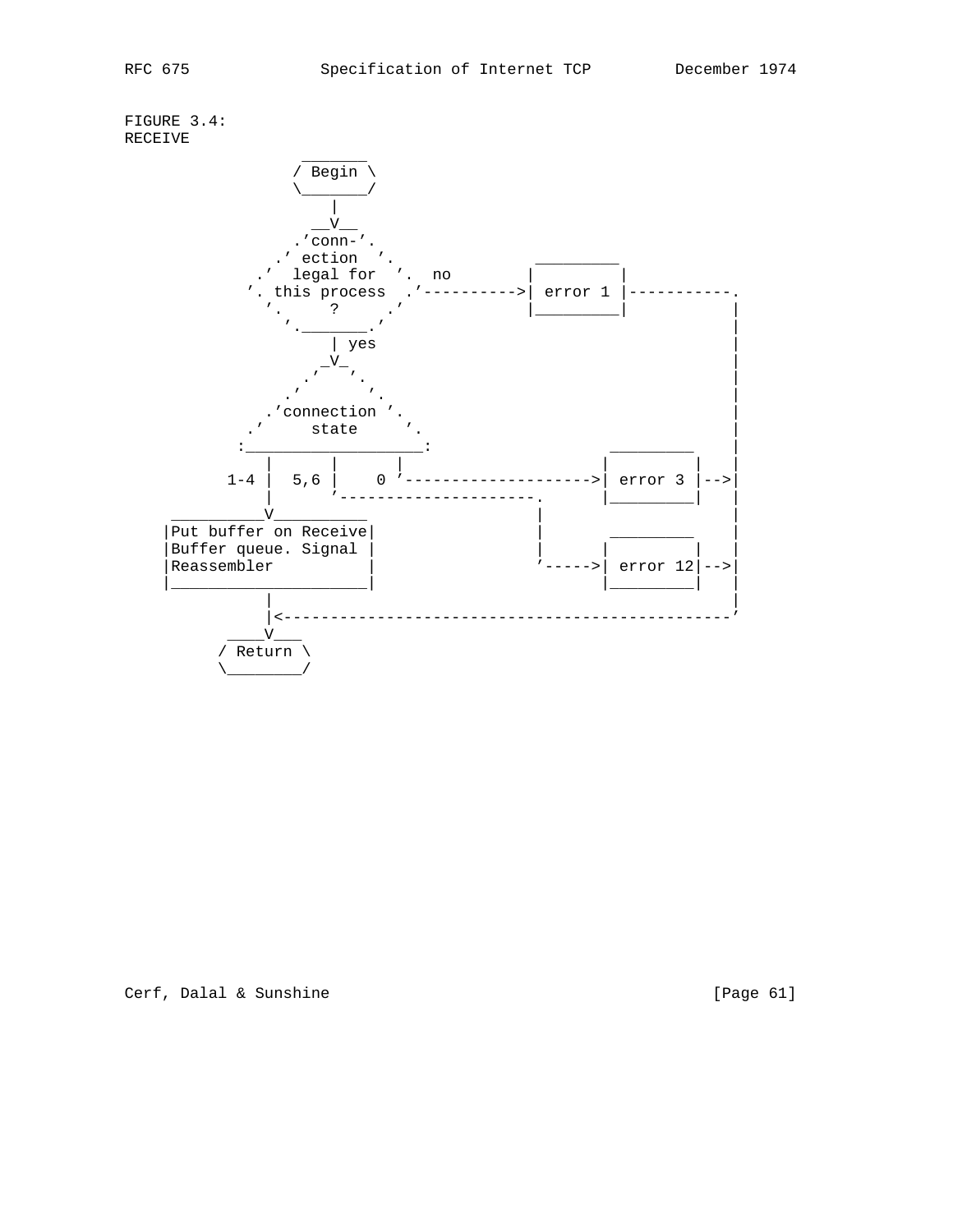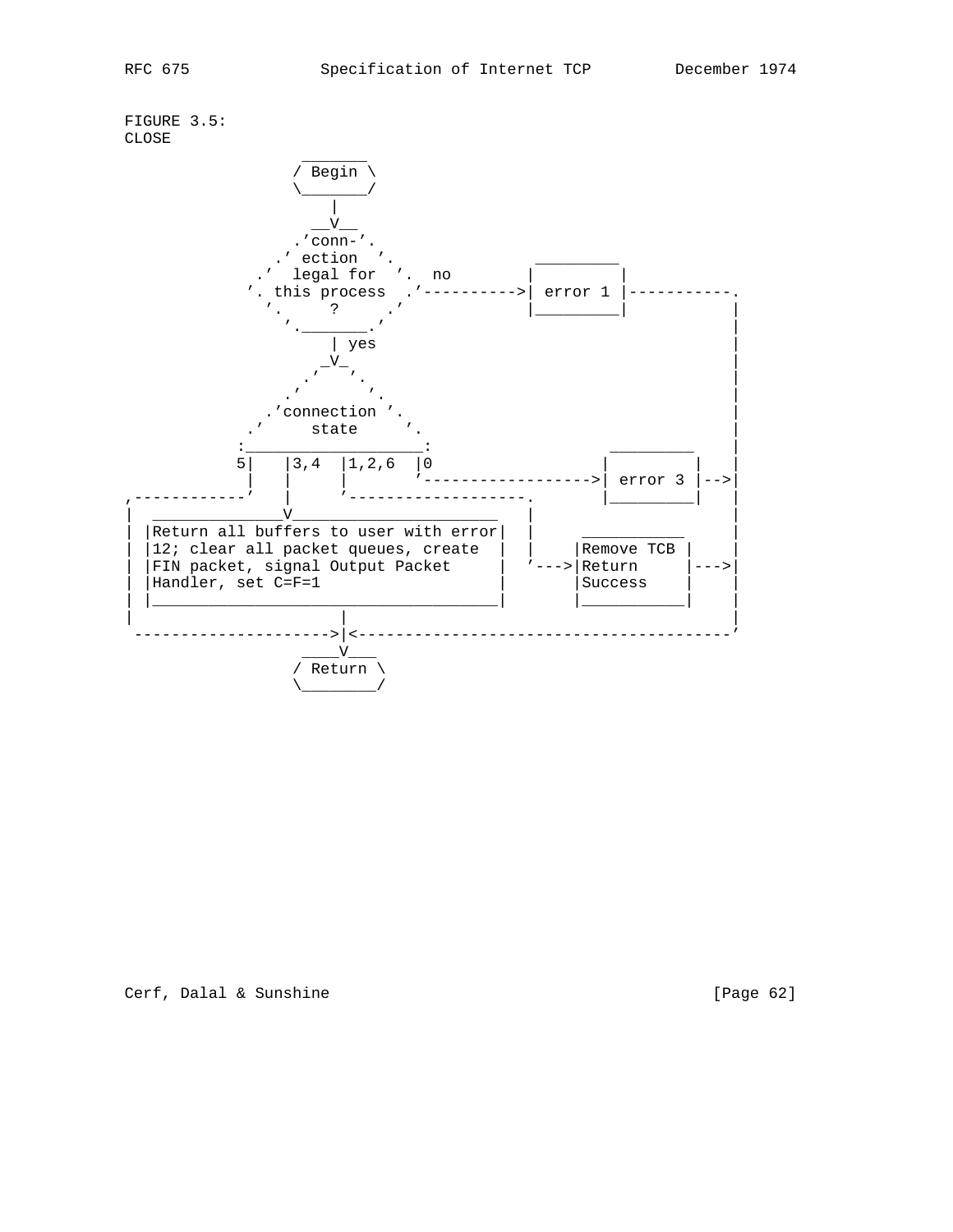FIGURE 3.6: STATUS

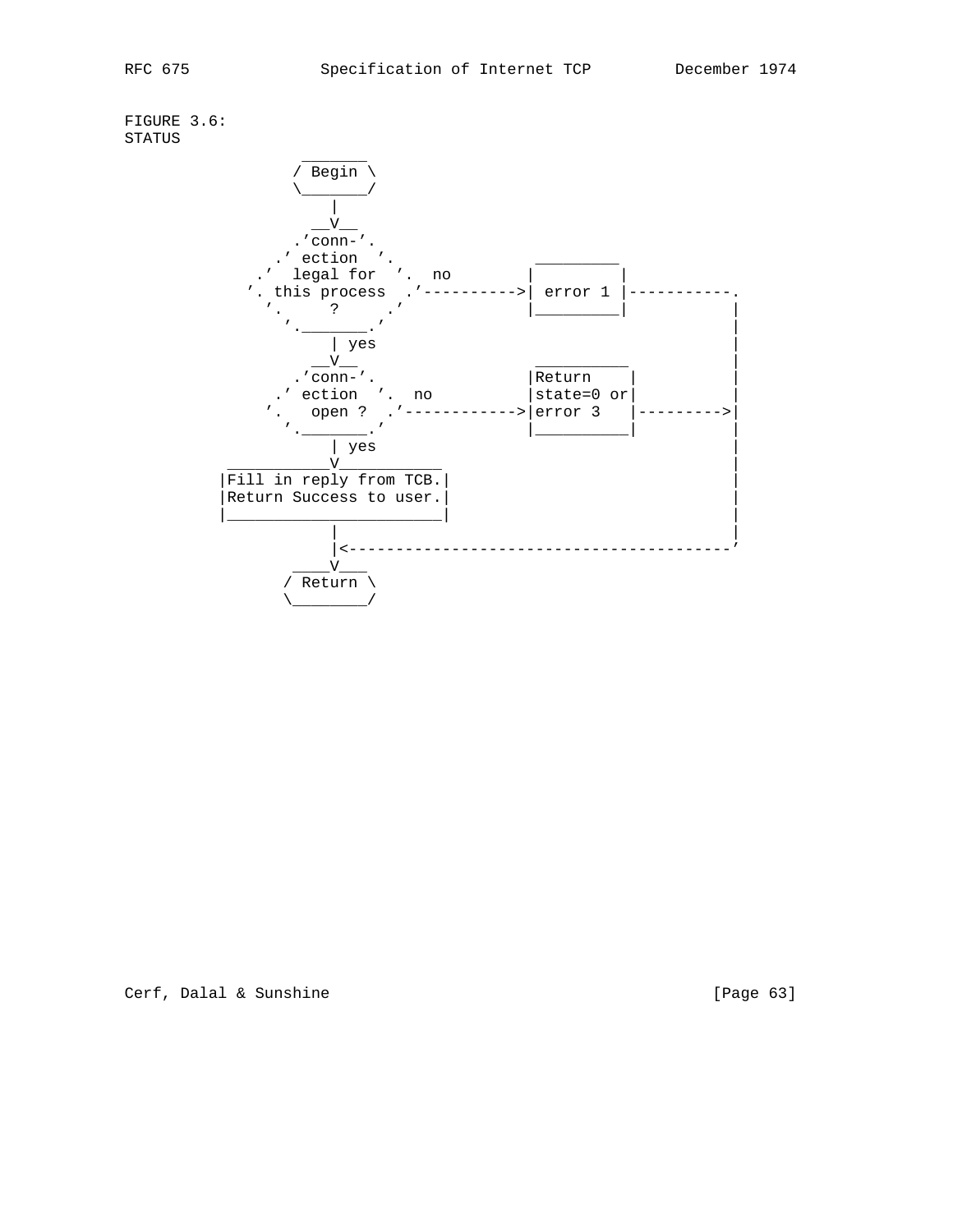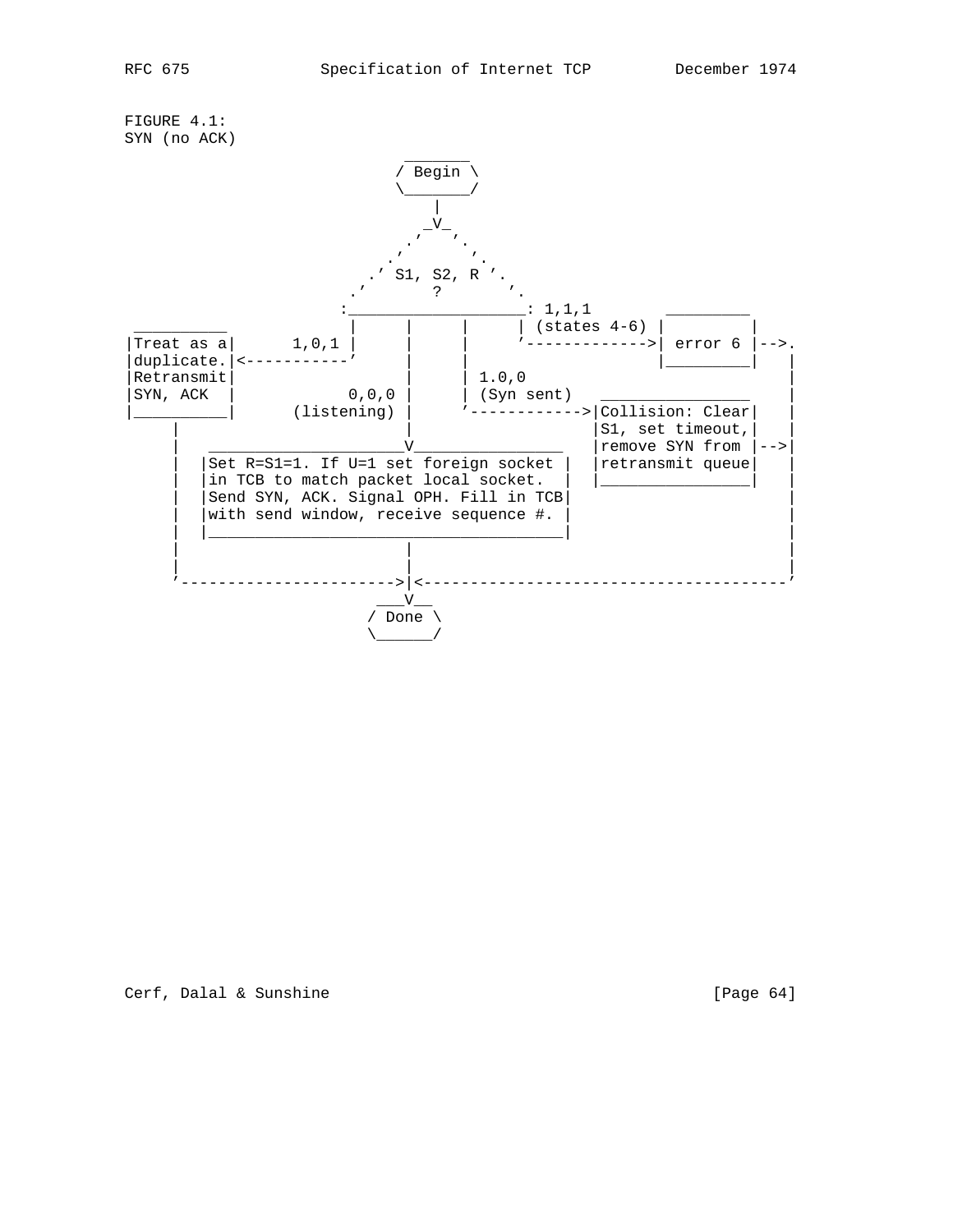FIGURE 4.2: SYN,ACK



Cerf, Dalal & Sunshine [Page 65]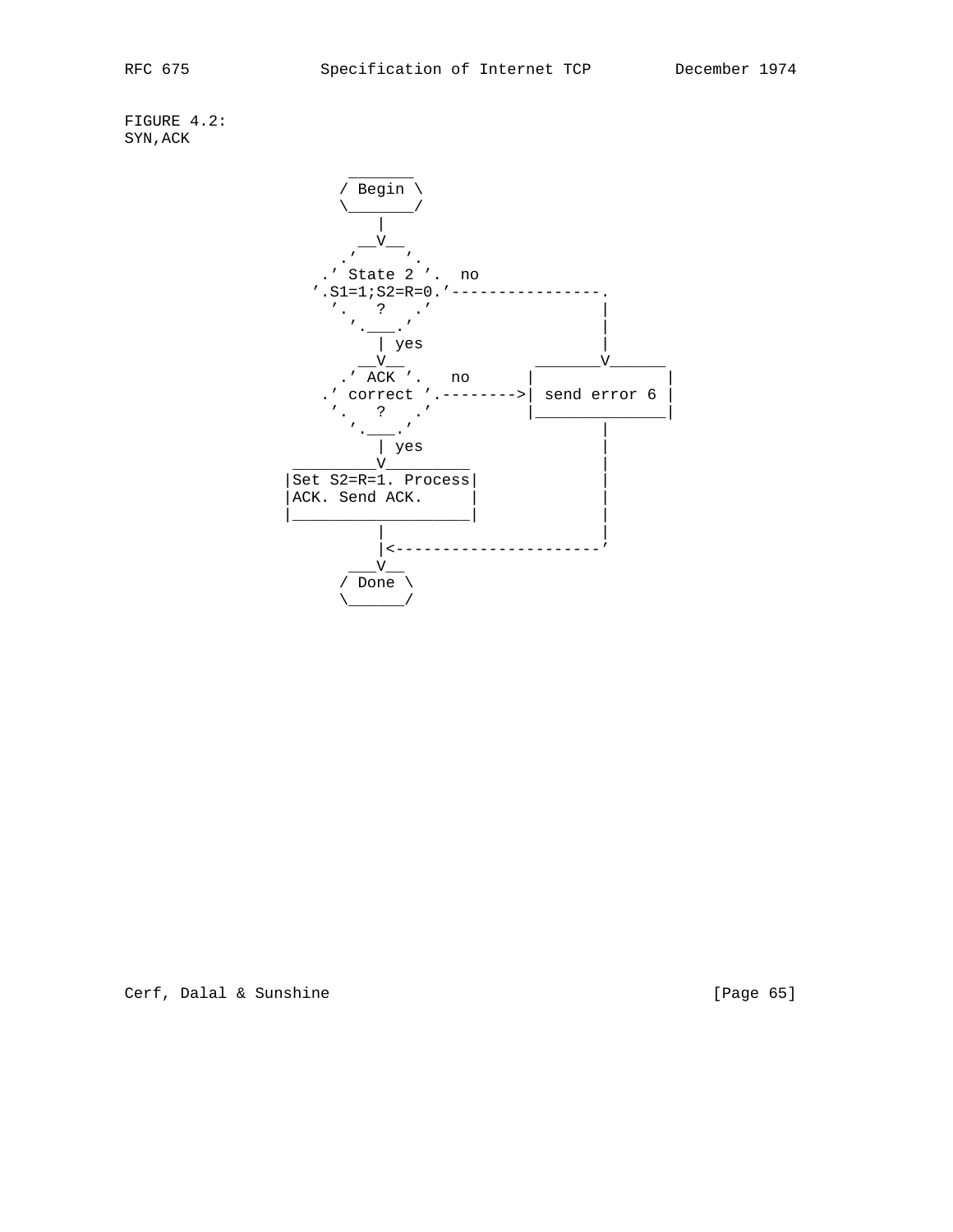FIGURE 4.3: INT (from net)

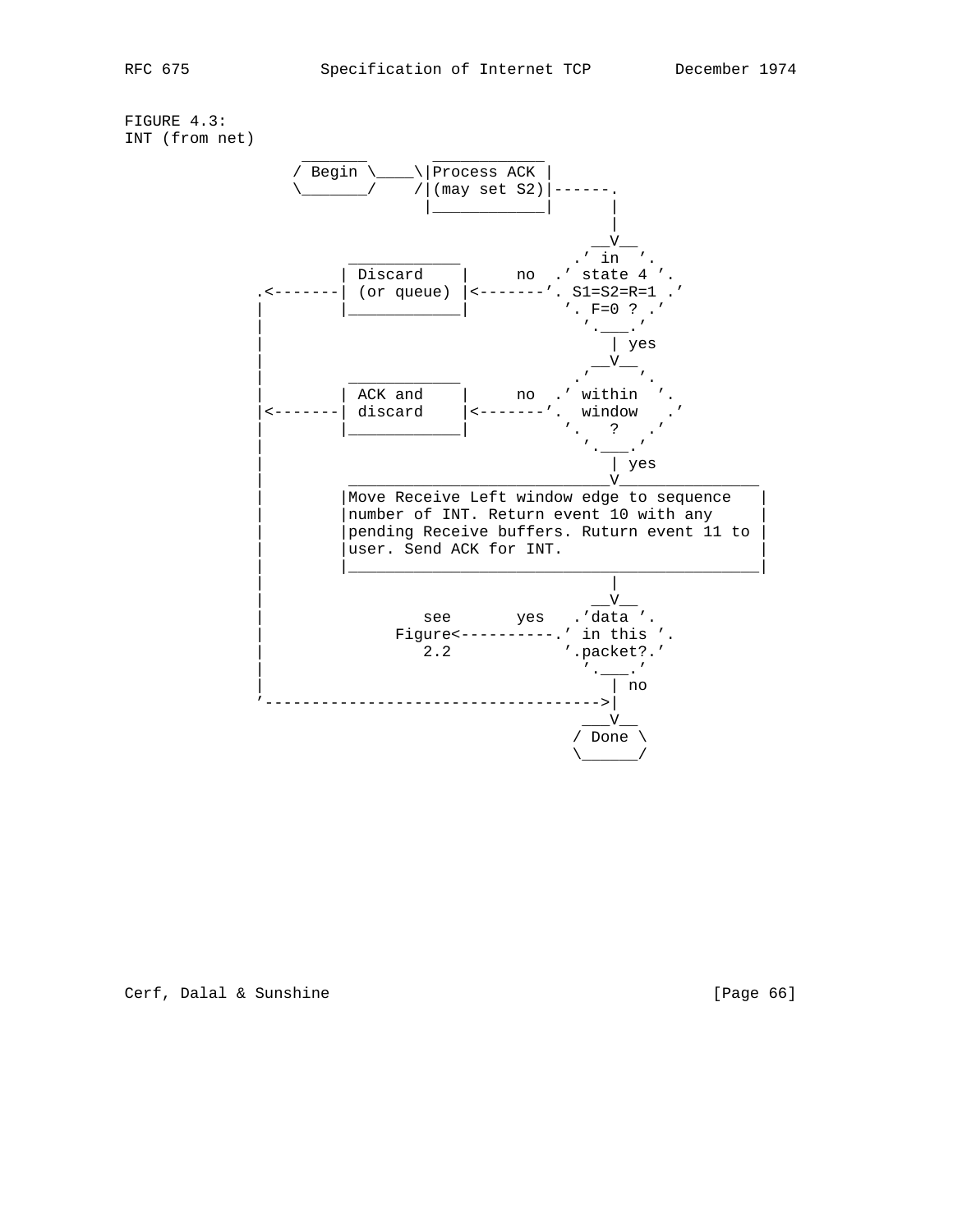FIGURE 4.4: FIN

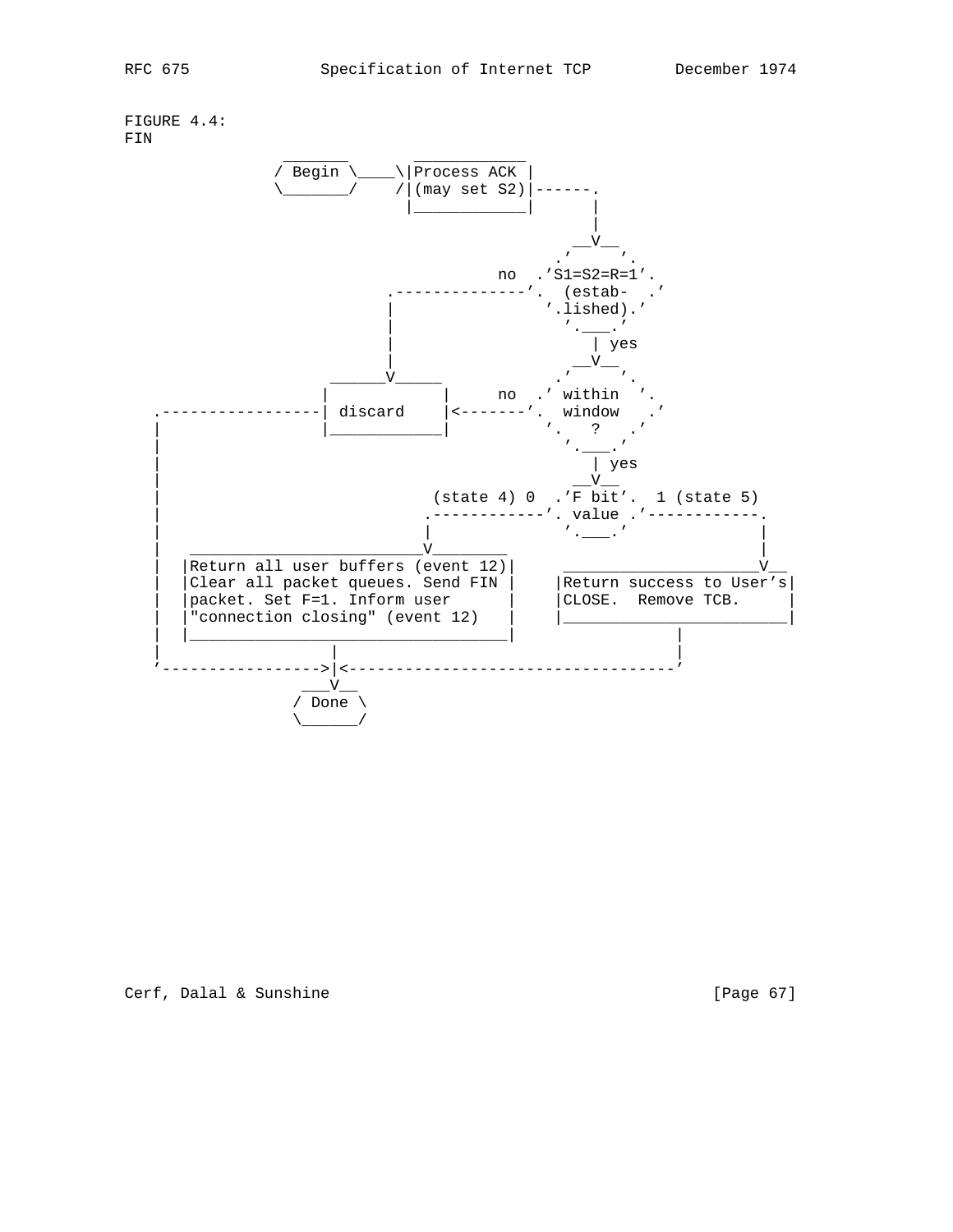FIGURE 4.5: Error 6 (bad SYN)



# Cerf, Dalal & Sunshine [Page 68]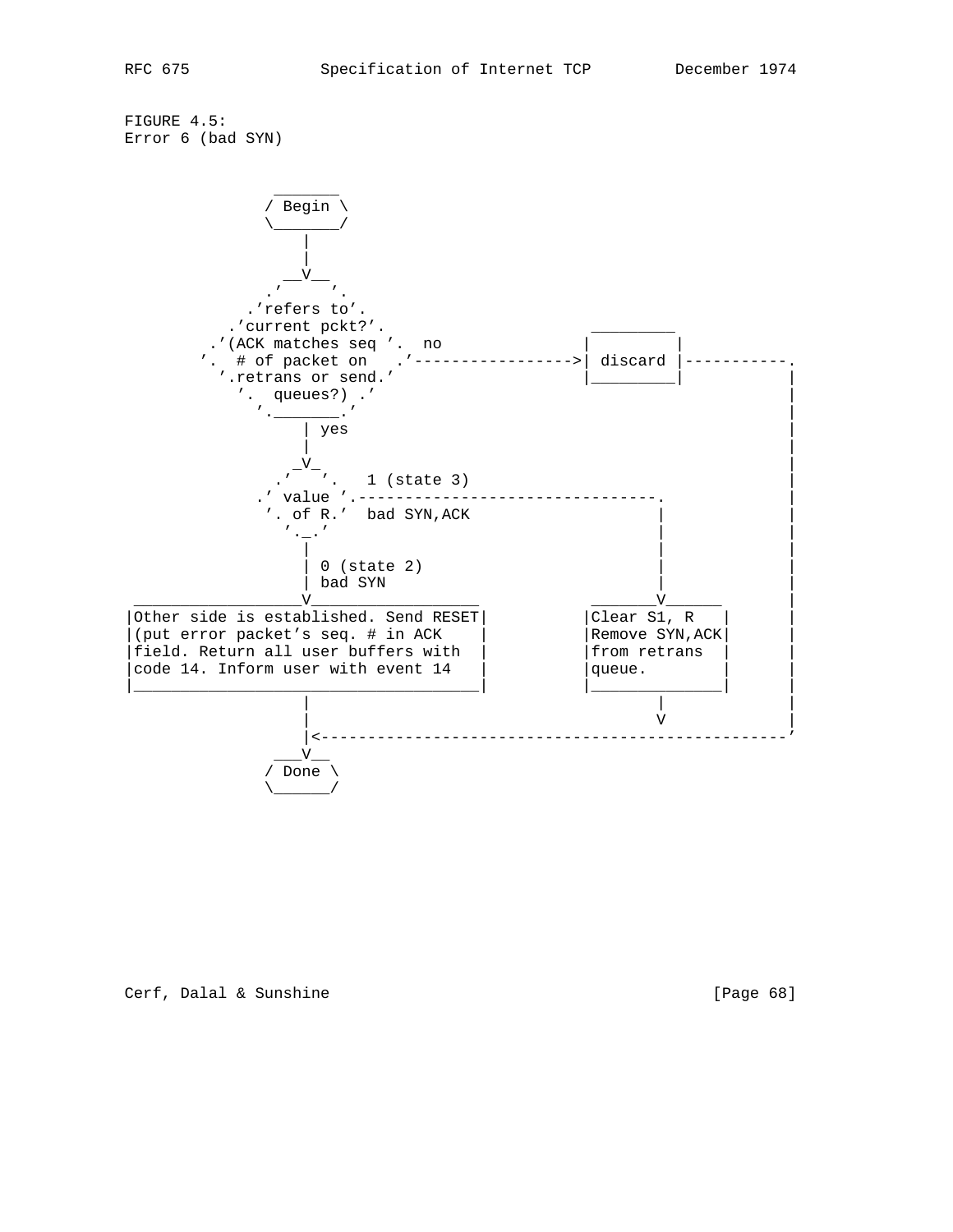FIGURE 4.6: Error 7,8



Cerf, Dalal & Sunshine [Page 69]